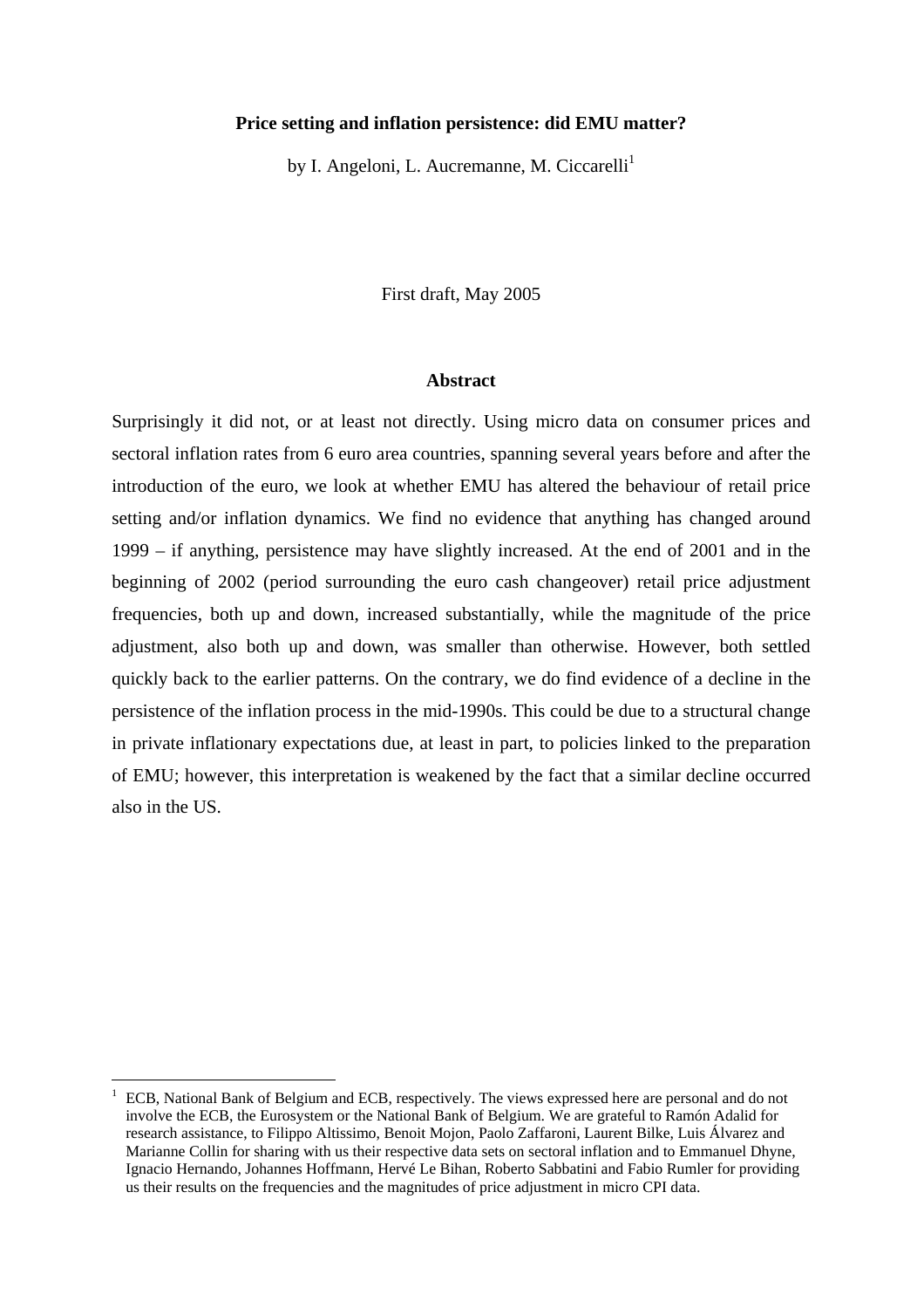### **1. Introduction**

The aim of this paper is to see whether Europe's Economic and Monetary Union (EMU) had any effect on the setting of consumer prices and on the dynamics of inflation in the countries involved. This question is important in several respects. EMU involved the introduction of a new currency, the euro, in 12 European countries, and the creation of a new central bank responsible for preparing and implementing the single monetary policy. While the determinants of this historically unprecedented reform are numerous and complex, there is no doubt that, at least for most participating countries, a main motivation for joining was the desire of being part of an area of monetary stability, after a quarter-century period of high and variable inflation. A related goal was to reinforce the EU single market by eliminating any differences in the units of account, hence making, also in this respect, the price system more efficient and transparent. All this suggests that a central objective behind the creation of the euro was, in one way or another, to change something in the way prices (and their aggregate change, namely inflation) are determined and move over time.

Clearly, nobody seriously expected price setting patterns in the euro area to change radically overnight just because of the euro. While most economists agree that in the long term inflation is a monetary phenomenon – in the sense that it can exist only if it is determined or at least tolerated by the monetary policy maker – over short time spans theories and practical experience suggest that prices (both individual and aggregate) are subject to a variety of forces. For example, the smooth functioning of product markets (e.g. no barriers to entry; price flexibility; efficient dissemination of information, etc) is a main determinant of relative and aggregate prices in the short run. The dynamics of input costs (wages, international prices) is another. These additional factors could well themselves be influenced by EMU, but the chain of effect in that case would probably not be direct nor immediate. Moreover, it must be remembered that most of today's EMU members had already attained a good degree of price stability in 1999 – in fact this was one of the "performance criteria" for joining. All this suggests that, on the one hand, to bring some light on our issue it is necessary to analyse pricing and inflation patterns over a prolonged time span, covering time before and after EMU, but also, on the other hand, that even doing so detecting causality between EMU and pricing patterns is not trivial. Structural changes in price formation could have occurred well before the birth of the euro, and yet be caused by it via expectation mechanisms or the preparatory policy process that paved the way to the euro. As Tobin noted before many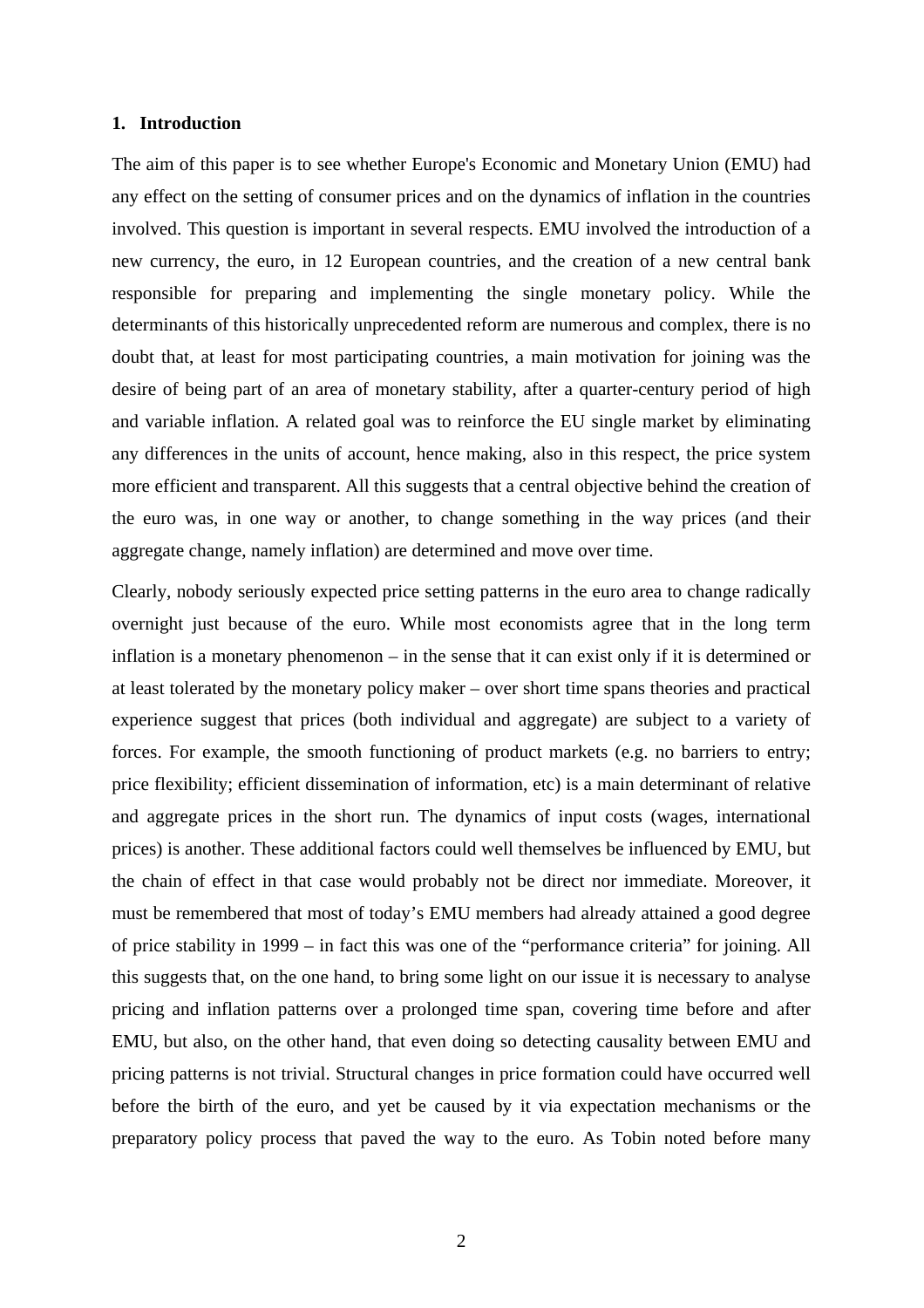others, *post hoc* does not mean *propter hoc* in many economic relationships, nor does it in the one we investigate.

Until a few years ago, a serious empirical analysis of the micro-mechanics of price determination in Europe would have been impossible due to lack of data. Very recently, however, an international research project involving the European Central Bank (ECB) and the 12 National Central banks (NCBs) belonging to the euro area (the Eurosystem Inflation Persistence Network, or IPN) has assembled and started to analyse a new data set including, together with a rich menu of aggregate and sectoral price indices for all euro area countries (mainly published data, though not always easy to put together on a comparable basis), individual price records underlying the compilation of consumer and producer price indices (unpublished and unused so far). This unprecedented data source is being used by the IPN to study a number of general questions concerning the rigidity of prices and the persistence of inflation in the euro area, as well as their causes and policy implications (for preliminary results, see ECB, 2004). In this paper we use some of those data to answer the specific question epitomised by our title.

The paper is organised as follows. First, in section 2, we review a number of concepts from the recent literature to help us understand why one would expect a monetary reform such as EMU to affect price determination and inflation persistence at all. This reasoning will also help us identify testable hypotheses in which our main query (Has EMU mattered?) can be decomposed to make the empirical analysis easier. In section 3 we describe our data. In section 4 we examine the micro price data. Our micro data are used to decompose the inflation process in four components: frequency of price increases and decreases, and average size of price increases and decreases. In line with the approach adopted by the IPN, and unlike most of the earlier literature, we try to make inference informally from analysing the micro data in conjunction with the aggregate inflation series. In section 5 we turn to the evidence concerning aggregate and sectoral inflation dynamics. This is preceded by a short explanation of our statistical methodology. In short, in line with most recent literature we focus on a measure of persistence consisting of the sum of lagged effects in a univariate autoregressive process, and estimate this parameter using two alternative Bayesian methodologies, one that assumes the structural change dates are known, and one that does not. Finally, section 6 contains a discussion of the results and some tentative conclusions.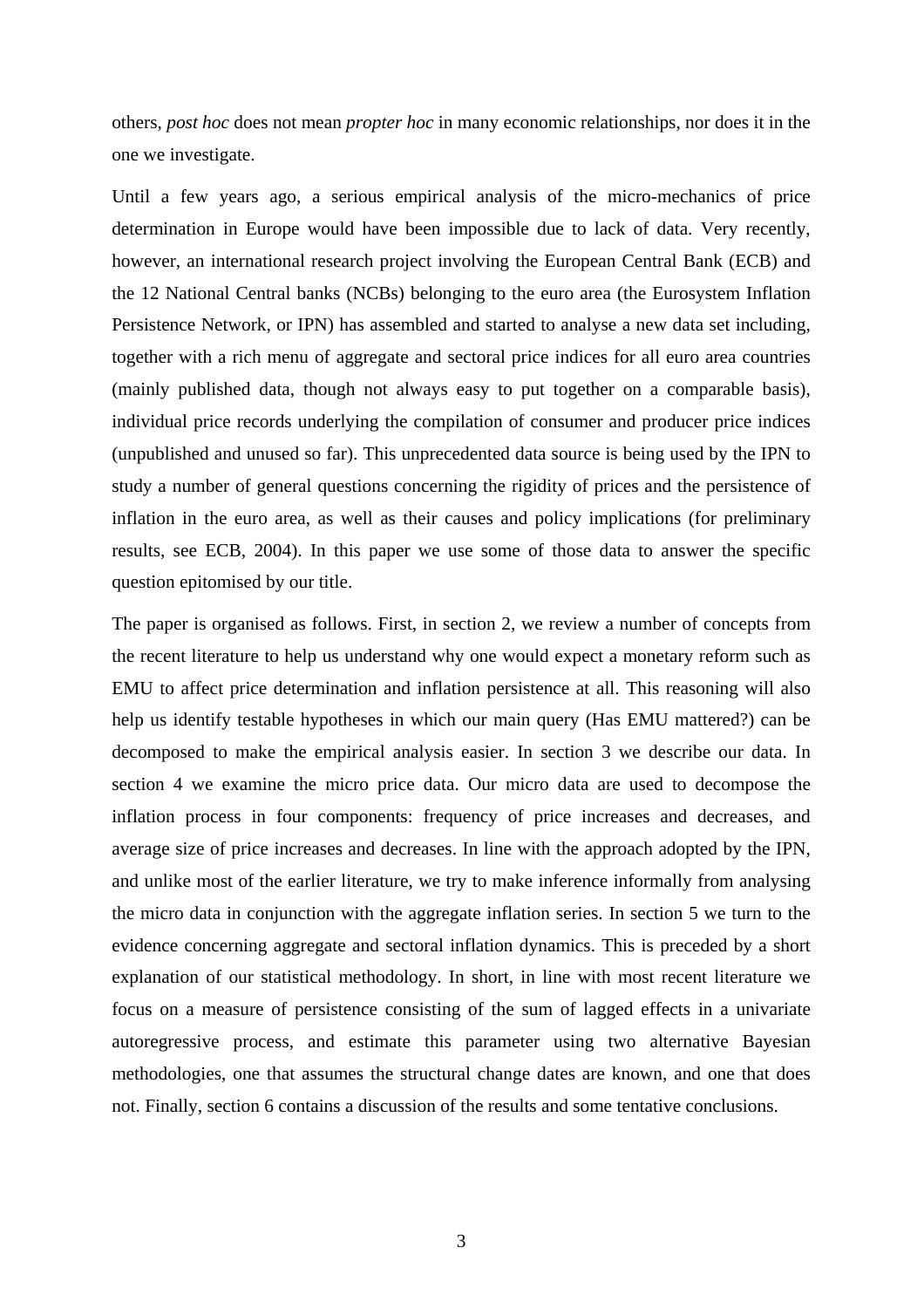### **2. Why should EMU affect price setting or inflation persistence?**

In this paper we will subsequently investigate the potential impact of EMU on price setting and on inflation persistence. Our thinking about the possible channels through which EMU can affect price setting or inflation persistence is structured by means of two simple equations, respectively equations (2) and (3) described in more detail below.

The first part of our empirical analysis, in section 4, looks for evidence of structural breaks in the frequency, sign and average size of price adjustments. We use data on individual price quotes, with sample coverage and composition standardized across countries and including for each country the same 50 product categories. We use, at the monthly level, frequencies of price continuations and changes, positive and negative, as well as the sign and average size of price increases and decreases. This amounts to breaking down inflation rates (national and sectoral) into components (frequency of positive price change; frequency of negative price change; each of them weighted by the average size of positive and negative price changes). To see how this accounting exercise works, consider the monthly inflation rate in period t for a particular product category j, for which  $P_j$  individual products are observed. At this elementary level of aggregation, all individual goods  $i = 1, ..., P_j$  have equal weight  $1/P_j$ . The m-o-m inflation rate for this product category is then

$$
\pi_{jt}^{m} = \frac{1}{P_j} \sum_{1}^{P_j} \pi_{ijt}^{m} \tag{1}
$$

where  $\pi_{ij}^m$  is the single period difference in the log price of individual good i in product category j at time t. The above expression can be written as

$$
\pi_{ji}^{m} = \frac{1}{P_j} \left[ A_{ji}^{m} \overline{\pi_{ji}^{m+}} - B_{ji}^{m} \overline{\pi_{ji}^{m-}} \right] = F_{ji}^{m+} \overline{\pi_{ji}^{m+}} - F_{ji}^{m-} \overline{\pi_{ji}^{m-}} = F_{ji}^{m} \overline{\pi_{ji}^{m}}
$$
(2)

where  $A_{ji}^m$  is the number of price increases,  $B_{ji}^m$  is the number of price decreases, and  $\pi_{ji}^{m+1}$ and  $\overline{\pi_{ji}^{m-}}$  are respectively the average sizes, in absolute value, of price increases and price decreases, conditional on the fact an increase, respectively a decrease effectively takes place. The unconditional probabilities of price increases and price decreases are then given by the frequencies  $F_{ji}^{m+}$  and  $F_{ji}^{m-}$ . The sum of these two frequencies gives the overall frequency of price changes  $F_{jt}^m$ , while the unconditional probability of price continuations (no price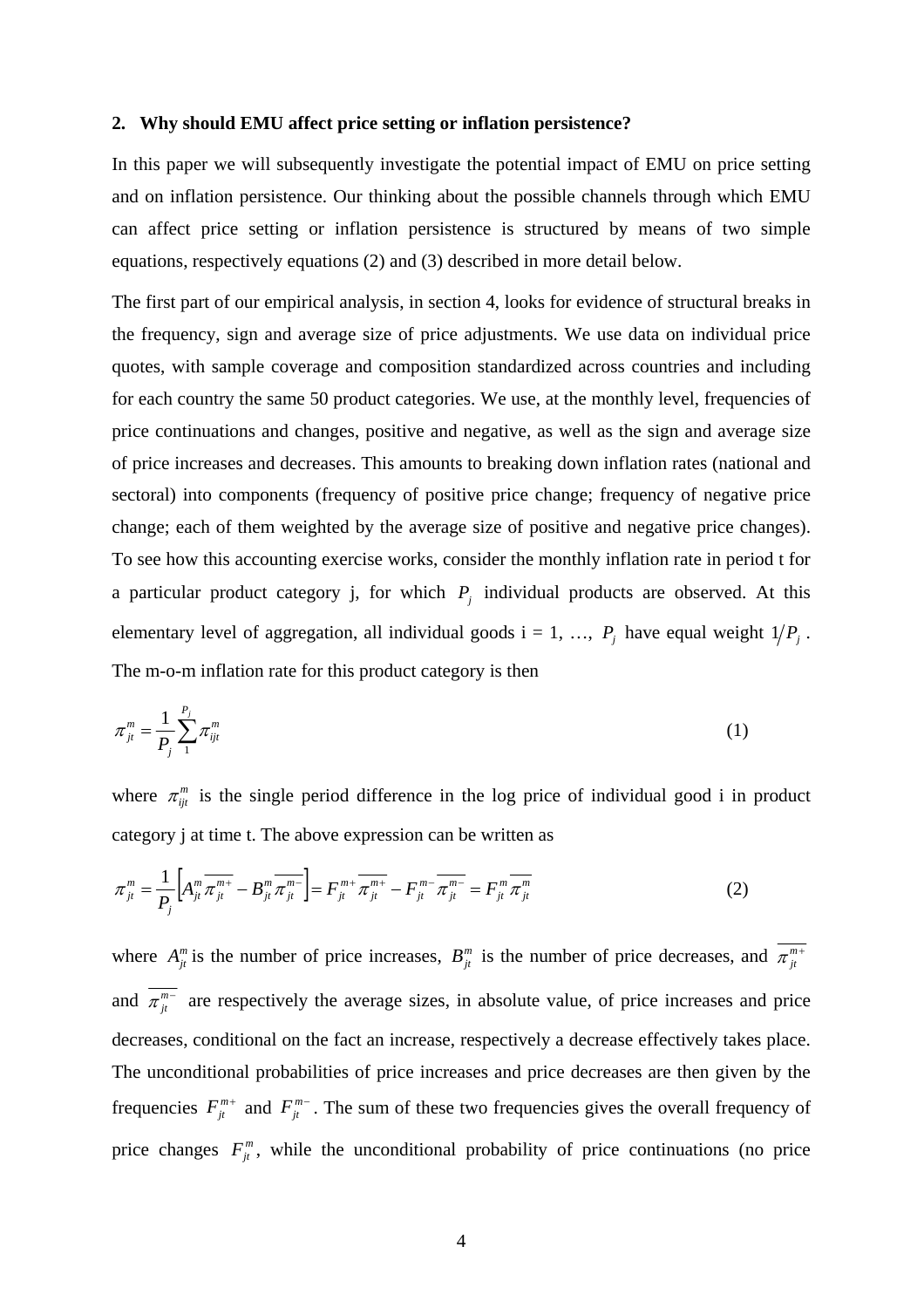change),  $1 - F_{ji}^{m}$ , is a measure of price stickiness or price rigidity for product category j. Finally, in equation ([2](#page-4-0)),  $\overline{\pi_{ji}^m}$  is the overall (weighted<sup>2</sup>) average of the size, in absolute value, of both price increases and price decreases, conditional on the fact a price change, regardless its sign, takes place.

From equation (2), one can start aggregating and eventually obtains similar expressions for the decomposition of inflation at different intermediate levels of aggregation, for instance for the main analytical components of inflation (unprocessed food, energy, processed food, nonenergy industrial goods and services) or at the aggregate level (headline inflation or core inflation, here defined as the aggregate of processed food, non-energy industrial goods and services). Obviously, at these levels of aggregation, the CPI weights  $w_j$  of each product category j should be taken into account, both in the computation of the aggregate inflation rate,  $\pi_i^m$ , the aggregate frequencies of price adjustment ( $F_i^{m+}$ ,  $F_i^{m-}$  and  $F_i^{m}$ ) and the average magnitudes, in absolute value, of these adjustments ( $\pi_t^{m+}$ ,  $\pi_t^{m-}$  and  $\pi_t^m$ ).

Starting from equation (2), an increase in inflation can be associated, ceteris paribus, to an increase in the frequency or average size of price increases, or a decrease in the frequency or average size of price decreases. Mutatis mutandis, a similar decomposition is obtained for a decrease in inflation. History dependence of  $\pi_t^m$ , associated with persistence phenomena of various kinds, should be reflected in a corresponding history dependence of one or more of the above components. Conversely, changes in such components would not necessarily bring about changes in inflation or in its dynamic properties; for example, there could be simultaneous increases in frequency (or size) of both price increases and decreases, with no net effect on inflation.

Changes in the frequencies and size of price changes can be caused by a number of factors, some of which could potentially be associated with EMU. For example, enhanced competition or structural reforms in the retail sector, would likely reduce price rigidity (hence a fall in  $1 - F_t^m$ , and a corresponding rise in  $F_t^{m+}$  and/or  $F_t^{m-}$ ). According to the nature of the change, this could impact either on the lump-sum (menu) cost component of adjusting prices, or on the variable one (quadratic à-la-Rotemberg). In the latter case, there would be also a change in the average size of price changes. Another example would be a situation in which

<span id="page-4-0"></span><sup>&</sup>lt;sup>2</sup> The shares of price increases and price decreases in the total number of price changes are the respective weights.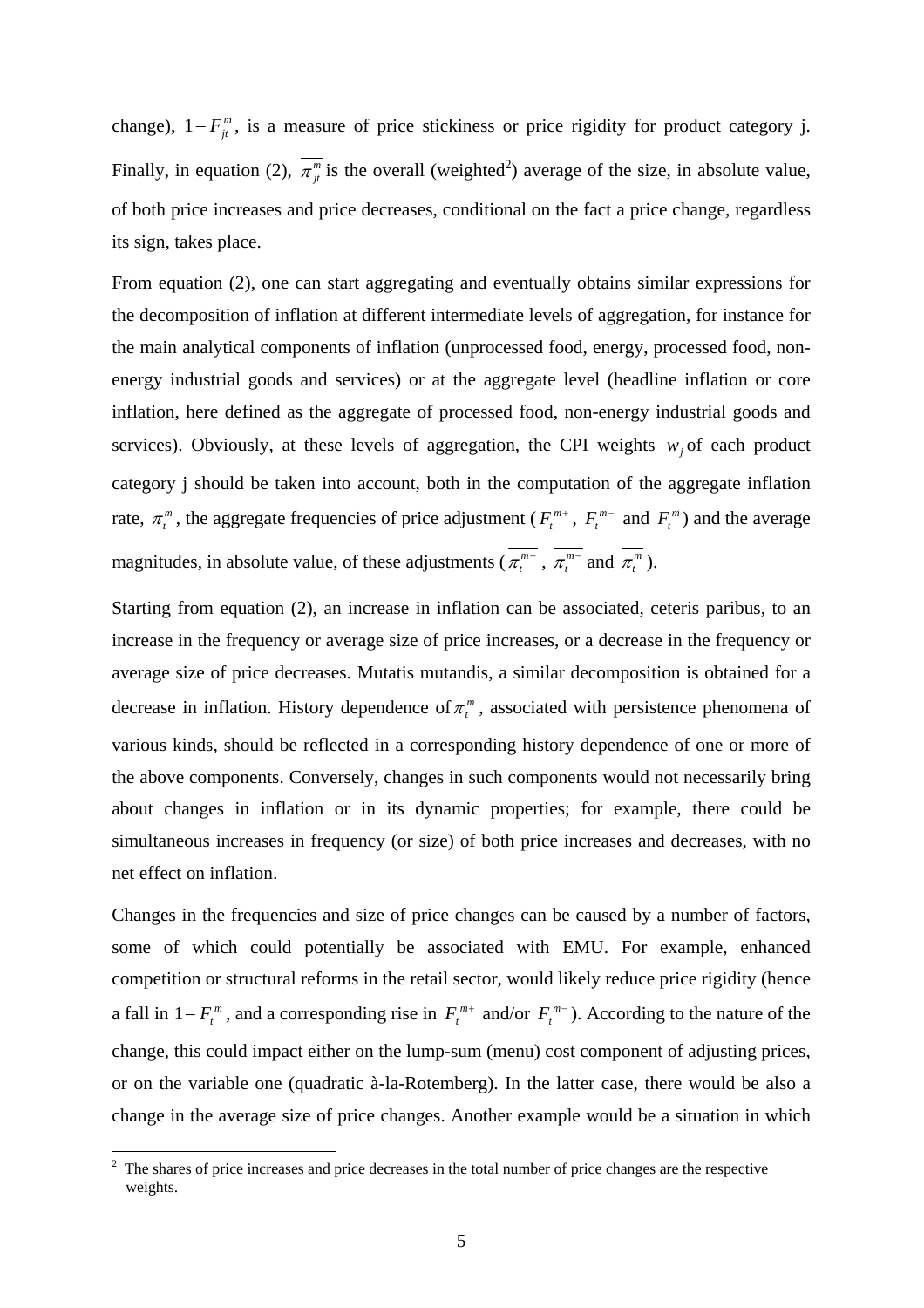the increased market competition brings about a reduction of monopolistic-competitive elements in the market, and accordingly in the strategic interaction in setting prices. In this case one likely result would be a fall in the sign asymmetries that often characterise price setting in certain sectors, like services. One would see, as a result, a better balance between the frequency and the size of price increases and decreases.

The second part of our empirical analysis, in section 5, looks for evidence of structural breaks in inflation persistence. To start thinking about the basic elements driving the inflation process and the role EMU can play on persistence, it is convenient to refer to the standard "hybrid" neo-Keynesian inflation equation

$$
\pi = \alpha_{B}\pi_{-1} + \alpha_{F}\pi_{+1}^{e} + \gamma x + \varepsilon
$$
\n(3)

Where  $\pi$  is consumer price inflation,  $\pi_{+1}^e$  is the current expectation of inflation next period. The hybrid nature of this model is reflected by the presence in the equation of both expectations of future inflation and lagged inflation, with coefficients summing to (something close to) unity<sup>[3](#page-5-0)</sup>. The variable x is an exogenous driver of inflation. Authors have used different specifications for  $x$ , spanning from the more proximate determinants of the inflation process (such as labour costs or the firms' real marginal costs) or the more distant ones (like the output gap). One can also think of  $(1)$  as a reduced form, where x is as a proxy for monetary policy, once the aggregate demand equation has been substituted in. This is the formulation we think of here. Hence  $\gamma$  expresses the overall strength of the transmission mechanism running from monetary policy, over aggregate demand, to inflation. Therefore, <sup>γ</sup> is a complex function of different structural parameters in the economy: (i) it is negatively related to the degree of price stickiness,  $1 - F_t^m$ , as more nominal price rigidity makes prices less sensitive to variations in their drivers; (ii) it is negatively related to the degree of real rigidity, as the latter reduces the sensitivity of real marginal costs to the output gap or gives rise to countercyclical mark-ups which can (partly) offset the cyclicality of real marginal costs; (iii) it is positively related to the strength of the monetary transmission on the output gap.

In the context of model (3), Angeloni et al. (2004) distinguish three sources of frictions in the inflation process. There is first *intrinsic* inflation persistence, if  $\alpha_B$  is non zero. Intrinsic inflation persistence is generated by the fact that inflation adjusts sluggishly to its long run

 $\overline{a}$ 

<span id="page-5-0"></span> $3$  An exposition of the microfoundations of this equation, with and without backward looking component, is contained e.g. in Woodford (2003).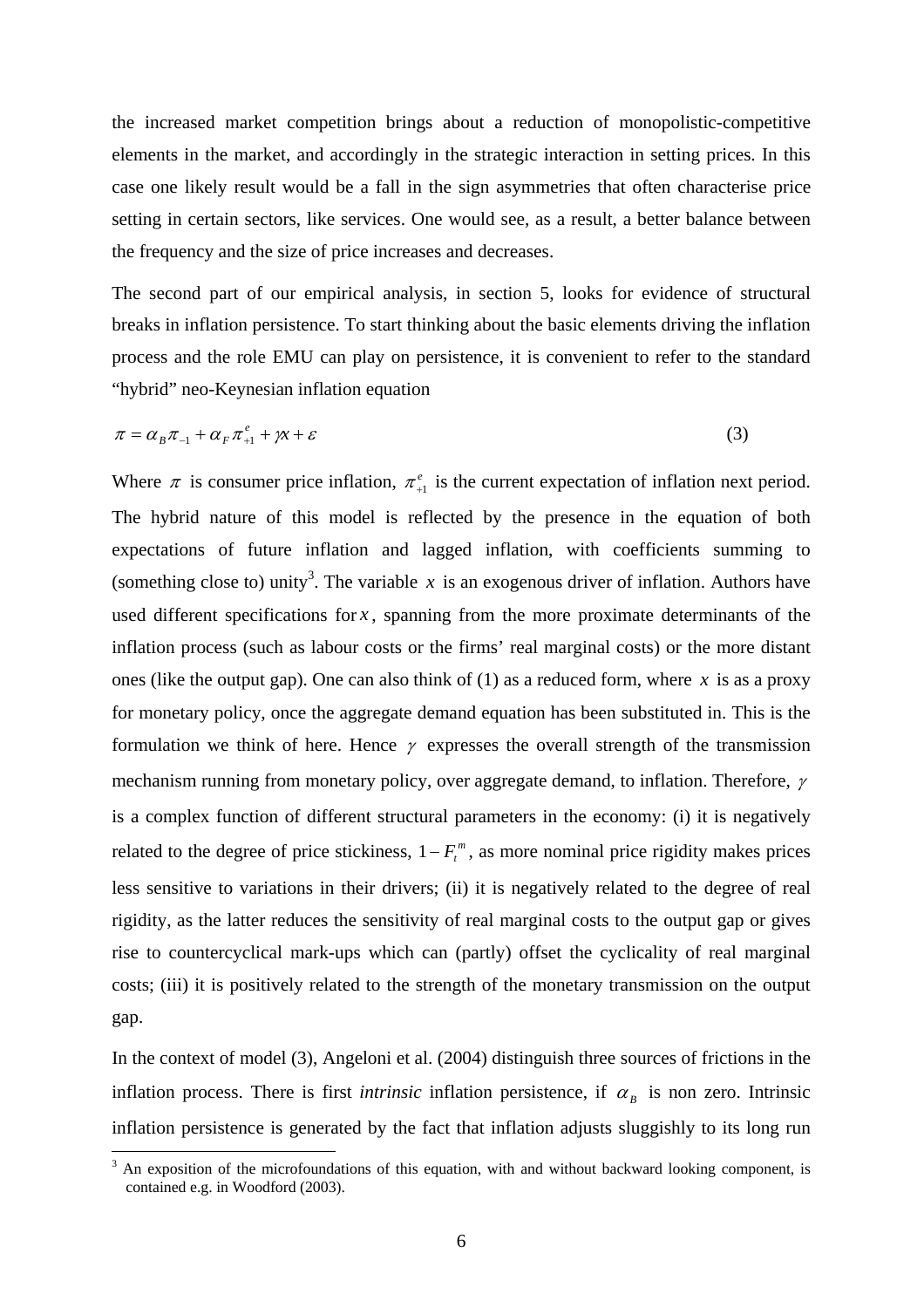equilibrium value, even though it is possible that its drivers (inflationary expectations and monetary policy, in model (3)) do not display any slow adjustment. A non zero  $\alpha_B$  could be determined by the existence of informal indexation schemes, like for example a "rule of thumb" behaviour by price setters consisting in taking as a reference past inflation in determining price adjustments later on<sup>[4](#page-6-0)</sup>. There could be, second, an "expectations driven" element in persistence, if inflationary expectations adjust sluggishly to the target determined by monetary policy. This type of persistence could be induced for example by an inefficient monetary policy or communication strategy, or by lack of credibility, as a result of which markets would take time to adjust expectations to what the central bank says or does. Thirdly, there can also be "extrinsic" inflation persistence, represented by sluggishness in  $x$ . A persistent dynamics of the monetary policy proxy in equation (3) could alternatively be due to lags in the transmission process, or to the policy rule itself, or both.

EMU may in principle have affected all three sources of persistence. Product market reforms aimed at strengthening competition and removing explicit or implicit indexation would presumably reduce the degree of *intrinsic* persistence. Reforms of this type have in fact been introduced in recent years in a number of countries, and it is not unconceivable that EMU may have been a triggering factor. Even in the absence of reforms, the introduction of a single numéraire across the area automatically increases competition because it facilitates systematic price comparisons across countries. Unlike the previous one, this effect on pricing practices could be very quick to materialise. Changes in the degree of intrinsic persistence induced by these types of factors could conceivably be different across sectors, because of uneven coverage or effectiveness of product market reforms across sectors.

As to persistence due to *expectations*, it is natural to think that the introduction of a new stability norm and lower dependence of expected inflation on past inflation history. currency and a new central bank may have affected it. The ECB was endowed from the start with a degree of independence and statutory aversion to inflation greater that most constituent central banks. Moreover, even before it started to conduct policy it adopted, in October 1998, an explicit and quantified inflation objective and a formal monetary policy strategy, again unlike most of its predecessors. For these reasons it is legitimate to think that the dynamic characteristics of expected inflation may have changed quite suddenly, in most countries adopting the euro, as soon as the ECB assumed its monetary policy responsibilities. The likely direction of this change would be towards stronger anchorage to the ECB price

<span id="page-6-0"></span> 4 See e.g. Gali et al. (2004).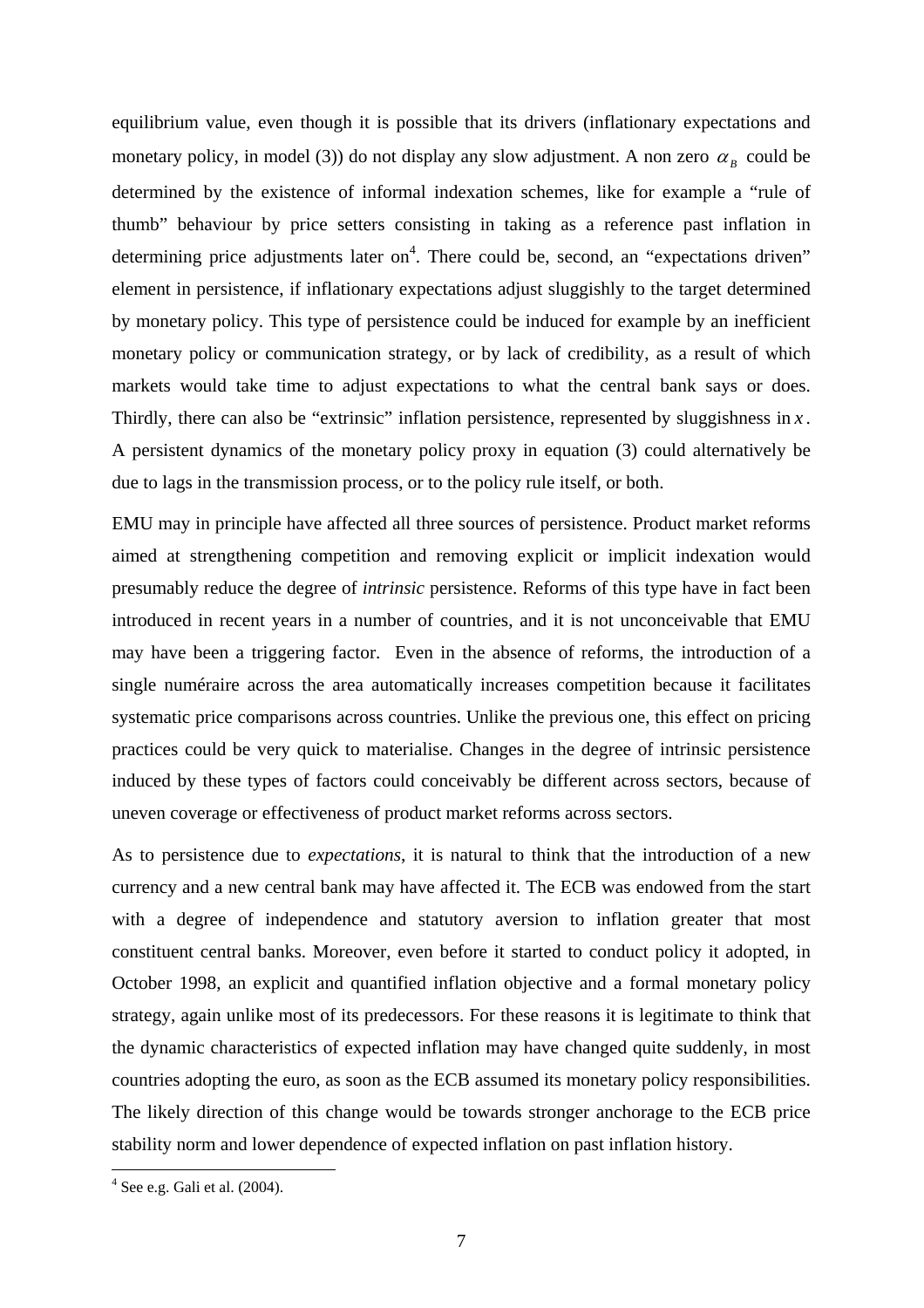Finally, similar considerations apply to the last term of the right hand side of equation (3), namely, to *extrinsic* persistence. Quite obviously, both the monetary policy reaction function and the transmission of monetary policy are likely to have changed as a result of EMU, both maybe very rapidly. The policy "rule" followed by the ECB should presumably accommodate inflationary shocks less than the average behaviour of the constituent central banks in the pre-EMU years (though not so much so compared to the more recent period<sup>[5](#page-7-0)</sup>). As to the transmission mechanism, Angeloni and Ehrmann (2003) have provided evidence suggesting an increase of the strength of monetary policy effects and a shortening of its lags.

Our empirical strategy is to estimate not (3) directly, but a reduced form including only lags of inflation itself. This approach is rather common in the recent empirical work on inflation dynamics<sup>[6](#page-7-1)</sup>. The advantage is its simplicity and robustness; no proxies for the unobservables in equation (3) need to be found. The drawback is that the reduced form coefficients scramble together the deeper parameters identifying the three forms of persistence, so that separate identification of each of them becomes impossible. In practice, the estimating equation is<sup>[7](#page-7-2)</sup>

$$
\pi = \rho \pi_{-1} + \eta \tag{4}
$$

It is worth noting here that the omission of terms in (4) relative to (3) is likely to lead in many practical cases in an overestimate of the parameter of intrinsic persistence,  $\rho$  in equation (4), relative to the true intrinsic persistence value, which is  $\alpha_{\rm B}$  in equation (3). The overestimate is likely to be greater the larger is the (positive) dependence of  $\pi^e_{+1}$  and *x*, on the one hand, and lagged inflation, on the other<sup>[8](#page-7-3)</sup>. The implications of this are relevant for our analysis. First, estimating (4), say for a country characterised by extrapolative inflationary expectations in a pre-EMU sample period, the coefficient attached to lagged inflation will tend to be high. Second, if the transition to the post-EMU period led to the reduction or elimination of an extrapolative element in inflationary expectations, as one could expect if

 $\overline{a}$ 

<span id="page-7-0"></span><sup>&</sup>lt;sup>5</sup> There is evidence that the policy rules followed by the main continental European central banks converged during the 1990s; see Angeloni and Dedola (1999).

<span id="page-7-1"></span><sup>&</sup>lt;sup>6</sup> See for example Levin and Piger (2004), Gadzinski and Orlandi (2004) or Corvoisier and Mojon (2004).

<span id="page-7-2"></span> $\frac{7}{1}$  In fact the equation we will use in section 4 is a multivariate autoregressive extension of (2), where the parameter of interest is the sum of the AR coefficients, as done e.g. by Gadzinski and Orlandi (2004) and others.

<span id="page-7-3"></span><sup>&</sup>lt;sup>8</sup> This follows by a simple omitted variable argument. If the omitted variable is positively correlated with an included variable, the estimated coefficient on the latter tends to be biased upward, under assumption of orthogonality of the other variables.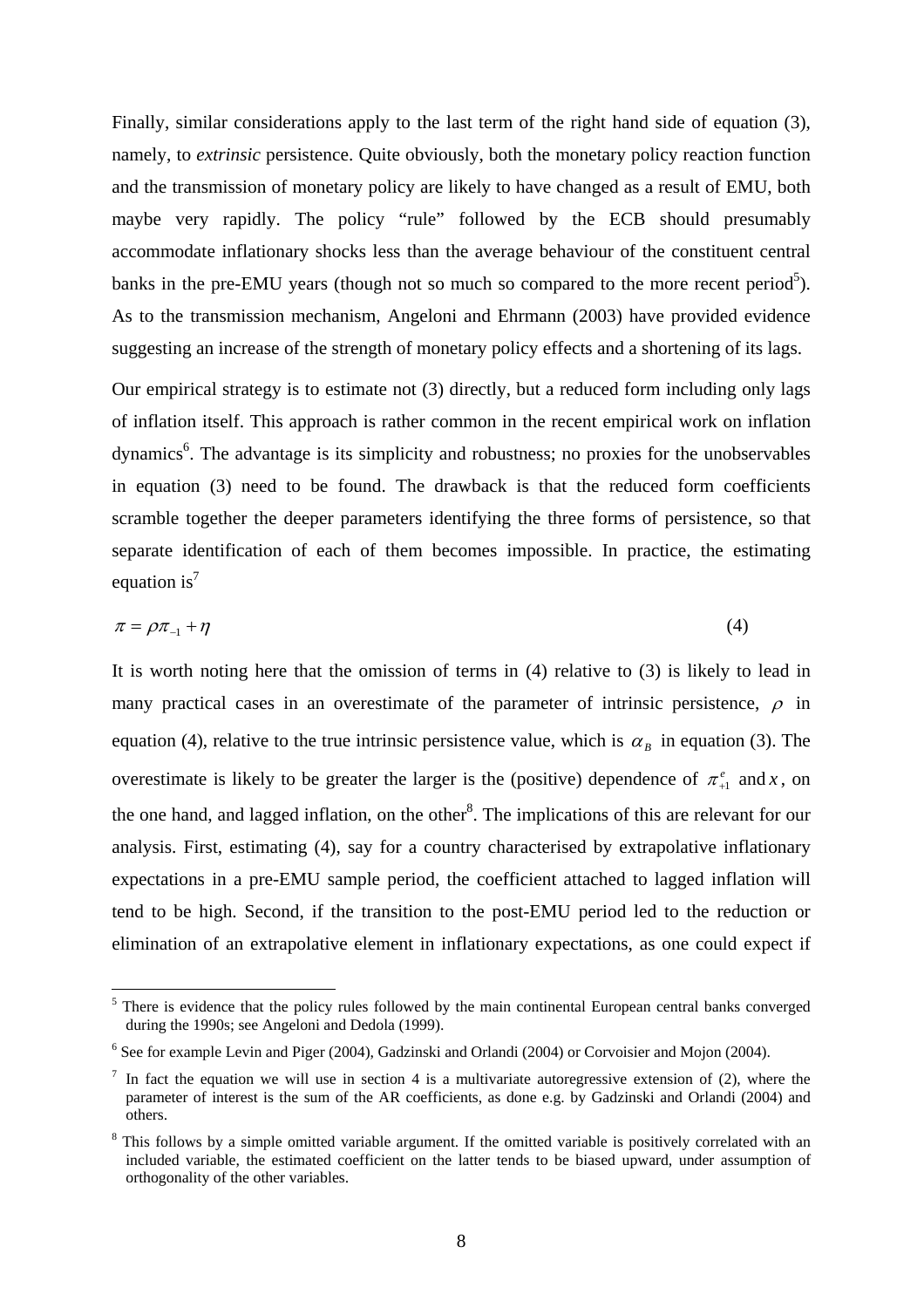EMU strengthened market confidence on price stability, one should observe a structural break in the estimated  $\rho$  across the two regimes, towards a lower value. Similar considerations apply, under plausible assumptions concerning the nature of the structural breaks, if the change is not in the expectations formation mechanism but in the monetary policy rule, or in the transmission mechanism. Thirdly and finally, suppose one conducts a battery of estimations and tests using prices across different sectors, countries and time periods, as we shall do in section 5. Then several cases may arise, that can provide some informal clues (not strict proofs) of what among the different forms of persistence may have changed. If the estimates of  $\rho$  differ significantly across sectors, then it maybe logical to suspect that the differences may be due to intrinsic persistence, since other factors (expectations, monetary policy) are probably common across all sectors in a given country<sup>[9](#page-8-0)</sup>. By the same token, if one observes different changes in  $\rho$  across the two regimes in a given country, one may think they are more likely to stem from adjustments in the intrinsic component of persistence, whereas if they are roughly the same, macro factors such as expectations and monetary policy may be more relevant<sup>10</sup>.

Whereas a change in the  $\rho$  parameter in equation (4) across regimes is unambiguous indication that one or more of the three sources of persistence has changed, the reverse is not true: persistence of more than one form could have changed and yet the reduced form parameter  $\rho$  remain the same, if the change in one form of persistence exactly compensates, by coincidence, the one of another. However, this possibility is unlikely to occur practically and we will disregard it in our empirical analysis.

Before concluding it must be mentioned that, apart from the possible effects of EMU on the frequencies, signs and sizes of price adjustment and on inflation persistence, EMU could also have led to price level convergence across countries and as such could have made a contribution to the better functioning of the single market. As will be described in the next section, part of our analysis is based on detailed micro price data for comparable goods in several countries, which in principle are very well suited to test price level convergence. However, we did not have direct access to these data, as they were obtained, within the

 $\overline{a}$ 

<span id="page-8-0"></span> $9\,$  A partial caveat in this argument regards monetary transmission, which has been shown to differ somewhat across sectors; see Dedola and Lippi (2005).

<span id="page-8-1"></span> $10$  In some cases this conclusion is clearly not warranted, namely when a sectoral inflation rate is directly driven by the cost of an imported input. Energy, as we shall see in section 4, is an example. The increase in persistence of euro area energy prices in the more recent years was clearly due to highly persistent oil shocks or an unusual sequence of shock realizations for which one particular direction was predominant.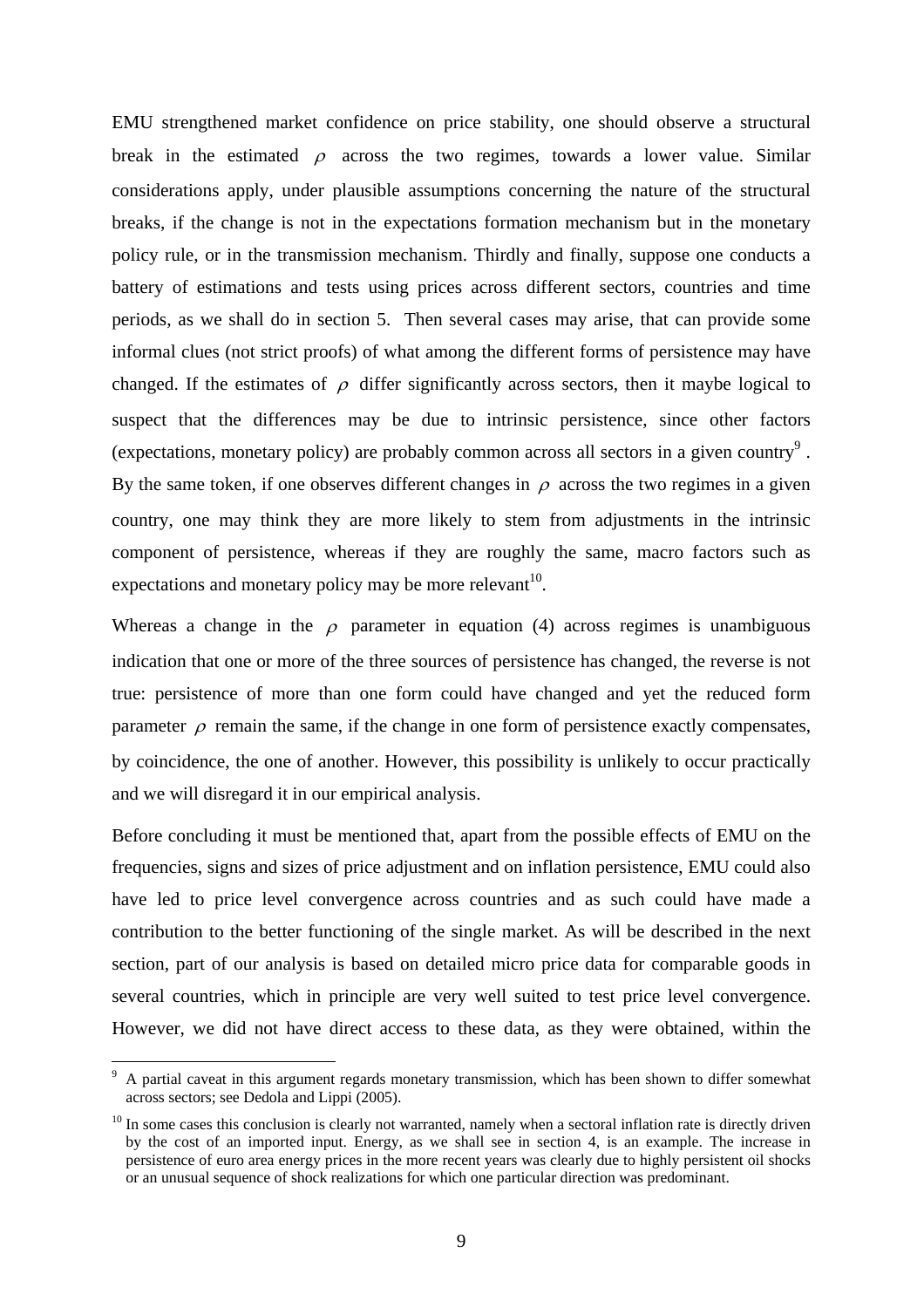context of the IPN, under strict confidentiality constraints by research teams in the NCBs. This made it impossible to merge the different national datasets and to compare price levels. As a result, we did not address this (interesting) question.

### **3. The data**

 $\overline{a}$ 

The evidence on price setting, presented in section 4, is based on micro CPI data, for six European countries: Spain, Germany, France, Italy, Belgium and Austria. Due to confidentiality constraints, we did not have access to the raw databases and only obtained, from the IPN research teams in the NCB's, monthly data on the frequencies of price changes, the frequencies of price increases and the frequencies of price decreases, as well as on the average magnitudes, in absolute value, of these three types of price adjustment for each of these countries (see section 2 and equation (2) for the formal definitions of these concepts). We dispose of these data for a harmonised set of 50 product categories, except for Spain and Italy, for which we have only data at an intermediate level of aggregation (unprocessed and processed food, non-energy industrial goods and services for both Italy and Spain and energy for Italy only). For the 4 other countries, the 50 product categories are those that underlie the analysis of consumer price setting presented in Dhyne et al (2004), where a detailed description and motivation of the choice of this particular sample of goods and services is given. Further details on the original datasets underlying the results used below, can be found in the respective papers analysing consumer price setting at the level of each country in our dataset<sup>11</sup>. Each of the broad CPI categories at the intermediate level of aggregation that are available for Spain and Italy, are covered by the 50 products sample which is available for Germany, France, Belgium and Austria. Hence, for these countries this intermediate level of aggregation was constructed starting from the 50 product sample and using the corresponding CPI shares as weights. We also constructed data at the aggregate level, this is for the entire CPI, except for Spain as energy is missing, and for the core part of the CPI, i.e. the aggregate of processed food, non-energy industrial goods and services.

more diversity in the time dimension. For Belgium and Spain, data are available since the Whereas the cross-sectional dimension of our data is relatively well harmonised, there is beginning of 1994. While the available series include 2003 for Belgium, there are no Spanish data available after the end of 2001. The French data are available from August 1994 until

<span id="page-9-0"></span><sup>&</sup>lt;sup>11</sup> Álvarez and Hernando (2004) for Spain; Hoffmann and Kurz-Kim (2004) for Germany; Baudry, Le Bihan, Sevestre and Tarrieu (2004) for France; Veronese, Fabiani, Gattulli and Sabbatini (2005) for Italy; Aucremanne and Dhyne (2004) for Belgium and Baumgartner, Glatzer, Rumler and Stiglbauer (2004) for Austria.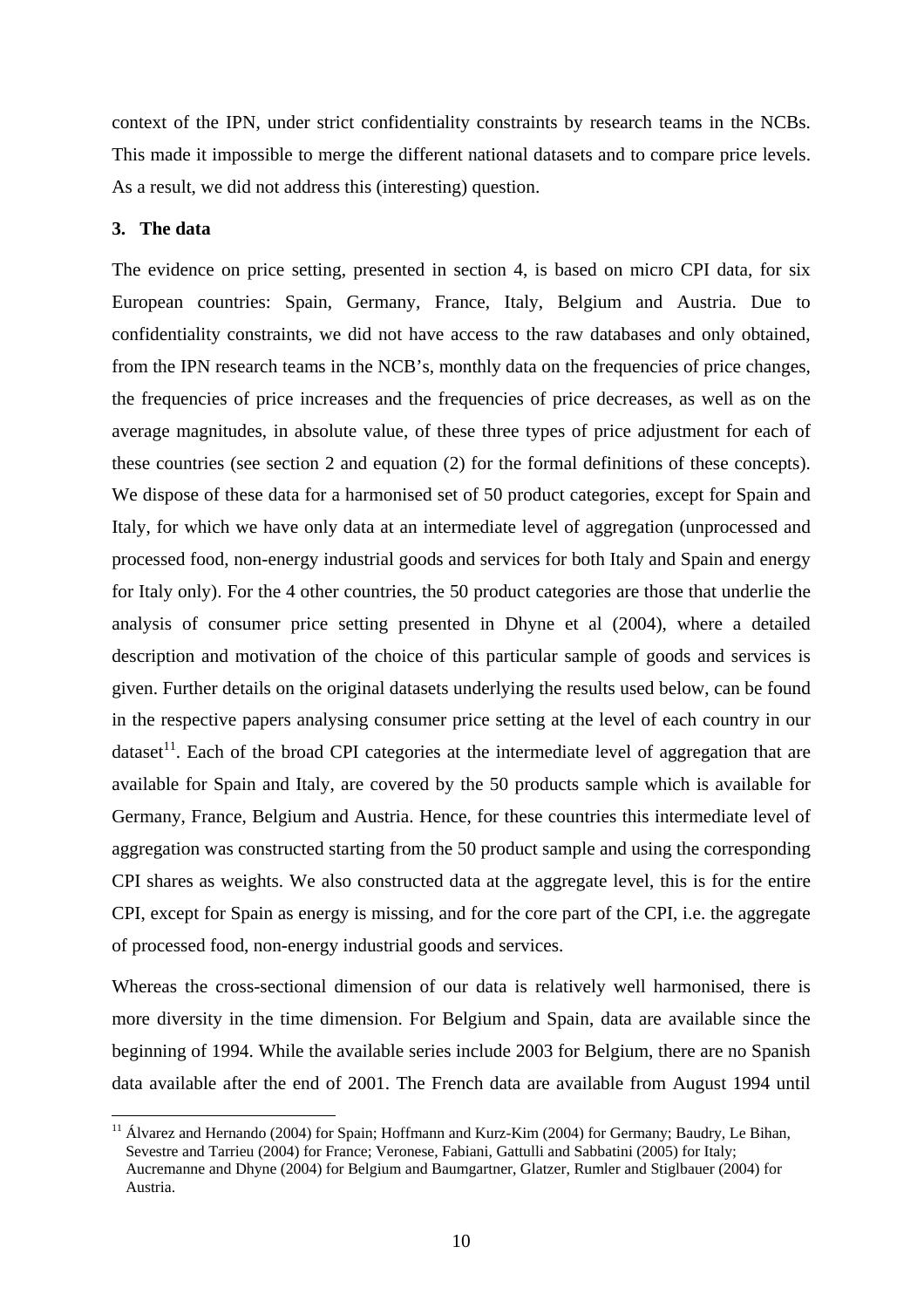February 2003 and the Austrian and Italian data cover the period going from January 1996 to December 2003. Finally, the German dataset only starts in February 1998, but then covers all months until the end of 2003. As some of the Spanish data are only available at the quarterly frequency<sup>12</sup>, all monthly series for the other countries have been transformed to quarterly data. All data have been seasonally adjusted, and, compatible with the available evidence surveyed in Dhyne et al. (2004), seasonal patterns appeared to be quite pronounced for the frequencies of price adjustment. Data were seasonally adjusted in the original frequency in which they were available, as this approach had the advantage that meaningful quarterly averages could be computed for some of the quarters for which not all the months are available (for instance, for the third quarter of 1994 in France and for the first quarter of 1998 in Germany). Using seasonally adjusted data, it was also possible to compute meaningful averages for some relevant sub periods, even if for some countries the data are not available for all of the quarters in a particular sub period.

Data availability and coverage of the euro area is summarised in Figure 1. Starting from the available national data, four aggregates are constructed as proxies for the euro area. A first aggregate intends to cover the earlier years and is therefore composed of Spain, France and Belgium only. This first aggregate, labelled Euro Area 1, is available from 1994-Q3 until the 2001-Q4. Its coverage is relatively low (approximately 35 p.c. of the euro area), as data availability is rather poor for the earlier years. On top of the three countries mentioned, a second aggregate, labelled Euro Area 2, comprises also Italy and Austria. It is available from 1996-Q1 until 2001-Q4 and covers somewhat more than 55 p.c. of the euro area. The aggregate Euro Area 3 comprises Germany and is therefore only available from 1998-Q1 onwards. In order to cover a sufficiently long time span (in practice until 2003-Q1), Spain was omitted from this aggregate, which covers 80 p.c. of the euro area. Finally, also France was dropped from the aggregate Euro Area 4 and therefore coverage of the latter is reduced to nearly 60 p.c. of the euro area, but data availability now lasts to the end of 2003. A fifth aggregate, taking on board the six countries, has been considered as well. While it has the advantage that it covers nearly 90 p.c. of the euro area, it is only available for a relatively short time span (from 1998-Q1 to 2001-Q4). As it turned out that the patterns, both in terms of frequencies and magnitudes of price adjustment, for this aggregate were very much in line with those for Euro Area 3, we do not consider this broader aggregate in an explicit way in the remainder of this paper. As will be shown in section 4, the patterns displayed by the four

 $\overline{a}$ 

<span id="page-10-0"></span> $12$  See Álvarez and Hernando (2004) on this.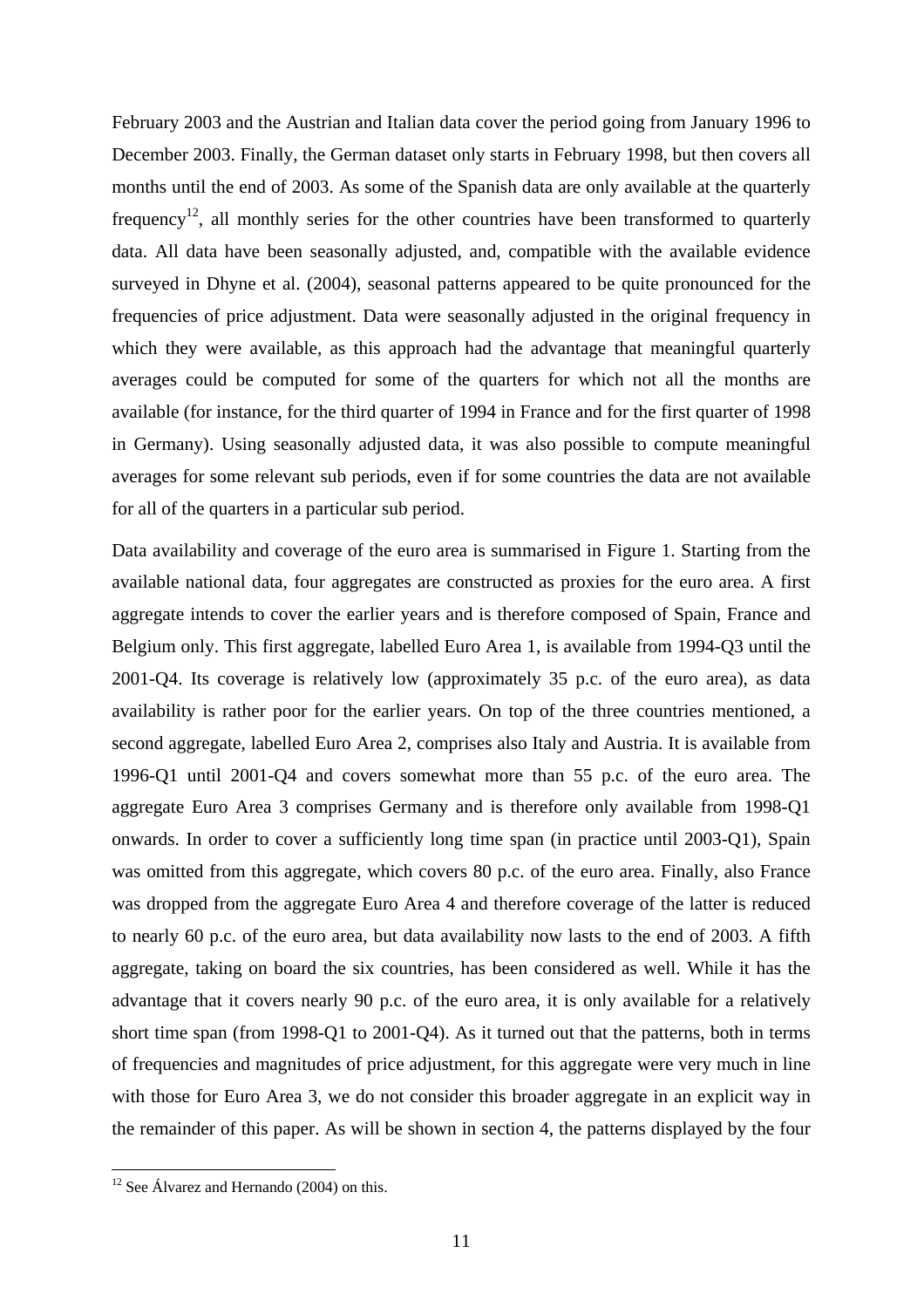aggregates during the period they are all available (5 years from 1996 to 2001) are relatively comparable. This tends to suggest that what is observed for the less broad aggregates during the earlier years or during the more recent years can be extrapolated, to some extent, to the broader aggregates and perhaps also to the entire euro area.

Starting from the available data, at the disaggregate level, for the frequencies and the magnitudes of price increases and price decreases, sectoral inflation rates were computed according to equation (2). These inflation rates were subsequently aggregated (at the intermediate and the overall level) for each country and were further aggregated, using the appropriate country weights, to form the four proxies of the euro area defined above. These constructed inflation rates based on the sample of 50 products were then compared with the corresponding aggregates based on published HICP inflation rates.

sample (50 product categories only, compared to several hundreds in the HICP), some Not surprisingly, this match is far from perfect. Apart from the partial coverage of our methodological particularities in the construction of the HICP are at work as well. For instance, equation (2) is only valid in case of geometric averaging of prices. In practice, the HICP not always uses geometric means at the elementary level of aggregation and they are very rarely used at higher levels of aggregation. Moreover, published inflation data are also weighted according to a regional weighting scheme within a particular country, whereas the approach embedded in equation (2) ignores this type of weighting. Finally, the micro datasets from which the frequencies and the magnitudes of price adjustment are derived are often those on which the national CPIs are based and not necessarily those underlying the HICPs.

These factors notwithstanding, Table 1 illustrates that the match between the constructed and the actual inflation rates is, generally speaking, quite good. The correlation between both inflation measures is relatively high for headline inflation and for unprocessed food and energy. For the core components, the match is still quite good, except for the services component for Euro Area 4. Tables 2 and 3 give, for each country and for the two euro area aggregates covering either the earlier or the most recent years (respectively Euro Area 1 and Euro Area 4), the average inflation rates during 4 sub periods which are judged to be relevant for the particular questions we address. The first three sub periods correspond to the three "regimes" which are consistently used in sections 4 and 5, whereas the fourth subperiod isolates, from the third one, the 4 quarters surrounding the euro cash changeover. While the level of both inflation measures differs quite substantially in some countries (published HICP inflation rates tend to be higher than our constructed inflation rates in France, Italy, Belgium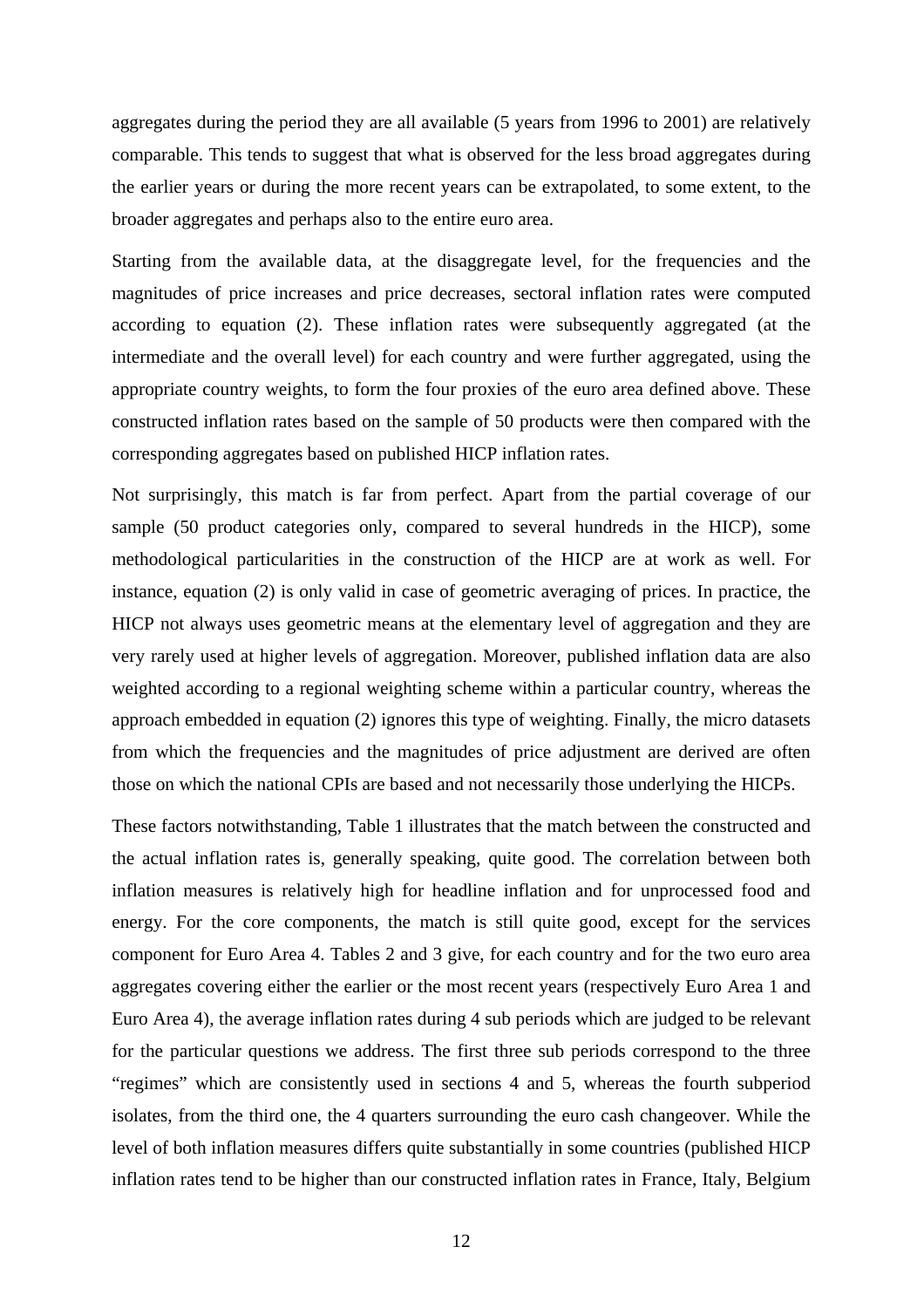and Austria), the evolution over time in official inflation is relatively well captured by the constructed inflation rates for each of the countries considered. Overall, this evidence validates the sample of 50 products.

The sectoral time series used in section 5 consists of 552 seasonally adjusted q-o-q annualised inflation rates of CPI sub-indices from Germany, France, Italy, Spain, and Belgium, over the period 1985.1-2004.4. In this part of the analysis nearly 90 p.c. of the euro area is covered during the entire period considered. The data set extends the one used by Altissimo et al. (2005) and Bilke (2005) and therefore we refer to their papers to motivate the choice of the data, sample period and description of the data for Germany, France and Italy.

For Belgium and Spain, we have followed the same procedures in de-seasonalising and chaining as those described in Altissimo et al. Concretely, the data set contains sectoral CPI time series of 60 product categories for Belgium, based on the monthly national CPI series published by the Belgian National Statistical Institute. The original data refer to three different base years $^{13}$  and each original index was deseasonalised separately, in order to cope with (sometimes pronounced) changes in seasonality. Deseasonalised indices were, subsequently, chain-linked over the entire period and transformed to quarterly series, by averaging. The Belgian data are not affected by the phenomenon of seasonal sales, as the Belgian national CPI, as opposed to the HICP, does not take seasonal sales into account (see Aucremanne and Collin (2005) for more details on this subset of our data). The subset of Spanish sectoral inflation rates consists of 88 product categories, published by the Instituto Nacional de Estadística. The original data refer to three different base vears.<sup>14</sup> As for Belgian data, original indices were was deseasonalised separately and subsequently chainlinked over the entire period and transformed to quarterly series, by averaging. The Spanish sectoral inflation data are affected by the introduction in the CPI of seasonal sales in 2002. The impact of this has however been removed appropriately, by using a specific deseasonalization for the most recent period.

 $\overline{a}$ 

<span id="page-12-0"></span><sup>&</sup>lt;sup>13</sup> The index 1981=100 for the period 1984-1990; the index 1988=100 for the period 1991-1995; and the index 1996=100 for the period 1996-2004<br><sup>14</sup> The index 1983=100 for the period 1985-1992; the index 1992=100 for the period 1993-2001; and the index

<span id="page-12-1"></span><sup>2001=100</sup> for the period 2002-2004.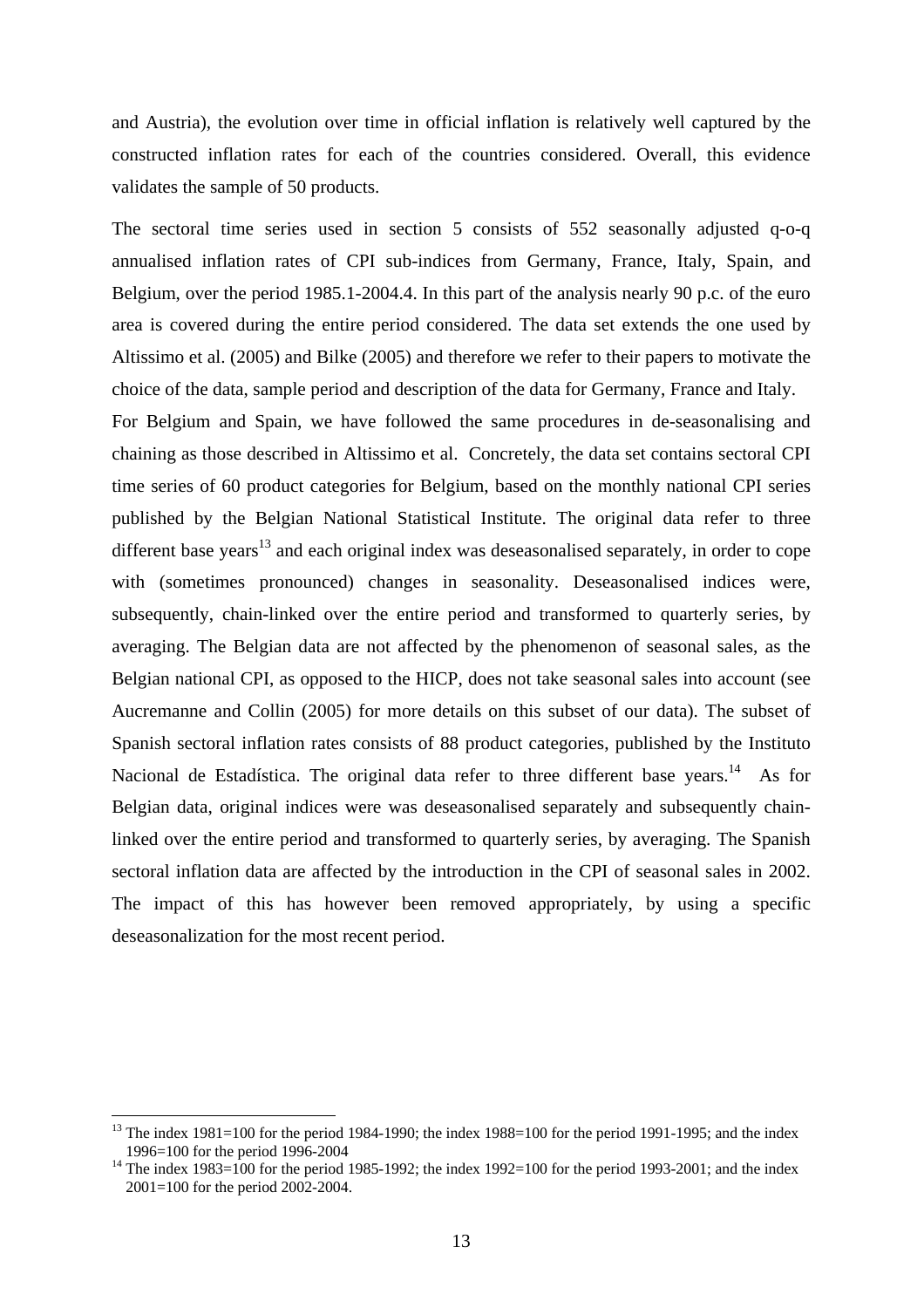### **4. Evidence on the frequency, sign and size of price changes**

### **4.1 Our summary statistics**

This section examines to what extent EMU mattered for price setting practices in the euro area. The analysis is based on the available statistics described in the previous two sections: the frequencies of respectively price changes, price increases and price decreases and the magnitudes, in absolute value, of these three types of price adjustment. Figures 2 to 7 plot, for the 4 proxies of the euro area (defined in the previous section), quarterly time series of these six variables, both for two aggregate inflation measures (headline and core inflation) and for five intermediate aggregates (energy, unprocessed food, processed food, non-energy industrial goods and services). Similar statistics at the country level are presented in Tables 4 to 9, where data have been averaged over subperiods which ex ante seemed relevant for our analysis.

In this respect, we take the crucial dates of 1996 and 1998 seriously. Several arguments suggest that at these two dates (or dates very close to them) structural changes in market inflationary expectations linked to the anticipation of EMU may have occurred. Concerning the first, in both Italy and Spain, two countries for which participation in EMU was considered by market participants very uncertain at the time, key policy announcements were made in 1996 that suggested a shifting orientation towards early entry<sup>15</sup>. The other four countries considered (Germany, France, Austria and Belgium) were probably perceived by observers and public opinion as likely EMU founders from the start. For the second break, the timing is easy: the publication of the Commission and the Bundesbank convergence reports in the spring of 1998 was a clear official indication that all countries considered here (plus others) would certainly adopt the euro as of the subsequent year. Finally, partly based on already available evidence, we thought that price-setting practices could have been disturbed in the period surrounding the euro cash changeover in January 2002.

As a consequence, we have computed averages for respectively the period 1994-1995, the period 1996-1998, the period 1999-2003 (i.e. the EMU period, excluding, however, the two quarters before and the two quarters after the cash changeover) and, finally, the period going from 2001Q3 to 2002Q2 (cash changeover). The three last columns of Tables 4 to 9 then give, for the second, third and fourth subperiod, the difference with the preceding subperiod. A two-tailed test for small, unpaired samples on the significance of the difference in the

 $\overline{a}$ 

<span id="page-13-0"></span><sup>&</sup>lt;sup>15</sup> Angeloni and Violi (1998) discuss these events in some detail.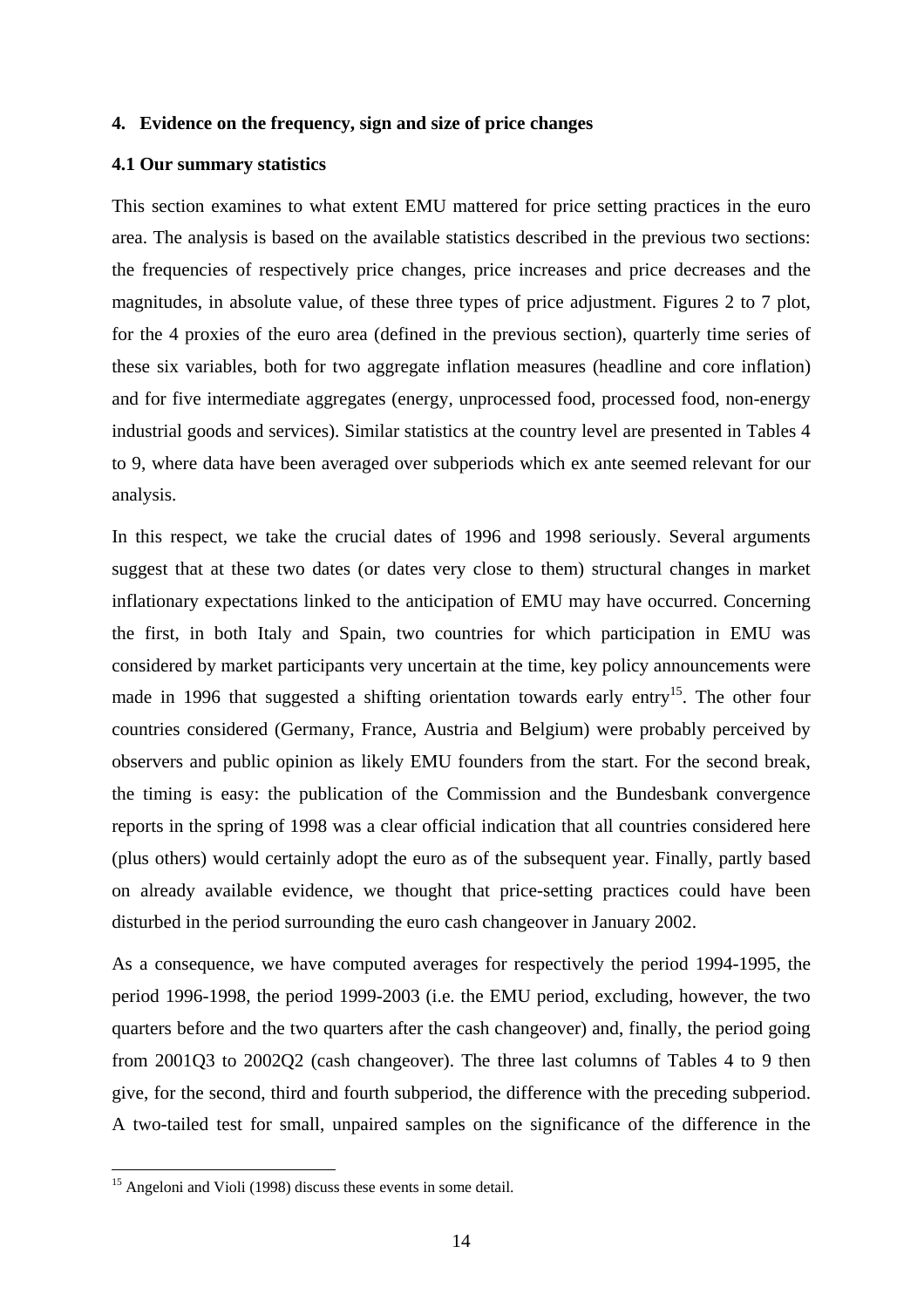mean of two subsequent periods was performed. In cases where the null hypothesis of no difference was rejected at the 95% level, the corresponding mean has a bold format. Tables 4 to 9 also summarise the available information for the two euro area proxies covering either the earlier or the most recent years (respectively Euro Area 1 and Euro Area 4) in a similar way.

### **4.2 Results**

In what follows, we will focus on the question whether EMU has affected price setting and not insist on findings already discussed elsewhere. We refer in particular to Dhyne et al. (2004) for a thorough overview of the important findings on consumer price setting in the euro area. Let us just remind the most striking patterns in terms of price setting, which can be seen from Figures 2 to 7 and Tables 4 to 9. First of all, price adjustment appears to be lumpy. Prices are indeed adjusted relatively infrequently and when they are changed, the adjustment tends to be quite large (close to 10 % on average). There are no notable asymmetries when price increases and price decreases are considered separately, except for the services sector where price decreases are very rare. There are large sectoral differences in frequency, sign and size of price adjustment and cross-sectoral rankings are strikingly similar across the six economies considered. Energy and unprocessed food are the most flexible product categories, processed food occupies an intermediate position and non-energy industrial goods and services turn out to be the stickiest components of the CPI. There are some differences across countries as well, particularly in terms of the frequencies of price adjustment, but they tend to be smaller than the cross-sectoral differences and they can partly be explained by conditioning economic factors. These cross-country differences can be seen from Tables 4 to 9 and they explain the level differences for the different euro area proxies in Figures 2 to 7, as the country composition of these aggregates changes. Overall, these findings are very much in line with those of Bills and Klenow (2004) for the US, apart from the fact that prices tend to adjust less frequently in the euro area.

As to a possible EMU effect, examination of Figures 2 to 4 on the frequencies of respectively price changes, price increases and price decreases immediately learns that there are no clear pronounced breaks which temporarily or permanently shift the probability of price adjustment in a particular direction at the specific dates we had in mind initially (1996 and 1998). On the contrary, huge spikes are found in the frequencies of price adjustment in 2002Q1 and to some extent also in the quarters just before and after the cash changeover. Interestingly, these spikes are seen for both price increases and price decreases and this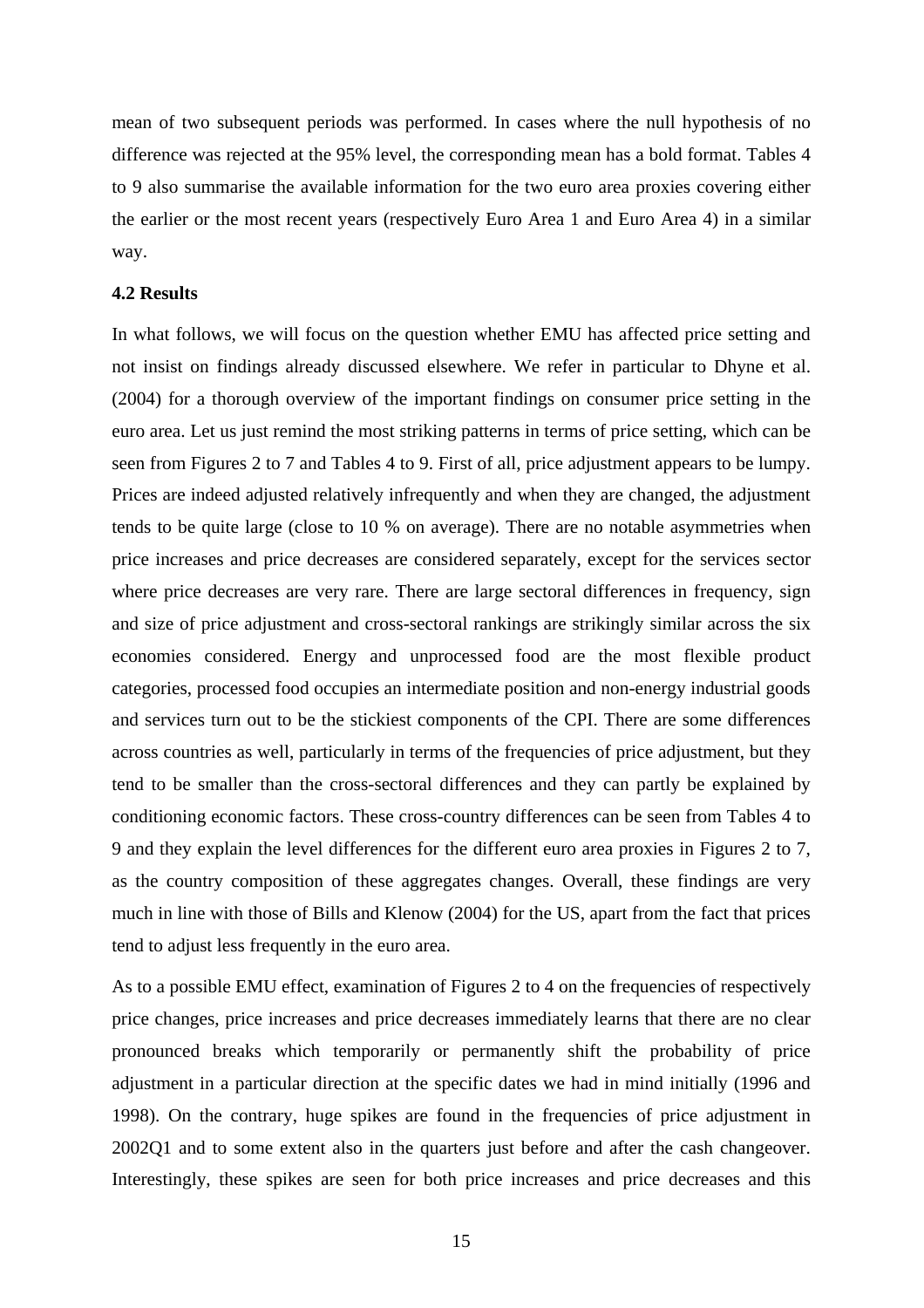symmetry is at odds with the general public's perception that prices predominantly went up as a result of the introduction of the euro. These spikes are clearly observed for most of the product categories considered, except for energy and to a lesser extent for processed food. The latter product category is also the only one where a notable asymmetry in the effect of the cash changeover is seen. While for these products the probability of price increases was not particularly affected in 2002Q1, the frequency of price increases temporarily jumped upward, as was the case for the other non-energetic components of the CPI. After the cash changeover, frequencies of price adjustment quickly settled back to the earlier patterns.

Tables 4 to 6 confirm this temporary impact of the cash changeover on price adjustment frequencies in a more formal way. For the Euro Area 4 proxy (the only one that incorporates the changeover period completely), the frequency of price adjustment is significantly higher during the period 2001Q3 to 2002Q2 for core inflation, for non-energy industrial goods and for services. A similar picture is seen when price increases and price decreases are considered separately, except for the fact that the higher probability of price decreases is no longer significantly different for services. Apart from Spain, where the sample period ends in 2001Q4 (!), frequencies of price adjustment, both up and down, are often found to be significantly higher during the period 2001Q3 to 2002Q2 at the level of the individual countries as well.

Turning to the magnitudes of price adjustments (Figures 5 to 7 and Tables 7 to 9), no pronounced shifts are detected at the crucial dates 1996 and 1998. Here too there is, however, some evidence of a cash changeover effect. The magnitudes of the price adjustments are indeed somewhat smaller than usual, particularly for the components processed food and non-energy industrial goods. For these product categories it can be seen in the tables that the size of the price changes for the Euro Area 4 proxy is significantly smaller during the period 2001Q3 to 2002Q2. The effect of the changeover on the sizes of price adjustment is more pronounced for price decreases than for price increases. Similar patterns are observed at the level of 5 individual countries (Germany, France, Italy, Belgium and Austria), while for Spain the sample period does not cover the changeover period entirely.

Not detecting a visible impact of EMU on price setting does not imply, however, that the frequencies of price adjustment have not changed during the sample period considered. These changes seem, however, more related to either aggregate or product-specific inflation developments and are not directly related to EMU. For instance, the frequency of price changes for energy is significantly higher in the post 1998 period, as, starting from mid-1999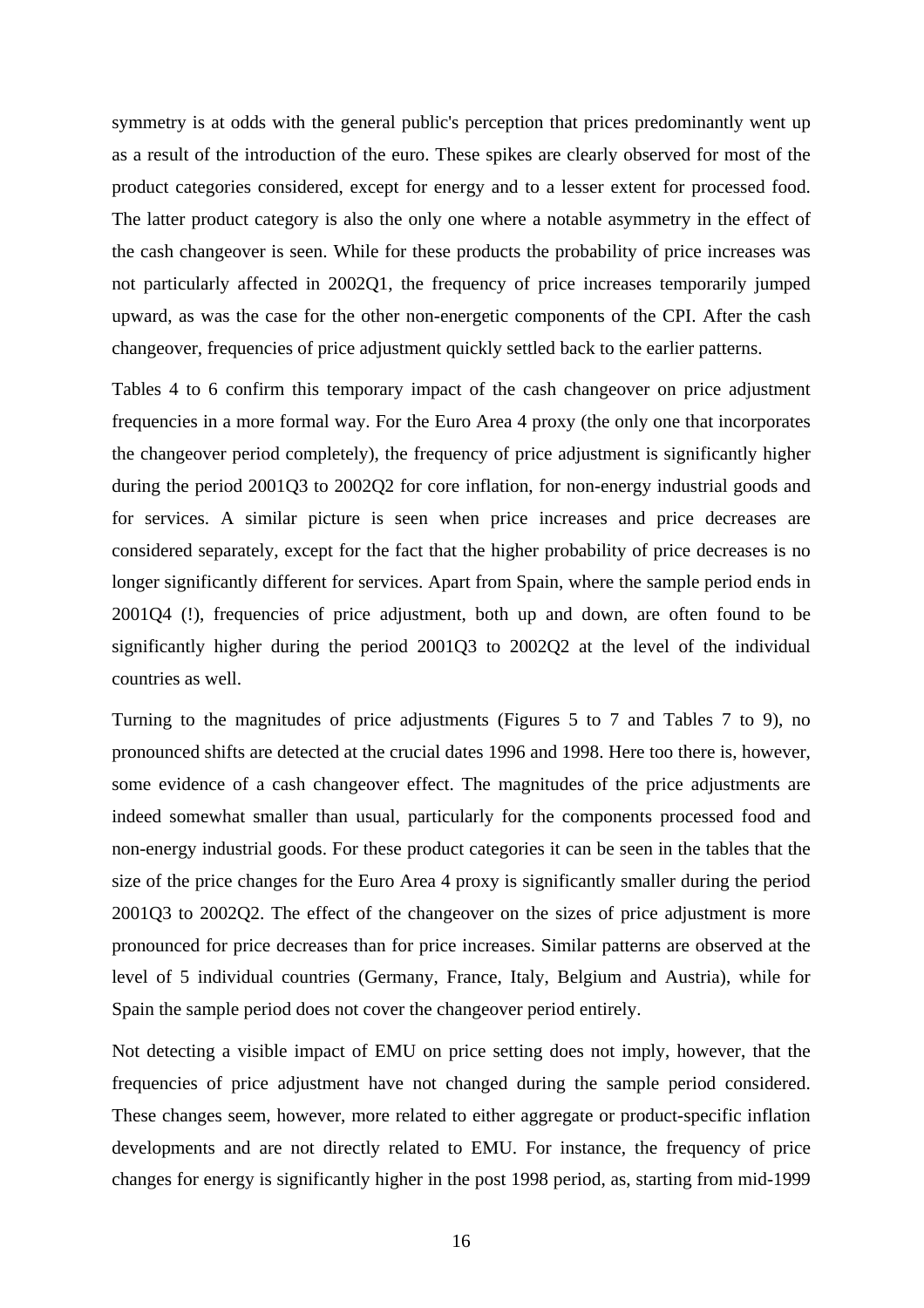onwards, oil price shocks were more important than during the period 1994-1998 for euro area inflation. Another example is the frequency of price changes (particularly the frequency of price increases - Figure 3) for both headline and core inflation, which seem to co-move somewhat with the corresponding inflation concept. These are interesting observations on their own, as they can have important implications for the choice of the underlying price setting model used in micro-founded macro models of the business cycle. Purely timedependent models, in which the timing of price adjustment is completely exogenously given, would imply that the frequency of price adjustment is stable over time. Variability in inflation would then only affect the size of the price adjustments. State-dependent models, in which the timing of the price adjustment is conditioned by the state of the economy, would imply that the frequency of price adjustment varies over time, together with economic conditions. In that event, both the frequencies and the sizes of price adjustment can vary over time. Based on these arguments, Klenow and Kryvtsov (2005) present a decomposition of the variance of inflation in a state-dependent and a time-dependent component, and find that the latter (incorporating only the impact of the variability in the sizes) largely dominates in the US. Although such a type of analysis is clearly beyond the scope of this paper, the available (graphical) evidence in Figures 2 to 7 suggests that in the euro area the frequencies of price adjustment display more variability over business cycle frequencies than the sizes. This is particularly so for the frequency of price increases. We leave further investigation of this issue for future research.

Finally, it is interesting to observe that the low inflation environment brought about by EMU did not lead to a greater reluctance to decrease prices. The comparison between the second and the first subperiod is in this respect very relevant, as in the 3 countries for which this comparison is possible (Spain, France and Belgium) measured HICP inflation was lower in the period 1996-1999 than in the period 1994-1995. In the case of Spain the difference between both periods is significant and this holds also for the Euro Area 1 aggregate (Table 3). The downward move in the inflation series that we have constructed from the micro data is even more pronounced and for some series also significant in the case of France and Belgium (Table 2). For this Euro Area 1 aggregate, the decrease in inflation during the runup to EMU has been accompanied by a mildly downward movement in the frequency of price increases and by a mildly upward trend in the frequency of price decreases. From Tables 5 and 6, it can be seen that the differences in the frequencies of respectively upward and downward price adjustment between the period 1996-1998 and 1994-1995 are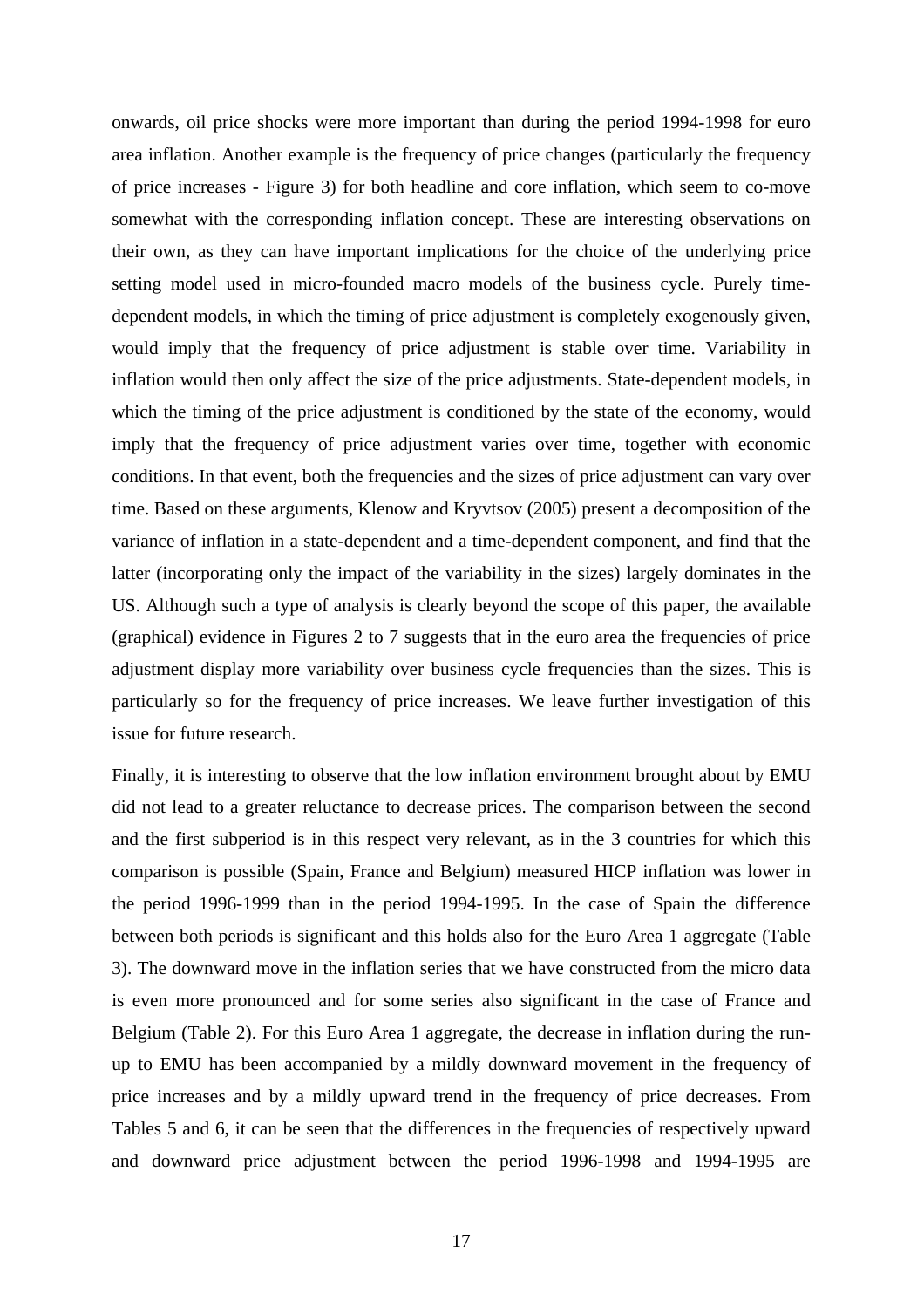statistically significant for core inflation and some of its components, both for the Euro Area 1 aggregate and for Spain and France. Observing these effects on the probabilities to observe price increases and price decreases respectively, is the normal pattern one would expect in the case of no specific downward rigidities. In case such rigidities would prevail, one would only expect a decrease in the frequency of price increases and, as a result, a more pronounced drop in the overall frequency. This would then imply that the low inflationary environment hampers the normal adjustment of relative prices in the economy and this distortion would give rise to negative long-run effects on output and employment. Apparently, this is not what happened in EMU. Aucremanne et al. (2002) also found a tendency towards more symmetry in the distribution of price changes as aggregate inflation decelerated, on the basis of Belgian sectoral inflation data.

#### **5. Evidence on inflation dynamics**

### **5.1 The statistical model**

As emerged from the recent works on inflation persistence, a good estimation of the latter takes into account the fact that the inflation process can be characterized by non-linearities which may reflect changing structure over time.

On the other hand, the consideration of heterogeneity across countries and sectors in more disaggregated data helps in describing persistence in a more proper way.

For these reasons the class of model we consider here for each sector allows for the dynamics to differ over time. Specifically, focusing on a univariate  $p<sup>th</sup>$  autoregressive representation, we write:

$$
\pi_{t} = \alpha_{0t} + \alpha_{1t}\pi_{t-1} + \dots + \alpha_{pt}\pi_{t-p} + \varepsilon_{t},
$$
\n(5)

where, for  $i=1,...,p$ , the coefficients of the linear AR representation are assumed to be time varying.

In the following we estimate two time-varying specifications. In the first one, the form of the time variation is simply based on an AR dynamics which differs across sub-periods, or "regimes", where the latter are defined exogenously based on our prior hypothesis on a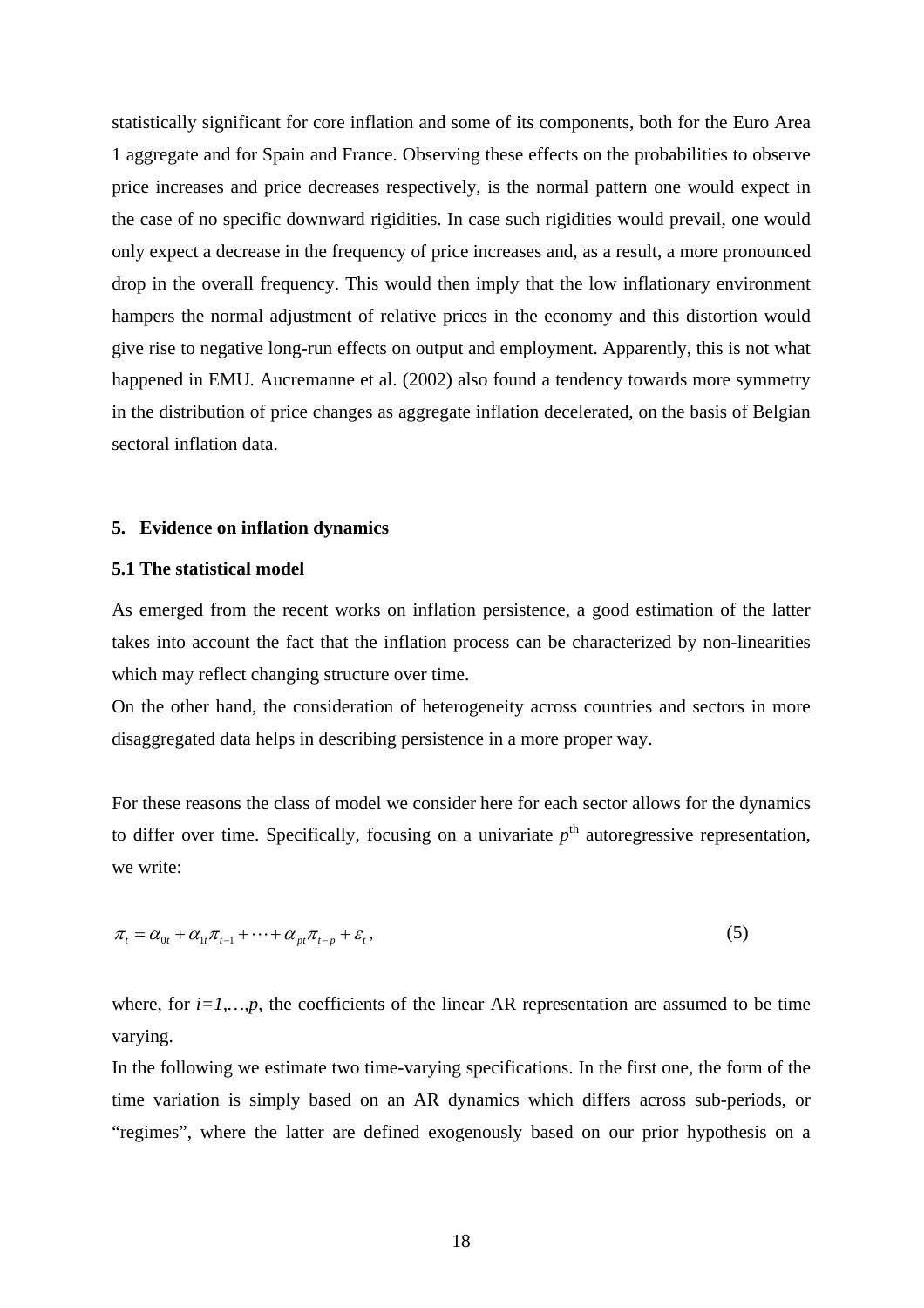possible EMU effect. The most general model we consider in this class of discrete changes is a three-regime which are assumed to change at fixed dates. In particular, we have:

$$
\pi_{t} = \begin{cases}\n\alpha_{01} + \alpha_{11}\pi_{t-1} + \dots + \alpha_{p1}\pi_{t-p} + \varepsilon_{t} & t < t_{0} \\
\alpha_{02} + \alpha_{12}\pi_{t-1} + \dots + \alpha_{p2}\pi_{t-p} + \varepsilon_{t} & t_{0} \le t < t_{1} \\
\alpha_{03} + \alpha_{13}\pi_{t-1} + \dots + \alpha_{p3}\pi_{t-p} + \varepsilon_{t} & t \ge t_{1}\n\end{cases}
$$
\n(6)

In the second model specification, we allow the parameters in (5) to continuously vary over time. We assume, as it is customarily done (e.g. Pivetta-Reis, 2004), that coefficients evolve according to a random walk:

$$
\alpha_{it+1} = \alpha_{it} + \eta_{it+1} \tag{7}
$$

We assume  $\varepsilon_t$  to be i.i.d  $N(0, h_t \sigma^2)$  and  $\eta_{it}$  to be i.i.d.  $N(0, \lambda_t \sigma^2)$  where  $\varepsilon_t$ ,  $\eta_{is}$  and  $\eta_{it}$ are independent of one another for all  $s, t, r, i$  and  $j$ . Heteroscedasticity is captured by  $h_i$  in both models.

This specification is quite standard in the literature (Koop, 2003; Koop and Potter, 2001) and has the advantage of capturing permanent or transitory changes in the dynamics of inflation process of the types that EMU might have introduced.

Note in particular that the evidence of variation over time in the parameters, or of structural instability, is easy to check by testing  $\lambda_i = 0$ . In fact if the vector  $\lambda = (\lambda_0, ..., \lambda_p)$  is equal to zero, equation (5) reduces to a simple linear AR model.

Both specification (5) and (6) can be encompassed in the following convenient state space form:

$$
\pi_t = X_t \alpha_t + G_t u_t \qquad t = 1, 2, ..., T
$$
  
\n
$$
\alpha_{t+1} = M_t \alpha_t + H_t u_t \qquad t = 0, 1, ..., T
$$
\n(8)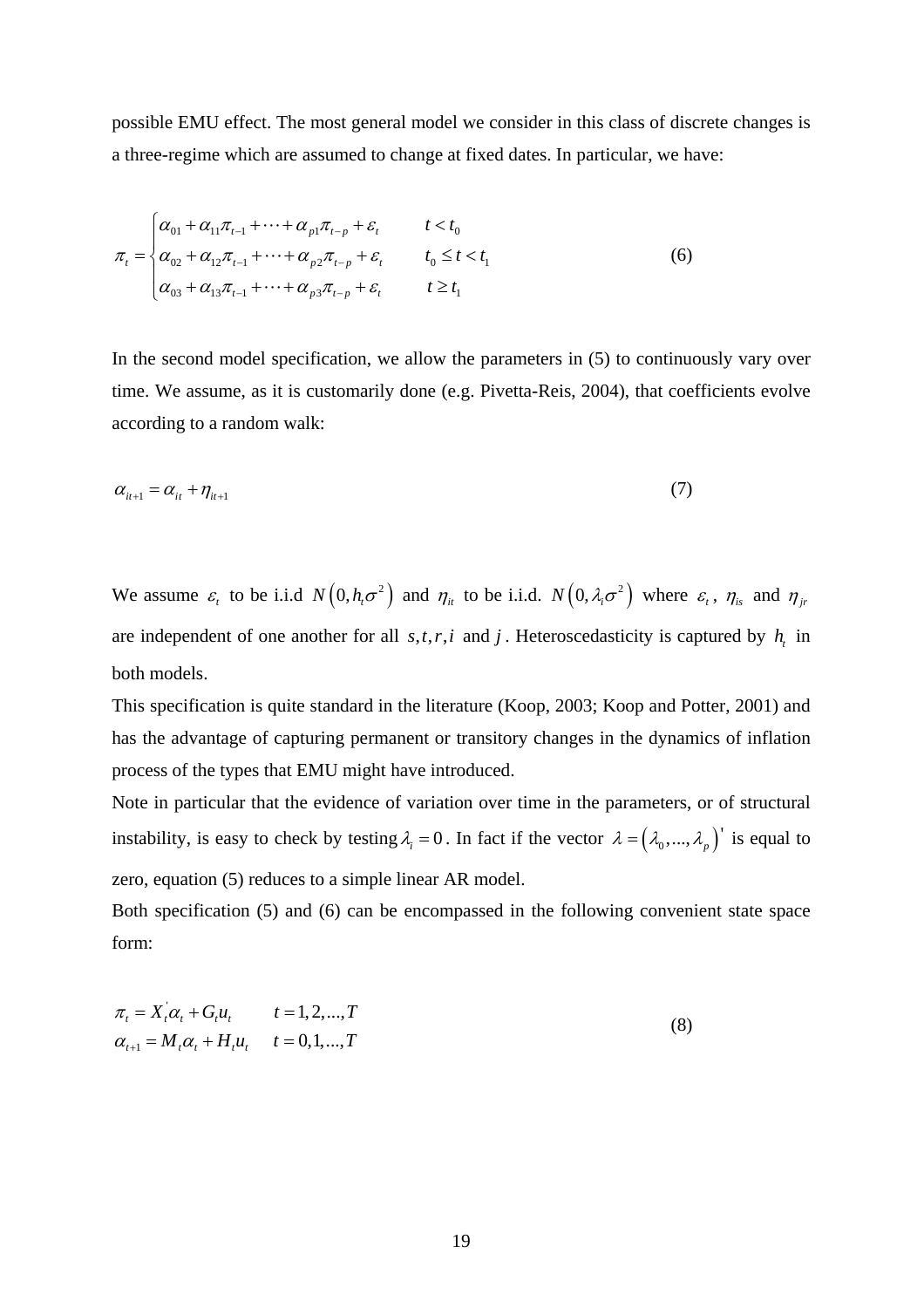Here  $\alpha_0 = 0$ , and  $u_t = (\varepsilon_t \eta_t)$  are i.i.d  $N(0, \sigma^2 I_{p+1})$ . The specification (6) is simply obtained as a special case by assuming  $M_t = I$ ,  $H_t = 0$  and splitting the sample in three. The specification (5) is also easily obtained assuming:

$$
G_t = \left[\sqrt{h_t}, 0\right]_p, H_t = \left[0_p, A\right]
$$

with *A* such that the variance-covariance matrix of  $\eta_t = (\eta_1, ..., \eta_t)$  is  $\Sigma = \sigma^2 \Lambda = \sigma^2 A A'$ , with

$$
\Lambda = \begin{pmatrix} \lambda_0 & \cdots & 0 \\ \vdots & \ddots & \vdots \\ 0 & \cdots & \lambda_p \end{pmatrix}
$$

The model in state space form is relatively easy to estimate. Model (6) is simply estimated with dummy variables, while for the general version of model (5) the simulation smoother of deJong and Shepard (1995) is used, as described in Koop (2003, Ch. 8)

The considered (time-varying) measure of persistence is the sum of the coefficients in the autoregressive process and is defined as 1 *p t i*  $\rho_{_t} = \sum \alpha_{_{it}}$  $=\sum_{i=1}^{n} \alpha_i$ . This measure is estimated for all sectors and countries, along with a measure of uncertainty associated with the persistence (to check

its significance) and with the associated  $\lambda_i$  (to check its structure instability).

The first time-varying model is a simple version of the general model above, which takes the crucial dates of 1996 and 1998 seriously and imposes dummy variables to check whether the persistence parameter has changed after 1996Q1 or after 1998Q3 (see section 4.1, for a motivation of these dates).The model with dummy variables is therefore the following:

$$
\pi_{t} = (\alpha_{0} + \gamma_{0}^{1}D_{1,t} + \gamma_{0}^{2}D_{2,t}) + (\alpha_{1} + \gamma_{1}^{1}D_{1,t} + \gamma_{1}^{2}D_{2,t})\pi_{t-1} + \dots + (\alpha_{p} + \gamma_{p}^{1}D_{1,t} + \gamma_{p}^{2}D_{2,t})\pi_{t-p} + \varepsilon_{t}
$$

As usual, we re-arrange the model to obtain the Augmented Dickey-Fuller regression:

$$
\pi_{t} = (\alpha_{0} + \gamma_{0}^{1}D_{1,t} + \gamma_{0}^{2}D_{2,t}) + (\rho + \gamma^{1}D_{1,t} + \gamma^{2}D_{2,t})\pi_{t-1} + \sum_{j=1}^{p-1} (\varphi_{j} + \beta_{j}^{1}D_{1,t} + \beta_{j}^{2}D_{2,t})\Delta\pi_{t-j} + \varepsilon_{t}
$$
(9)

where

$$
\rho = \sum_{i=1}^{p} \alpha_i ,
$$
  

$$
\gamma^s = \sum_{i=1}^{p} \gamma_i^s \quad (s = 1, 2),
$$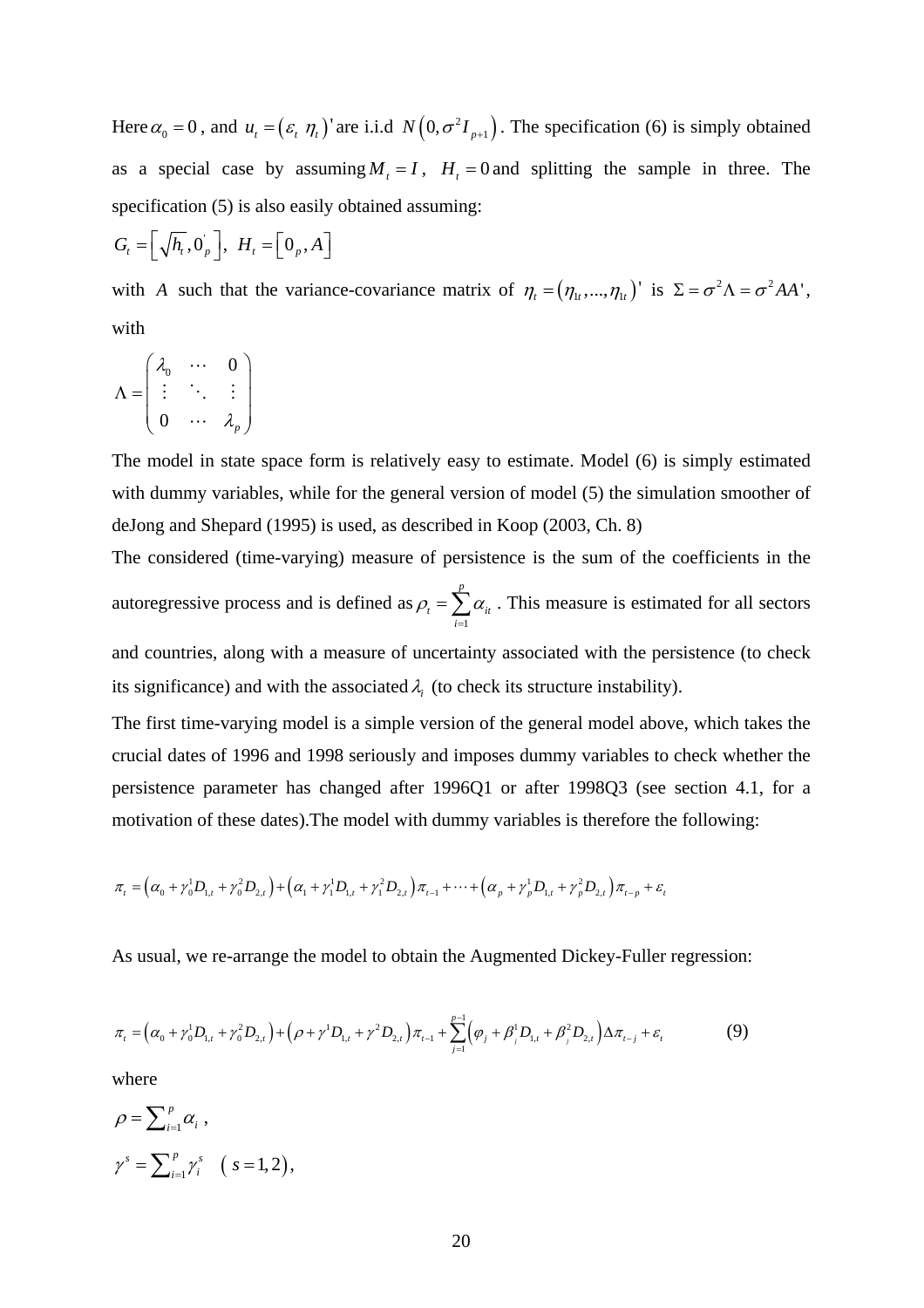$$
\varphi_j = -\sum_{i=j+1}^p \alpha_i ,
$$
  

$$
\beta_j^s = -\sum_{i=j+1}^p \gamma_i^s \quad s = 1, 2
$$

Here  $D_{s,t}$  is a dummy variable that takes value 1 as of 1996:1( $s = 1$ ) or 1998:3 ( $s = 2$ ).

The persistence parameter is therefore  $(\rho + \gamma^1 D_{1,t} + \gamma^2 D_{2,t})$ . For a preliminary check of an effect of EMU on the persistence it is enough to check whether  $\gamma$ <sup>*s*</sup> is different from zero. Concretely, we allow for a change in persistence due to the announcement of the EMU  $(\gamma^1)$  and to a further possible change due to the effective implementation of the new regime  $(\gamma^2)$ . A positive value of these values would point in favour of an increase in persistence (possibly) due to EMU. A negative value would on the contrary be evidence of a decrease in persistence (possibly) due to EMU. The net effect would be given by the sum of  $(\gamma^1 + \gamma^2)$ .

The analysis is performed on each sector of the countries under analysis. Notice that in the specification above  $\gamma_0^s$  controls for a possible break in the mean of inflation due to the same reason and is needed to avoid a spurious result on  $\gamma^s$ , while the  $\beta_j^s$ 's control for the fact that the change in persistence can be due to changes in any of the autoregressive parameters and not just in the first one. In other words, we consider changes in all the dynamics and not just in the first autoregressive lag.

The model is estimated allowing for time-heteroskedasticity in the data. The lag length has been optimally chosen for each sector using Schwarz criterion. Estimation is Bayesian, meaning that a prior distribution has been combined with the likelihood, and that results are based on features of interest of the posterior distribution. The chosen prior is however very loose so that results are practically centred on classical estimates. For all results, the reported features of the posterior distribution are the mean (or median) and the 68% Highest Posterior Density Interval (HPDI). The latter is also used to check the significance of the parameters of interest or other simple linear restrictions.

### **5.2 Results**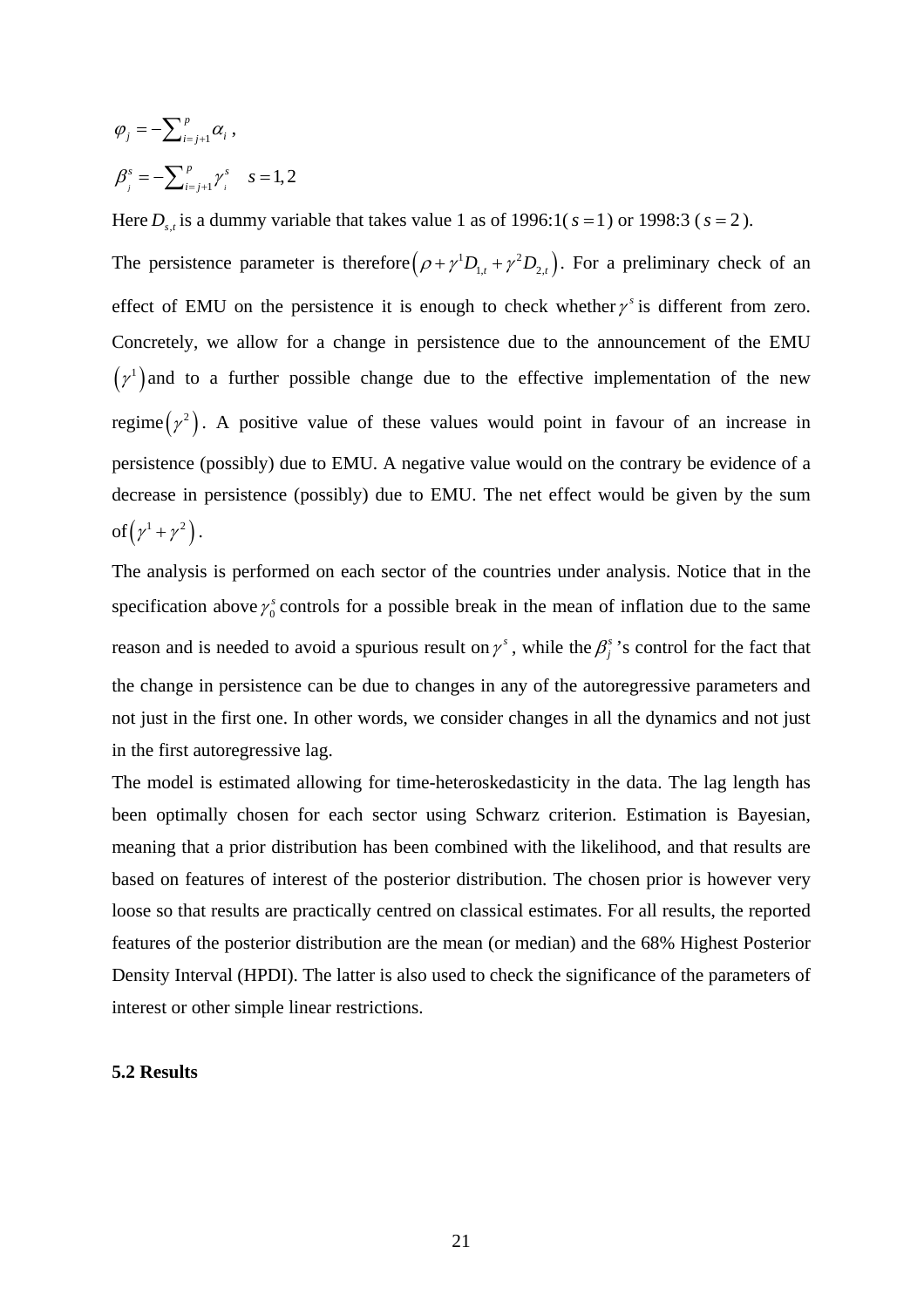<span id="page-21-0"></span>The estimation results of the model with dummies are reported in Tables 10 and 11. The [fo](#page-21-0)rmer shows tests of constancy of the parameter  $\rho$  of equation (6), for each of the two dates separately, i.e., using each of the two dummies at once. The latter reports the same results for the whole model (9). In both tables results are presented aggregated and disaggregated for the 5 countries and for 5 economic sectors (processed food; unprocessed food; non energy industry; energy; services).

It is immediately clear from the aggregate results, and for most of the disaggregated ones of Table 10a, that there is evidence of a downward break in the persistence parameter in 1996Q1. Considering all sectors and all countries together (552 product items),  $\rho$  declines from .58 to .45. The 68% confidence interval for  $\gamma$  (equivalent to  $\pm$  one standard deviation under normality) does not include the zero. There are sizeable differences across sectors, however. The sharpest decline occurs in industry and services. For energy, there is actually an increase (by .12).

The country breakdown reveals that the largest drop occurred in Germany and France – countries already characterised by a relatively low inflation level. The smallest took place in Italy. An informal look at the data also seems to suggest that there is more similarity across countries than across sectors (within and across countries), both for the levels of  $\rho$  before and after the break date and for  $\gamma$ . This would suggest that differences in the degrees of inflation persistence at the disaggregated level are more likely to be linked to sector-specific structural factors, than to nation-specific macroeconomic ones (see also Altissimo et al. on the comparison across sectors and countries of inflation persistence).

Table 10b reports results like the preceding ones, but assuming instead a break date at 1998Q3. All results are confirmed, and in fact strengthened. The estimates of inflation persistence before and after EMU are comparable to the previous ones, and the decline at the break date is somewhat larger.

Based on Tables 10a and 10b it is not possible to ascertain whether both assumed break dates are indeed significant. To check that, we need to encompass both dates; we do this in Table 11. It is immediately apparent from the table that while the earlier date remains significant (in fact it becomes more significant) the second is not. In fact there is even an increase in the estimated degree of inflation persistence after 1998Q3 (parameter  $\gamma$ <sub>2</sub>). Hence, the results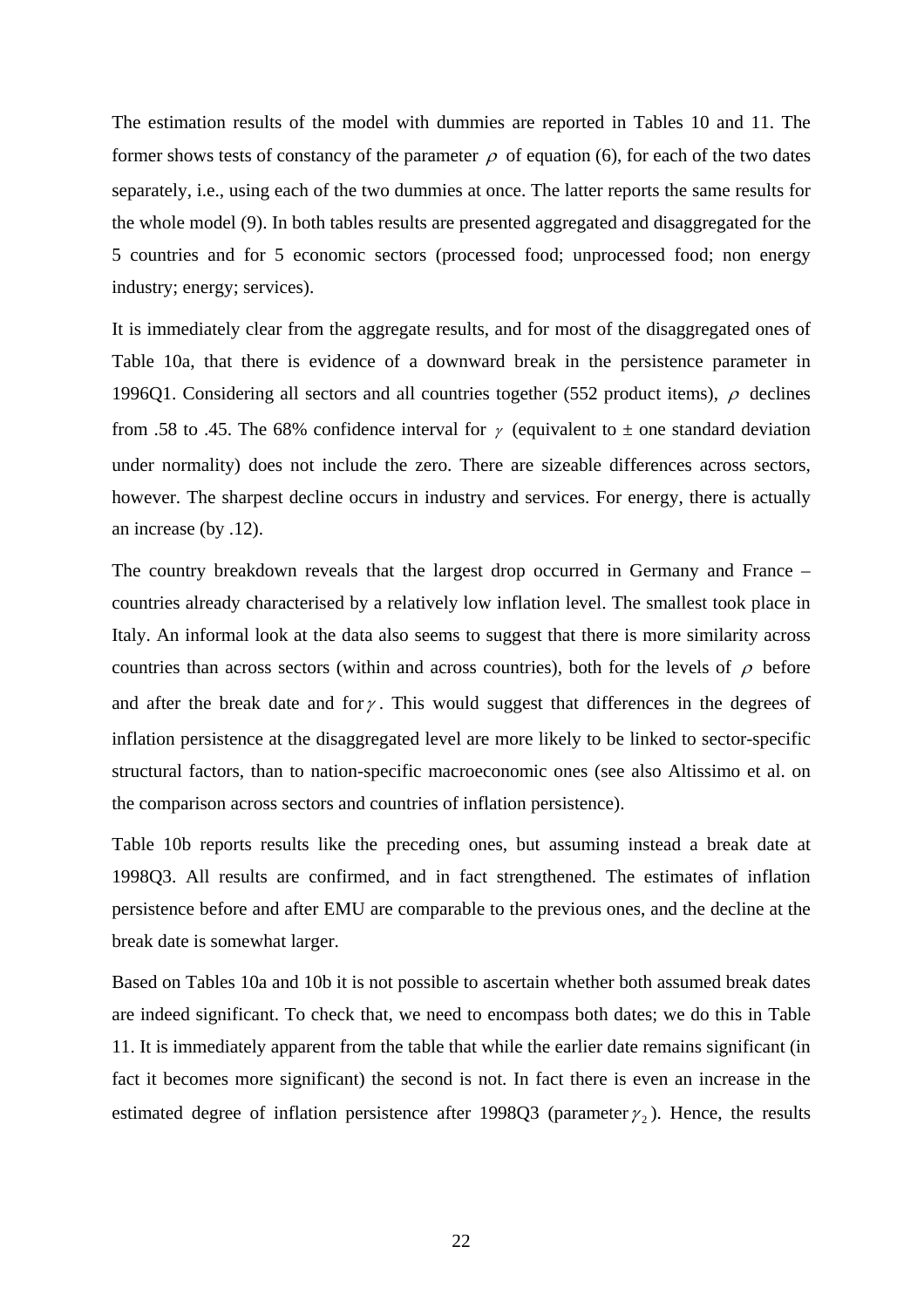from Table 10b were probably spurious. Otherwise most results of the earlier tables are confirmed, insofar as it relates to the first break point. Again, differences in inflation persistence seem to be mainly sector-specific, not country-specific. For instance, formal tests on the mean could not reject the equality of  $\gamma_1$  in Germany and France on the one hand, and in Italy, Belgium and Spain on the other hand, whereas similar tests lead to all rejections across sectors. The evidence for  $\gamma_2$  is more mixed across countries and sectors.

It is interesting to note that most of the reductions in inflation persistence between the pre-1996 and the post-mid-1998 periods are concentrated in the services sector; particularly strong gains can be observed in Germany, France and Spain.

There are two "puzzles" emerging from table 11. First, there seems to have been, in the post-1998 period, an increase in the degree of inflation persistence in the euro area. Food (both processed and unprocessed) seems to be responsible for this. Second, looking instead at the changes between the pre-1996 and the post-mid-1998 periods, persistence has decreased everywhere except in the energy compartment, where a sharp increase in persistence occurs after 1996. Something specific to food and energy prices could be at work here. As a matter of fact, these sectors were often singled out as sources of inflationary shocks in recent years. It is also important to remember that, as discussed in the previous section, our reduced form estimates lump together intrinsic and extrinsic components of persistence (and also the part due to expectations). One explanation then could be that the increase in persistence we observe in these sectors has nothing to do with how prices are formed in the euro area, but is due instead to the characteristics of the shocks, which may have been more persistent than in the past or displayed an unusual sequence of realisations for which one particular direction (upward in these cases) was predominant (see also footnote 10 on page 9).

To put these findings in a better perspective, we illustrate now the results of the pure timevarying coefficient model, Eq. (4).

The first important result is reported in Table 12, which contains the posterior mean and standard deviations for  $\lambda_1$ . They indicate that a substantial amount of parameter variation occurs in the ρ coefficient both across sectors and across countries, and therefore that there is enough evidence of structural instability over the sample 1985-2004. This finding allows us to answer positively to the question: Has inflation persistence changed over the sample under consideration? The next question is to see whether this departure from stability reflects a change in structure due to EMU or it is related to some nonlinearities endogenously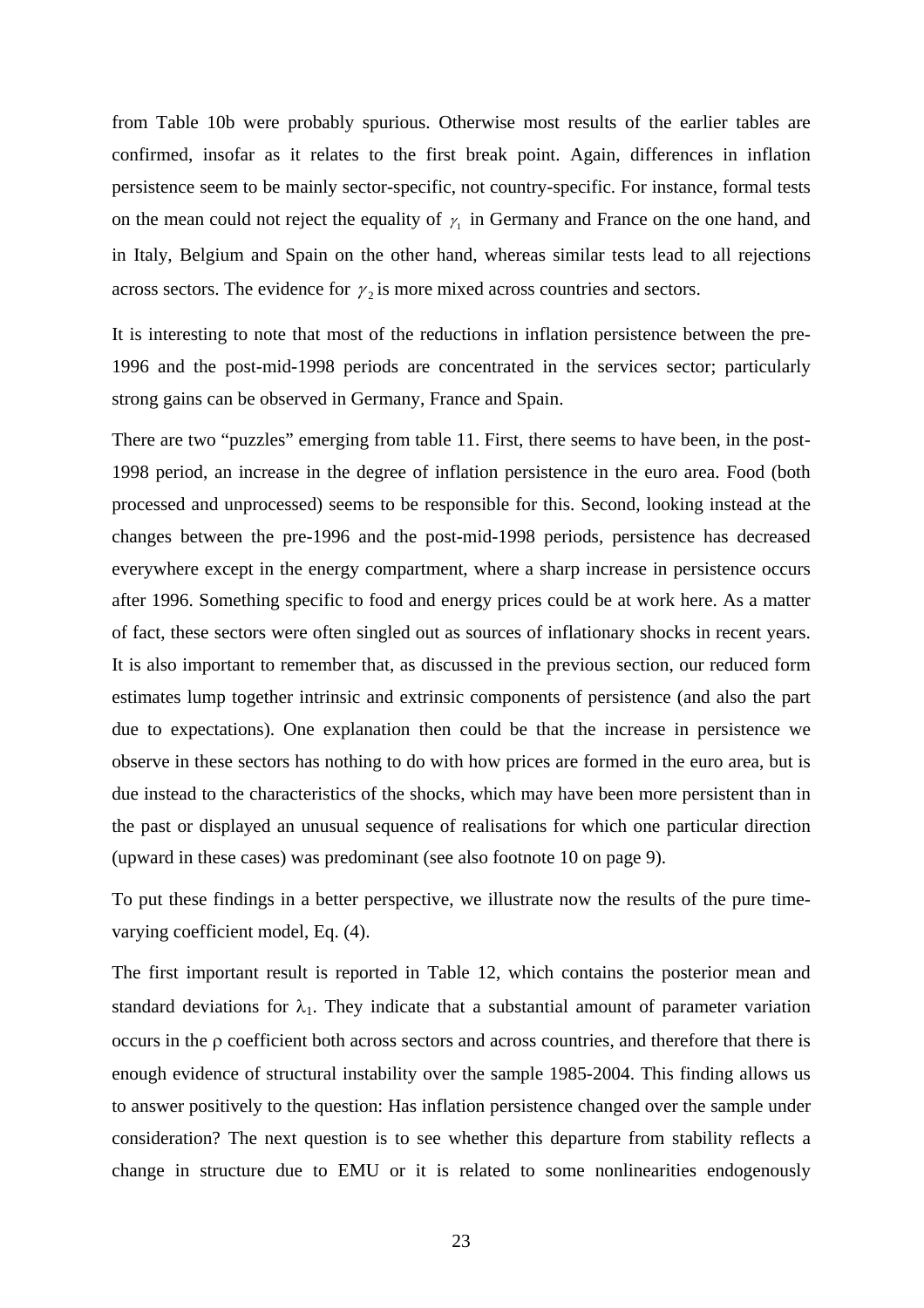generated, for instance, by the same behaviour of the inflation process, which has proved to be largely common not only to EMU countries but also to other OECD countries (e.g. Rogoff, 2003; Ciccarelli and Mojon, 2005).

Figure 8 shows the time profile of our time-varying measure of persistence, in the aggregate and for all sectors. The figure reports the 68% HPDI (dotted external lines), the posterior mean (solid line) and the posterior median (dashed line) of our measure of persistence. Besides providing a clearer view on the dynamics of inflation persistence over the last 20 years, overall the figure confirms what previously reported by just looking at two single dates (Table 11). A discrete amount of time-variation is present for most sectors, as argued from Table 12. A gradual decline in the pre-EMU years is quite evident from the picture; there is also some visual support for a break in 1996, given by the fact that most lines show a steeper decline in that year. It is also clear that something happened after 1999 bringing inflation persistence partially back up. For energy the increase occurs earlier, confirming what was seen in Table 11.

The subsequent Figures, 9 to 13, try to shed some light on the link between inflation persistence, inflation levels, and inflationary expectations. The question we have in mind is twofold: Do expectations have anything to do with persistence? Does persistence have anything to do with actual inflation, and if so what is the causal relation?

Figure 9 plots inflation expectations and persistence together, in the aggregate and at national level. Clearly, the increase in persistence we noted is accompanied by an increase of inflationary expectations. This reasoning reminds of Levin and Piger (2004) and others, who have attributed inflation persistence to monetary policy regimes and to the associated expectations formation. If one computes cross-correlations between the two variables (Figure 10), one sees that expectations predominantly tend to *lead* persistence, rather than the opposite. As to the relation between persistence and actual inflation (Figures 11 and 12), this is also rather strong (correlation coefficient mainly above .5, except for Belgium). The evidence for actual inflation predominantly leading persistence (as was the case for expectations) is weak. An interesting contrast emerges from Figure 13, where we plot together the dynamic correlation coefficients of actual and expected inflation with persistence: in relative terms at least, it seems that expectations tend to lead persistence, and the latter tends to lead inflation.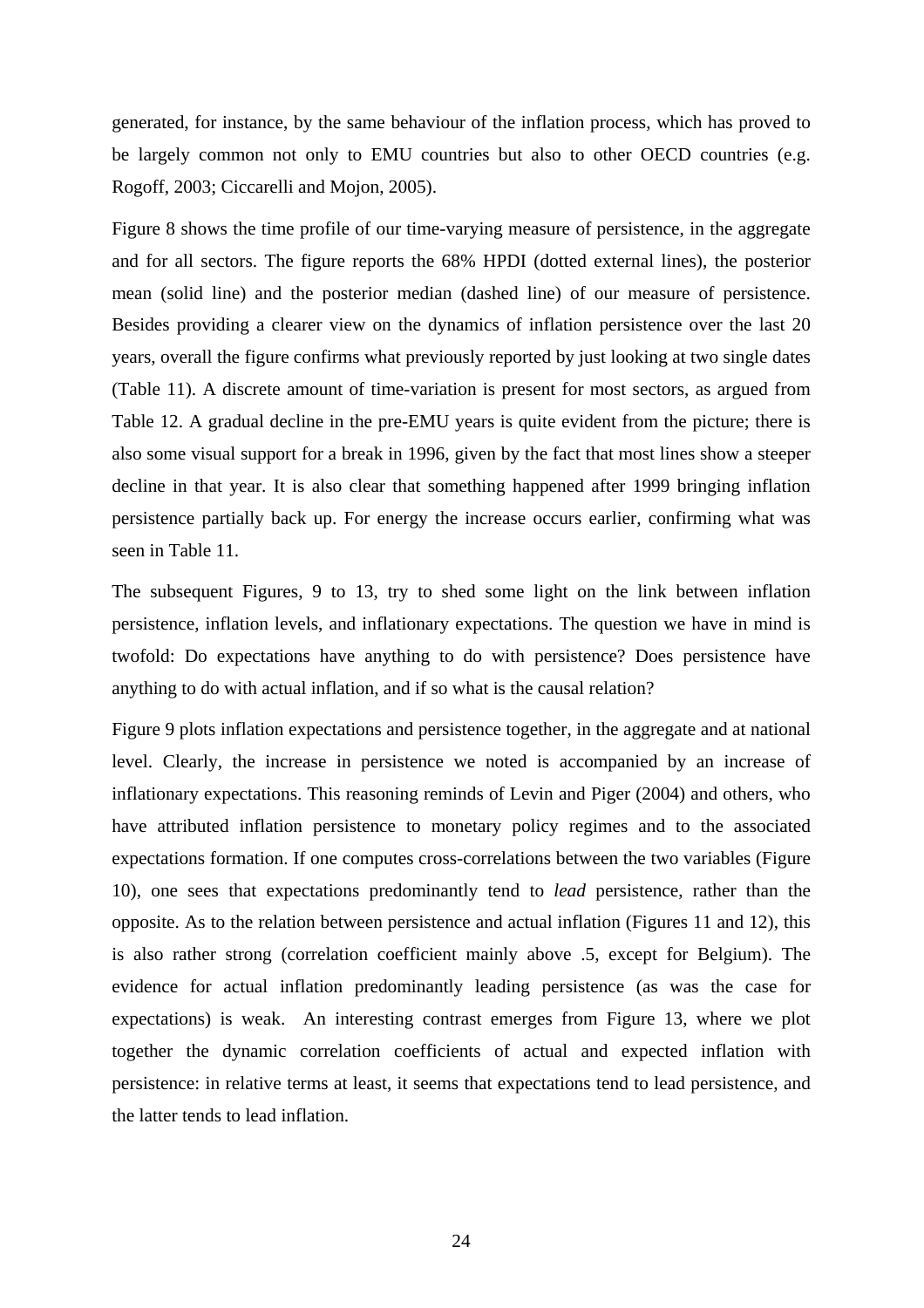The findings discussed until now point out that inflation persistence has shown a downward tendency in the run-up to EMU and stabilization after 1999, and that these tendencies are strongly related to both current and expected inflation. Are these results a distinguishing feature of EMU countries? To answer this question we attempt a comparison between the Euro area and the United States. The latter have experienced no currency reform in recent years, and therefore it is a good control to see if something emerges for the Euro area in differential terms. Data for US are already aggregated at the level of 4 main sectors (Food, Energy, Service and Housing) and two broad categories (all items and Core inflation). Clearly the different aggregation with respect to the European data might make a difference *per se* in measuring persistence (e.g. Altissimo et al. 2005), but at least it gives us a reasonable term of comparison.

Results are shown in Tables 13-14, which report the same information as Tables 10-11, and Figures 14-16, which plot the time-varying measure of persistence.

Two initial broad results are worth emphasizing. First, our persistence estimate is generally more volatile for the US than it is for the euro area: While we have no specific explanation for this evidence, it could reveal the existence in the euro area of more deep-rooted persistence factors in the inflation process, or it can just be the effect of a different aggregation, as mentioned above. Second, and perhaps more importantly for our purpose, in the US, as in the euro area, persistence tends to decline before 1998 and to rise afterwards. Actually the rise in the US seems stronger and more lasting. Figure 14 plots the time varying persistence for the main US sectors. Both the figure and the Tables 13-14, seem to confirm that the behaviour of US persistence is qualitatively very similar to the one of the euro area for most sectors. In particular, the persistence in the energy sector increases in the period 1996-1999, whereas in the services sector it constantly declines over the entire sample. These results are put in a better perspective in Figure 15, where US persistence for 5 aggregates is reported (solid line) together with the 68% HPDI of the correspondent euro area sectors (dashed lines). Apart from very few exceptions, limited to concrete time periods, the estimate of the US persistence lies entirely in the euro area bands, confirming the idea that results for US sectors are not very dissimilar from the results obtained for the euro area. Finally, Figure 16 allows another direct visual testing of the difference between the persistence of overall inflation among euro area countries, and the US, at different dates. The dashed lines are the 68% HPDI for the euro area as obtained from the aggregation of results from the 552 products. Solid-coloured lines are the persistence of all countries under analysis. A few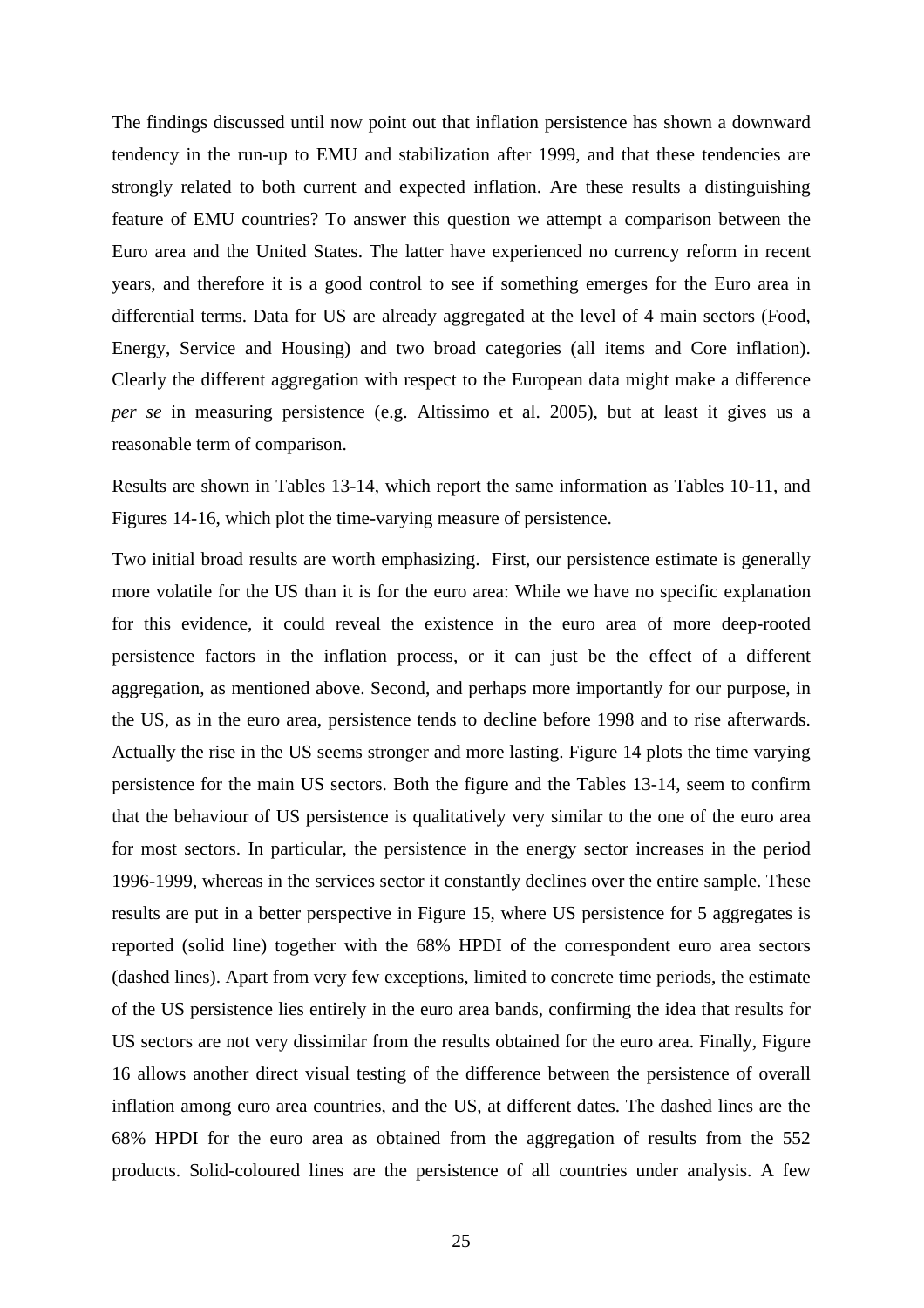comments are worth making. Belgium and France are both below the German level of persistence for most of the sample. Italy's persistence level is comparable to Germany's, but at the end of the sample it clearly rises above it. Spain has a significantly higher persistence level throughout. Finally, in the US the increase at the end of the sample brings inflation persistence at a much higher level than Germany. It seems natural to associate this increase with the increase that has taken place in US core inflation in recent years, in an environment of continuing monetary policy accommodation. However, at this stage this is simply a conjecture that would warrant further investigation to be confirmed or refuted.

### **6. Discussion of overall results and conclusions**

The aim of this paper is to see whether Europe's Economic and Monetary Union (EMU) had any effect on the setting of consumer prices and on the dynamics of inflation in the countries involved. One can think of different channels through which the creation of EMU can affect price setting and inflation persistence.

First of all, EMU has led to a more competitive environment, not only because the single numeraire enhances price transparency and price comparison across countries, but also because EMU may have been a triggering factor for product market reforms aimed at strengthening competition. As to price setting, this more competitive environment could have led to (i) more price level convergence in the euro area, (ii) more price flexibility and (iii) a fall in the sign asymmetries that characterise price setting in some sectors. As to inflation persistence, increased competition can have led to a stronger incentive to set prices in a fully optimal, forward looking way and to rely less on explicit or implicit indexation, thereby reducing so-called intrinsic inflation persistence, i.e. the persistence in the inflation process beyond that in expectations and in the drivers of inflation.

Second, the creation of EMU has had an important impact on the conduct of monetary policy. The ECB's clear mandate for maintaining price stability, the existence of an explicit and quantified inflation objective and the elaboration of a formal monetary policy strategy presumably have led towards a stronger anchorage of inflation expectations and a lower dependence on past inflation history. This could have reduced the persistence due to expectations. On top of that, EMU may have affected the monetary reaction function and the transmission mechanism of monetary policy and this can have had an impact on so-called extrinsic inflation persistence, i.e. the persistence in the drivers. We consider monetary policy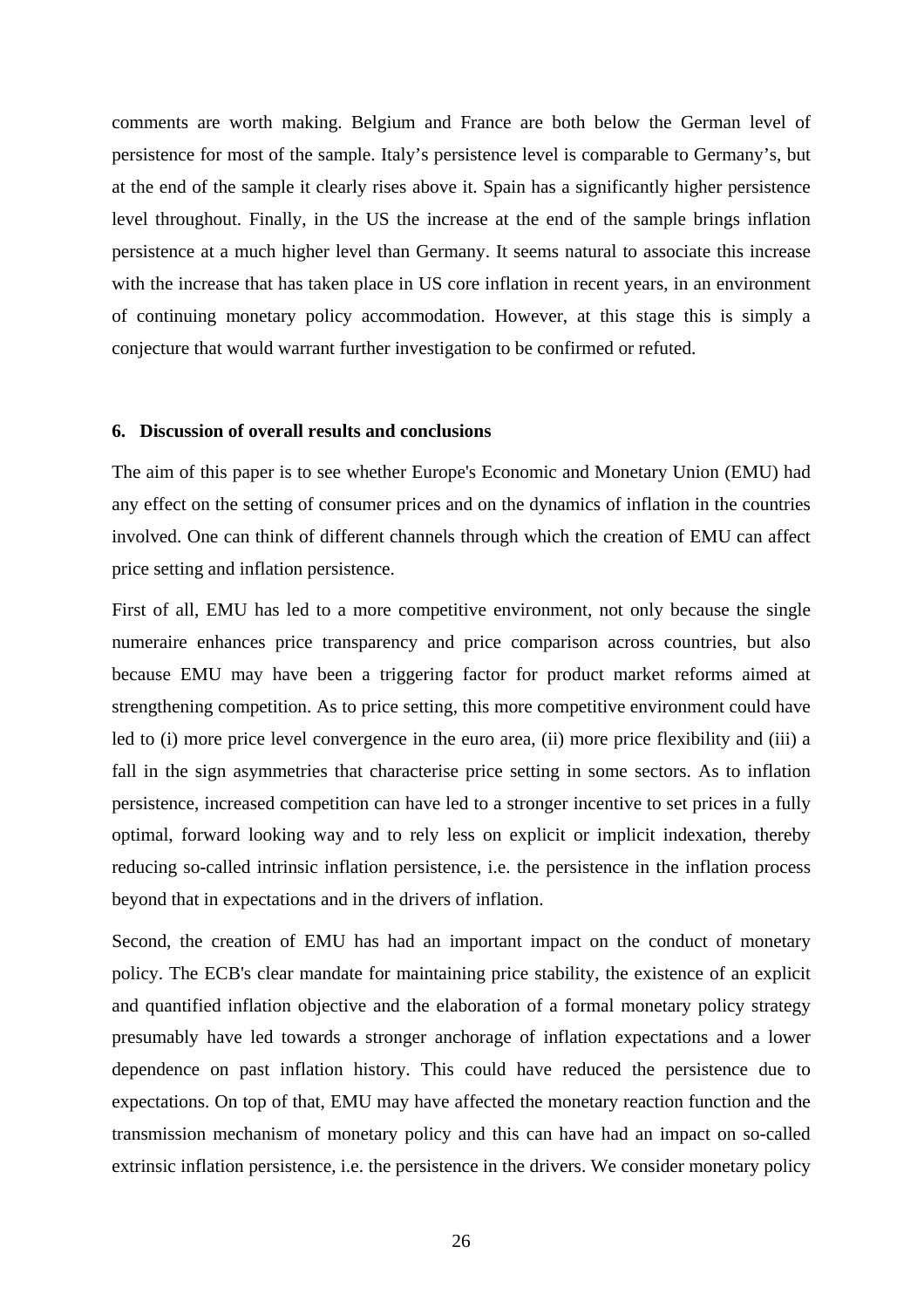indeed as the main, ultimate driver of inflation. Finally, in the run-up to the new regime, inflation declined substantially and it was subsequently stabilised at low levels compatible with the monetary policy strategy of the Eurosystem. As a result of this, it could be the case that specific downward rigidities have become a more visible aspect of price setting, as they bite more in a low inflation environment. As to inflation persistence, the decrease in long-run inflation should be appropriately taken into account in order to avoid spuriously high persistence estimates.

As nobody seriously expects radical overnight changes as a result of the creation of EMU in 1999, we study, a relatively long period before and after 1999 and adopt two partially overlapping approaches, both for price setting and for inflation persistence. According to the first approach, we look for discrete breaks at two crucial dates in the run-up to EMU (1996 and 1998), while the second approach allows for a smoother and more continuous process of change.

As to price setting, we were not able to address the issue of price level convergence as we did not have micro price levels at our disposal, but only micro based measures of the frequencies and magnitudes of price adjustment. While our results show that time variation in the frequency of price adjustment is relatively important, this seems to be mainly the result of aggregate or sectoral inflation developments at business cycle frequencies and, therefore, not related to EMU, at least not directly. In particular we did not find evidence of pronounced breaks in the frequencies and magnitudes of price adjustment in 1996 and in 1998. On the contrary, at the end of 2001 and in the beginning of 2002 (period surrounding the cash changeover) retail price adjustment frequencies, both up and down, increased substantially, while the magnitude of the price adjustment, also both up and down, was smaller than otherwise. However, both settled quickly back to the earlier patterns. The significant decrease of inflation during the run-up to EMU was accompanied by a moderate reduction of the frequency of price increases and a mild upward trend in the frequency of price decreases. The latter observation is not supportive for the existence of pronounced downward rigidities in pricing and therefore suggest that the low inflation environment of EMU is not hampering the smooth adjustment of relative prices.

As to inflation persistence, there is no evidence of a change around 1999 - if anything, persistence may have slightly increased. On the contrary, we do find evidence of a decline in the persistence of the inflation process in the mid-1990s and the results of the two approaches adopted (discrete breaks versus a pure time-varying coefficient model with smooth changes)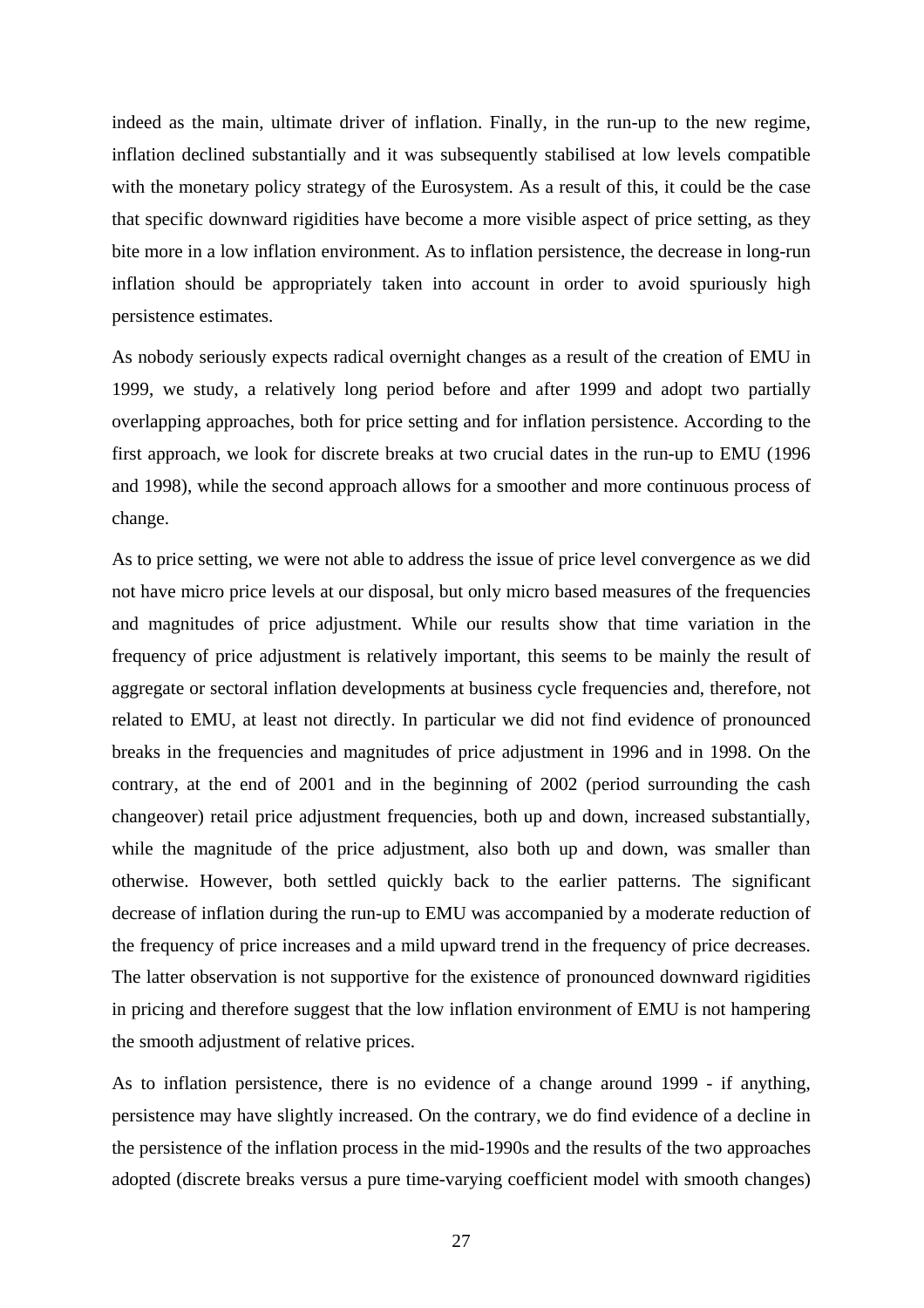are both relatively in line in this respect. In particular, according to the pure time-varying approach, a substantial amount of parameter instability was found over the sample 1985- 2004. A gradual decline in persistence in the pre-EMU years is quite evident from this approach and there is some support for a more pronounced decline in 1996, corroborating the evidence for a discrete break at that point in time in the first approach. According to the timevarying approach, the reduction in persistence is relatively homogenous, both across sectors and across countries. Therefore, the change is probably attributable to macro-economic factors such as expectations or monetary policy and, as a consequence, it is presumably expectations based or extrinsic persistence, rather than intrinsic persistence that was falling. Moreover, the decrease in persistence seems to be preceded, in a systematic manner, by a decrease in inflation expectations, putting even more weight on expectations based persistence as the most important driving factor.

This evidence could be supportive for a decrease of inflation persistence induced by a structural change in private inflationary expectations due, at least in part, to policies linked to the preparation of EMU. This interpretation is, however, weakened by the fact that a similar decline occurred also in the US. Indeed, in the US, as in the euro area, persistence tends to decline before 1998 and to rise afterwards and, apart from very few exceptions, the estimate of US persistence tends to lie entirely in the euro area confidence bands of the corresponding inflation series.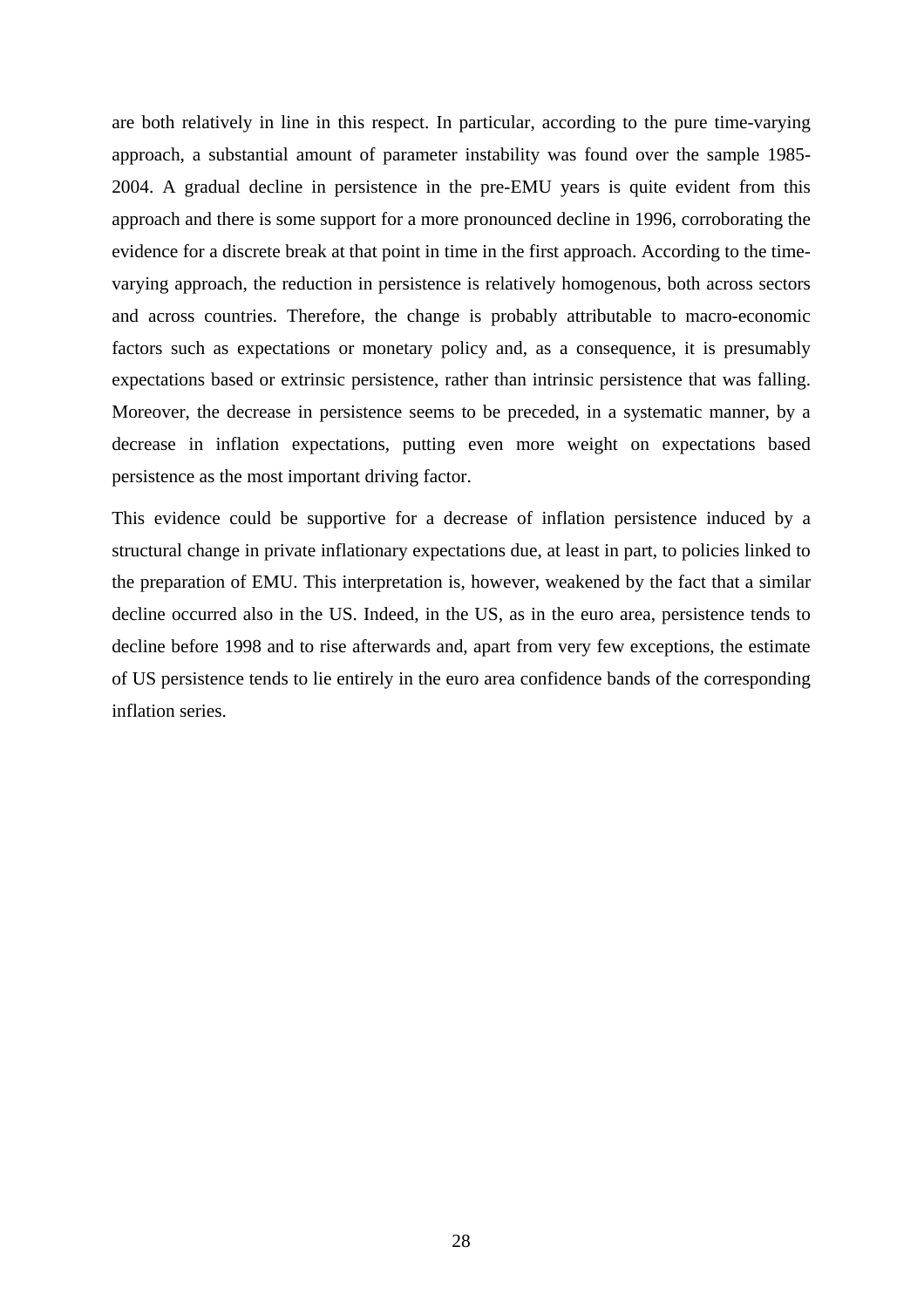### **Figure 1 – Availability of micro price data and weights for the different Euro Area aggregates used**

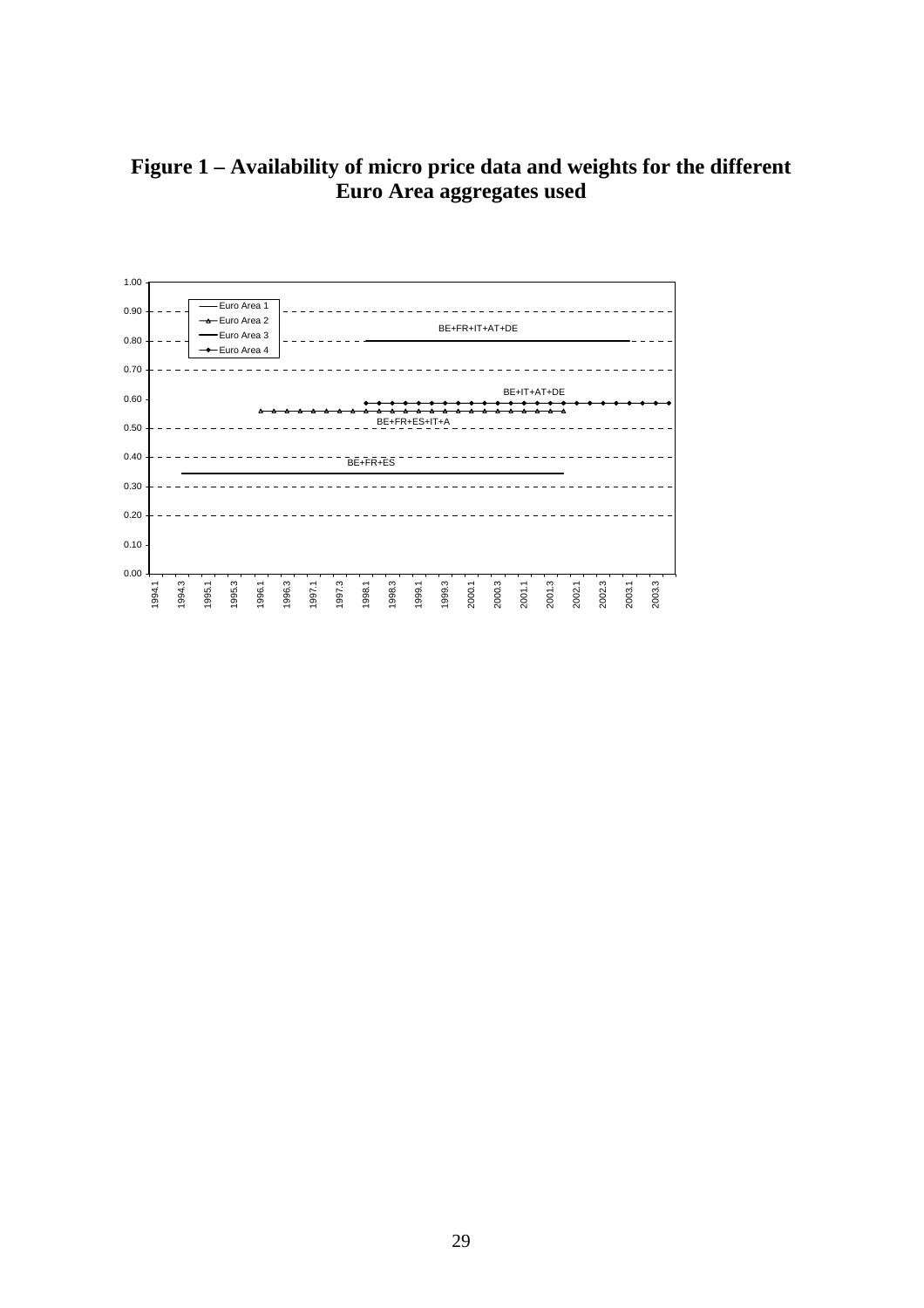

**Figure 2 - Frequency of price changes**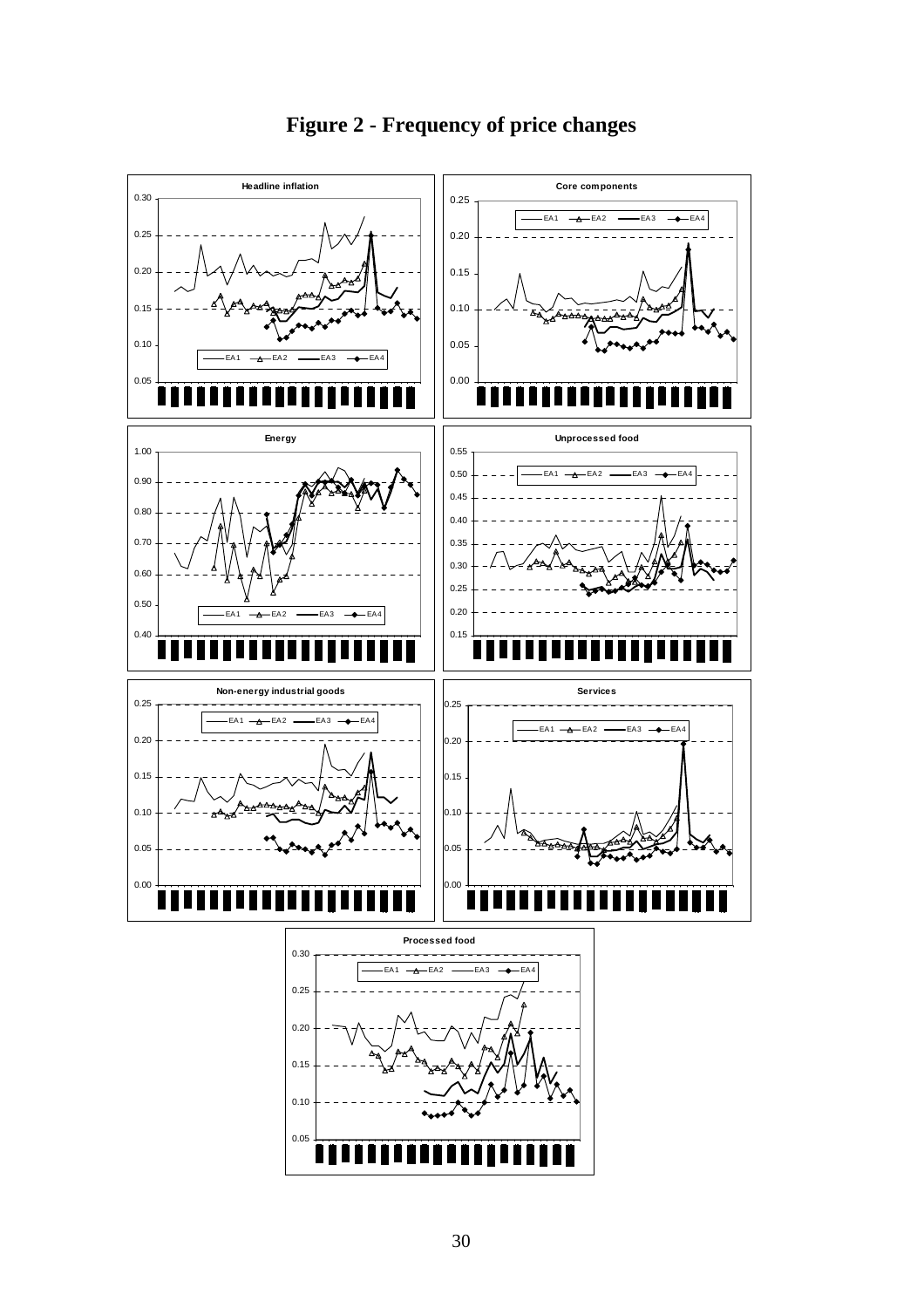

**Figure 3 - Frequency of price increases**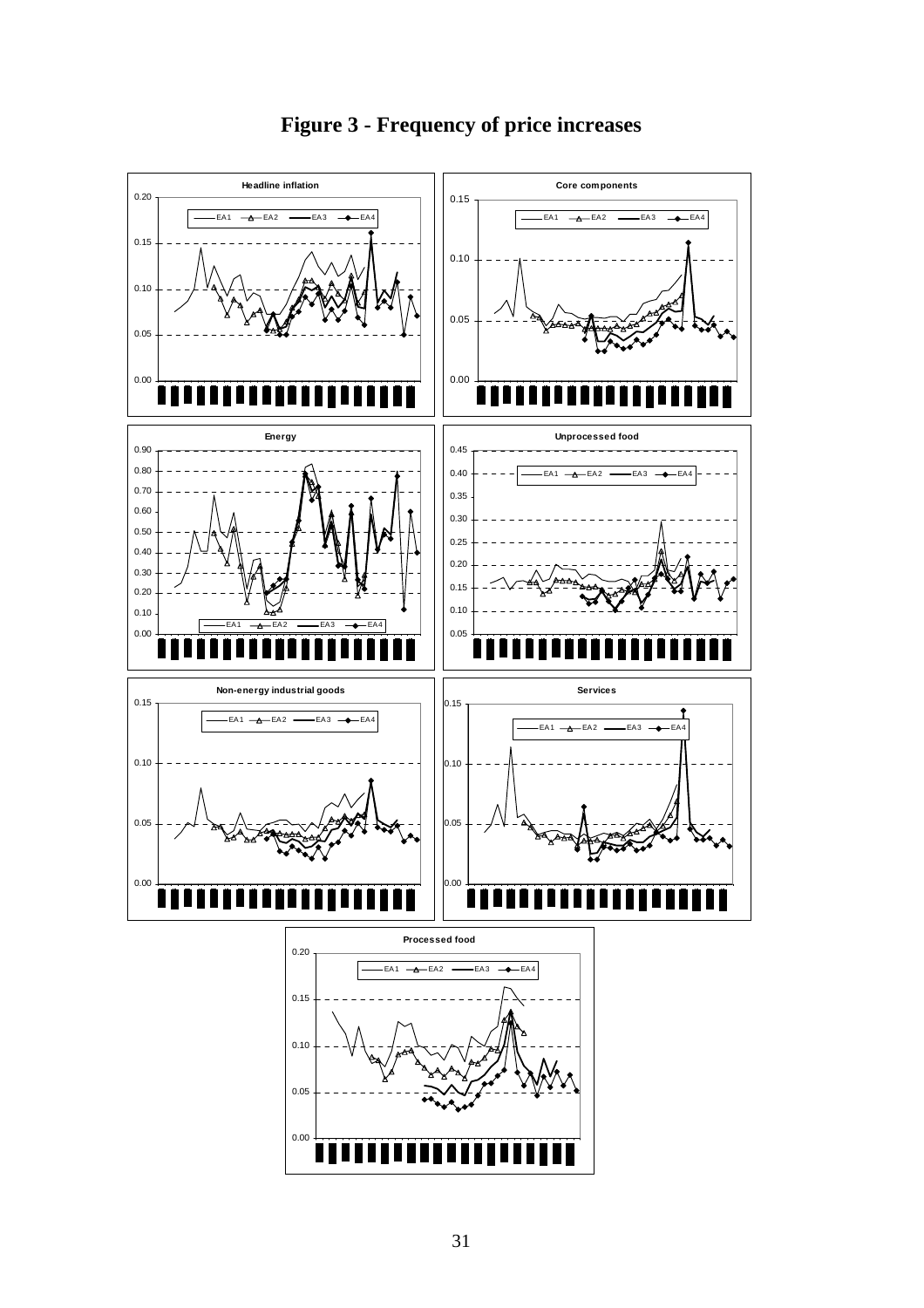

**Figure 4 - Frequency of price decreases**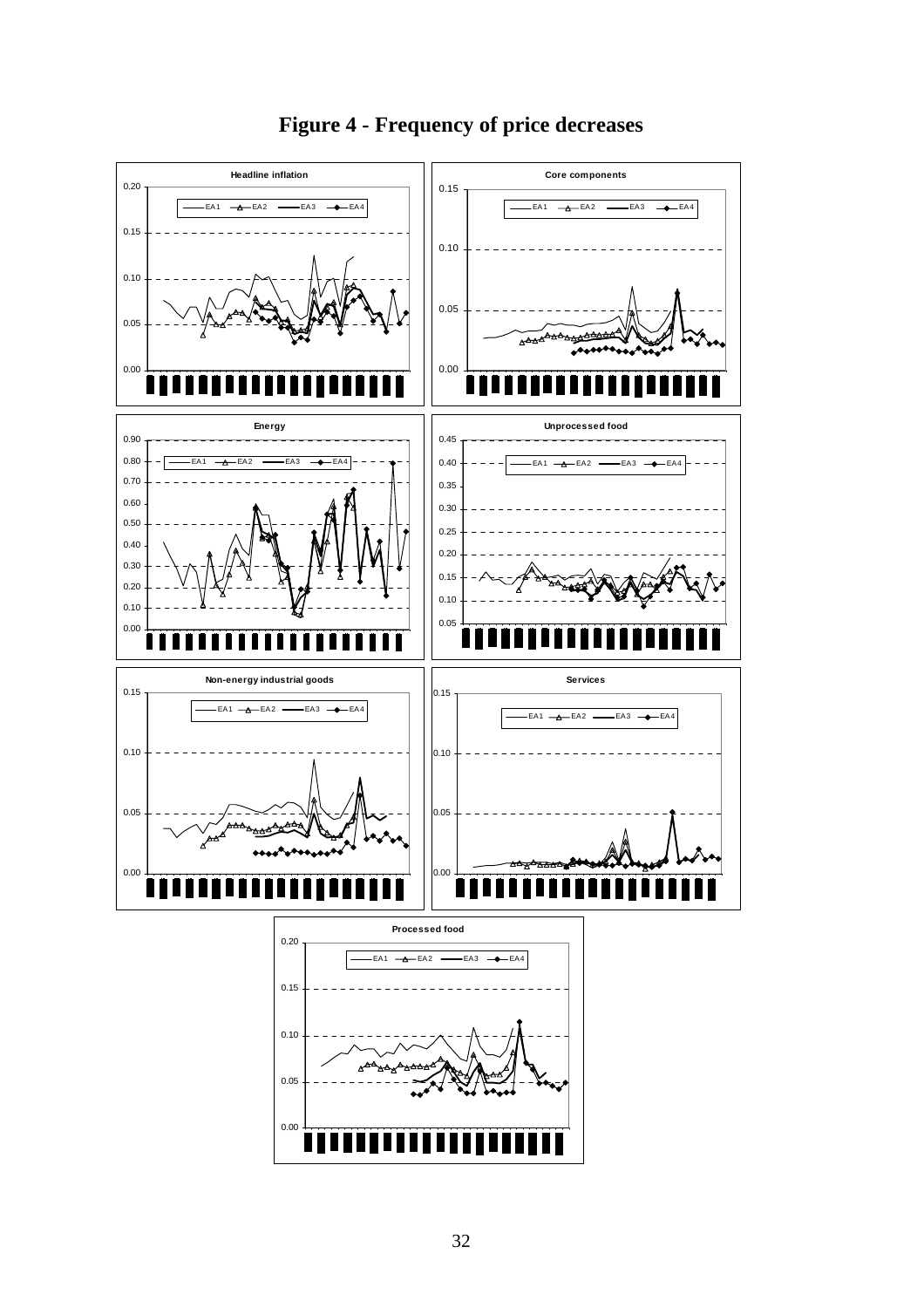

**Figure 5 - Size of price changes**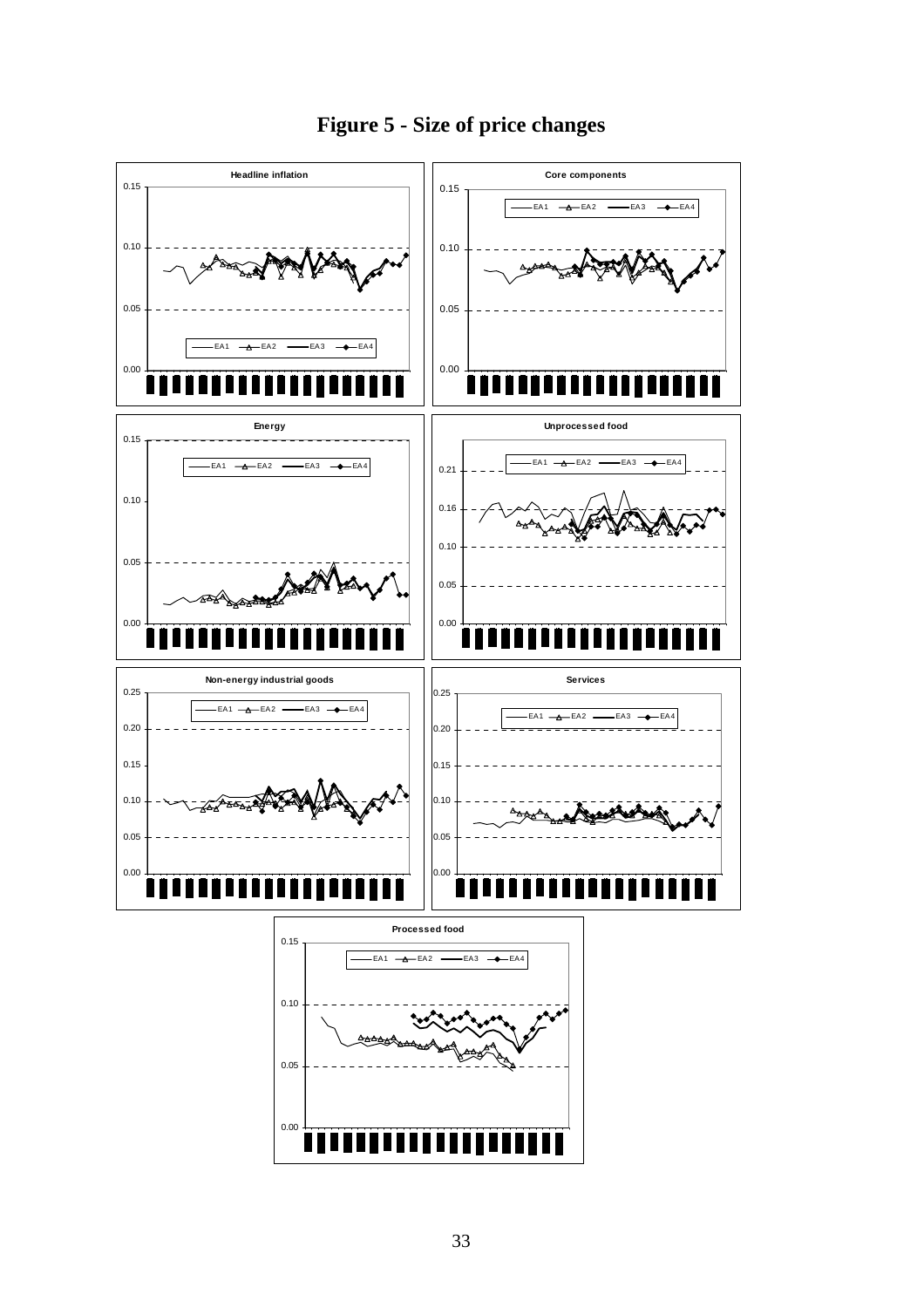

**Figure 6 - Size of price increases**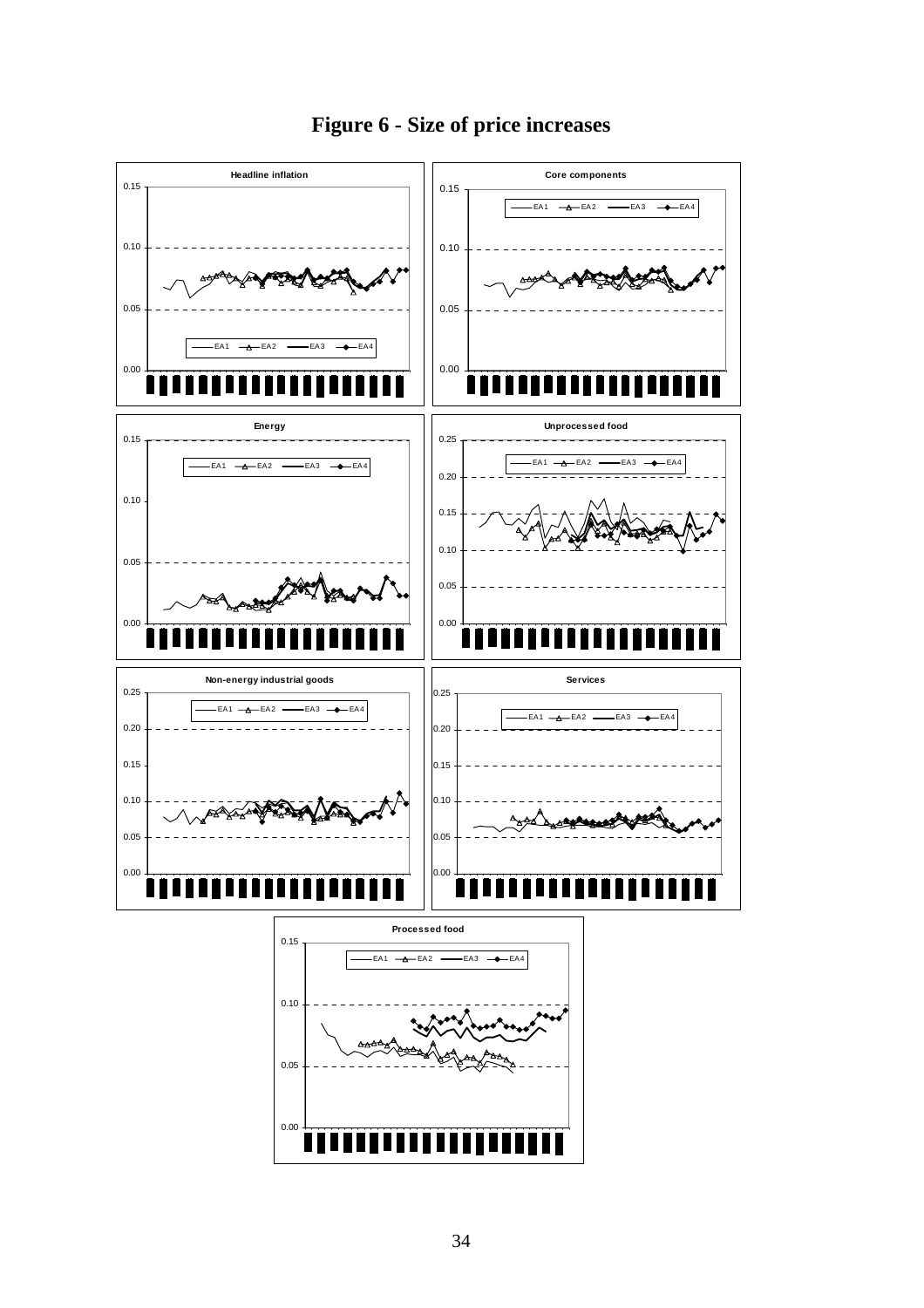

**Figure 7 - Size of price decreases, in absolute value**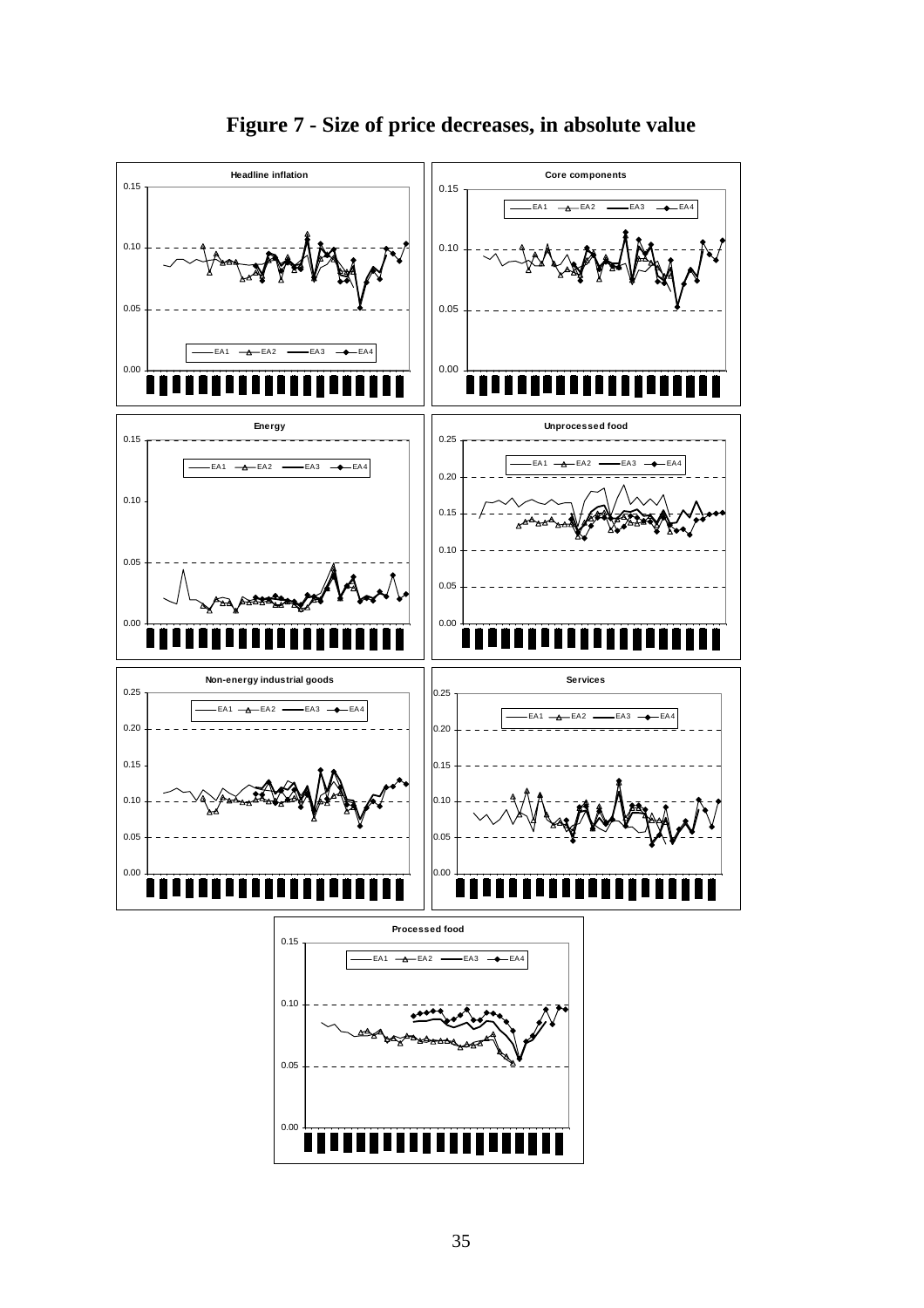# **Figure 8 - Time-varying persistence measure**

*EMU Sectors*

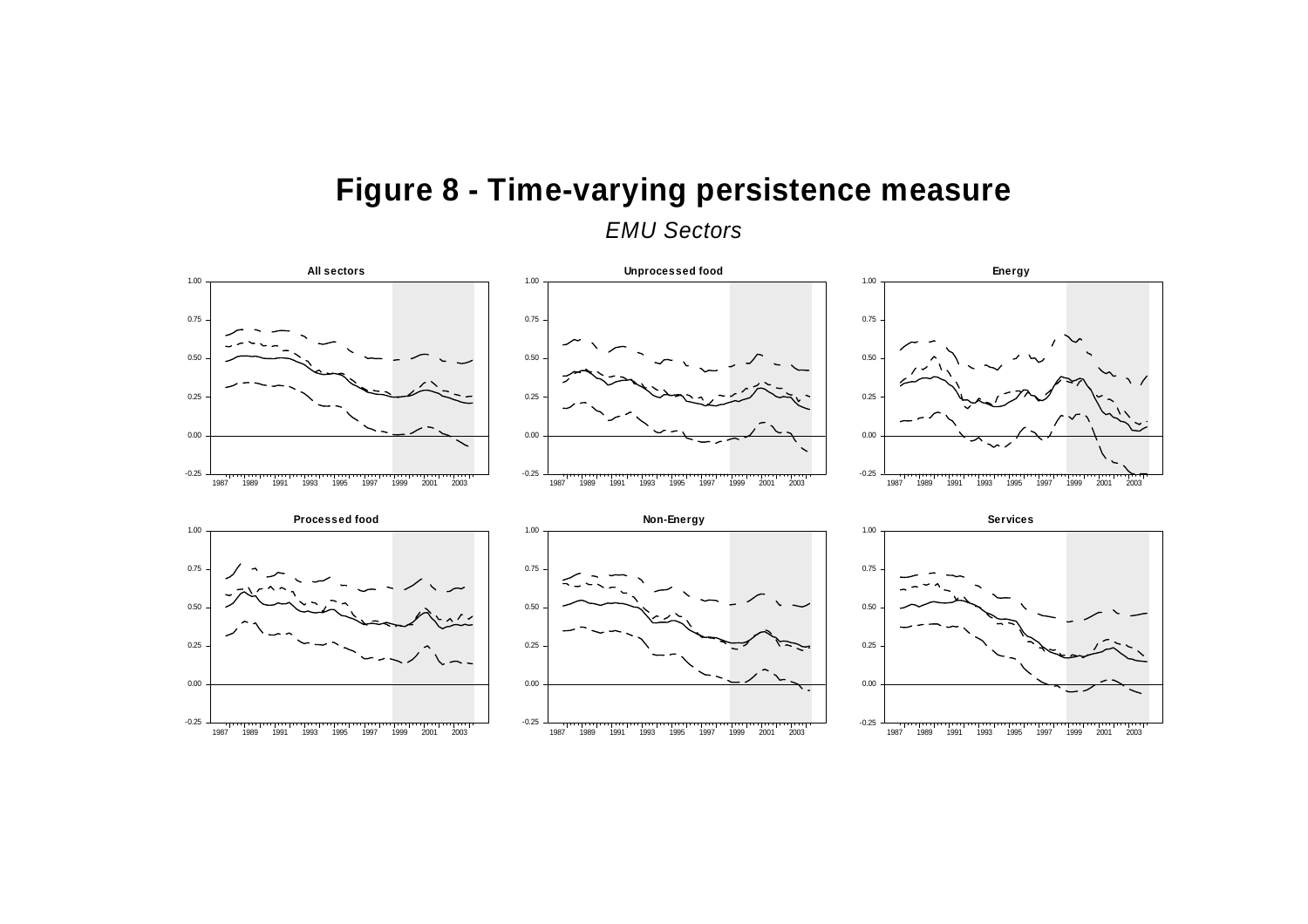

### **Figure 9 - Inflation Persistence and Expectations in EMU countries**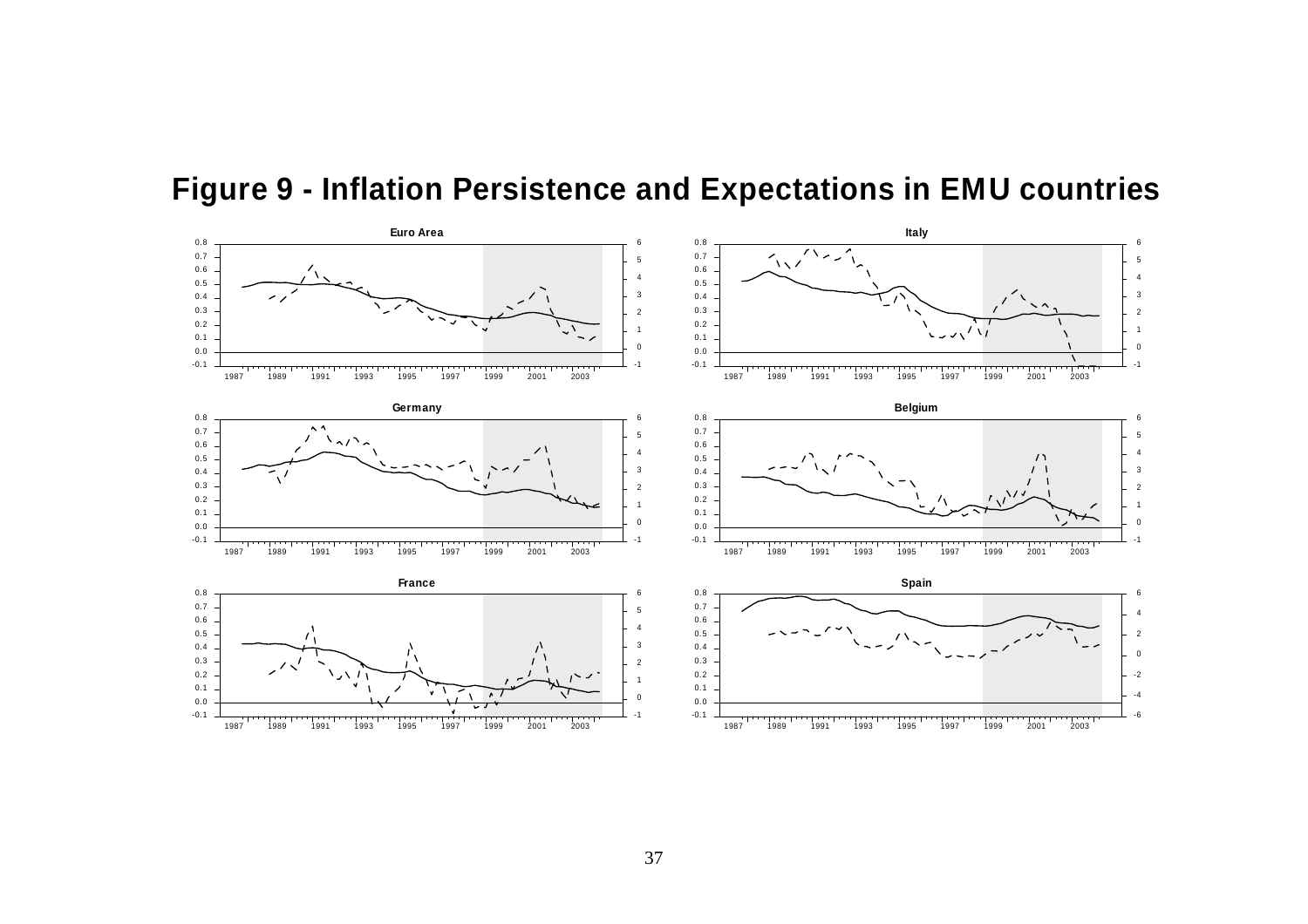## **Figure 10 - Inflation expectations and inflation persistence**

*Cross-correlation*

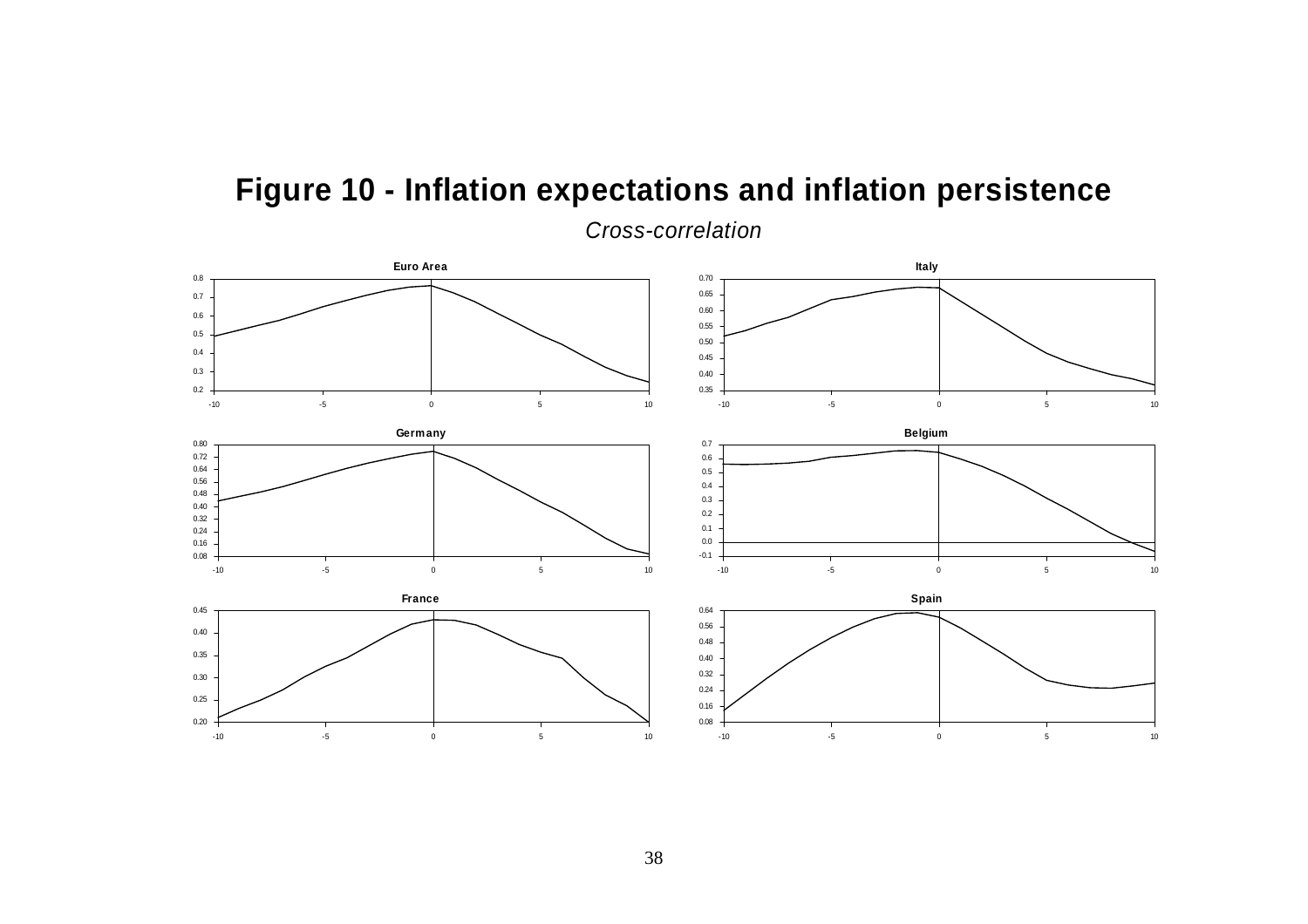### **Figure 11 - Current inflation and inflation persistence in EMU countries**

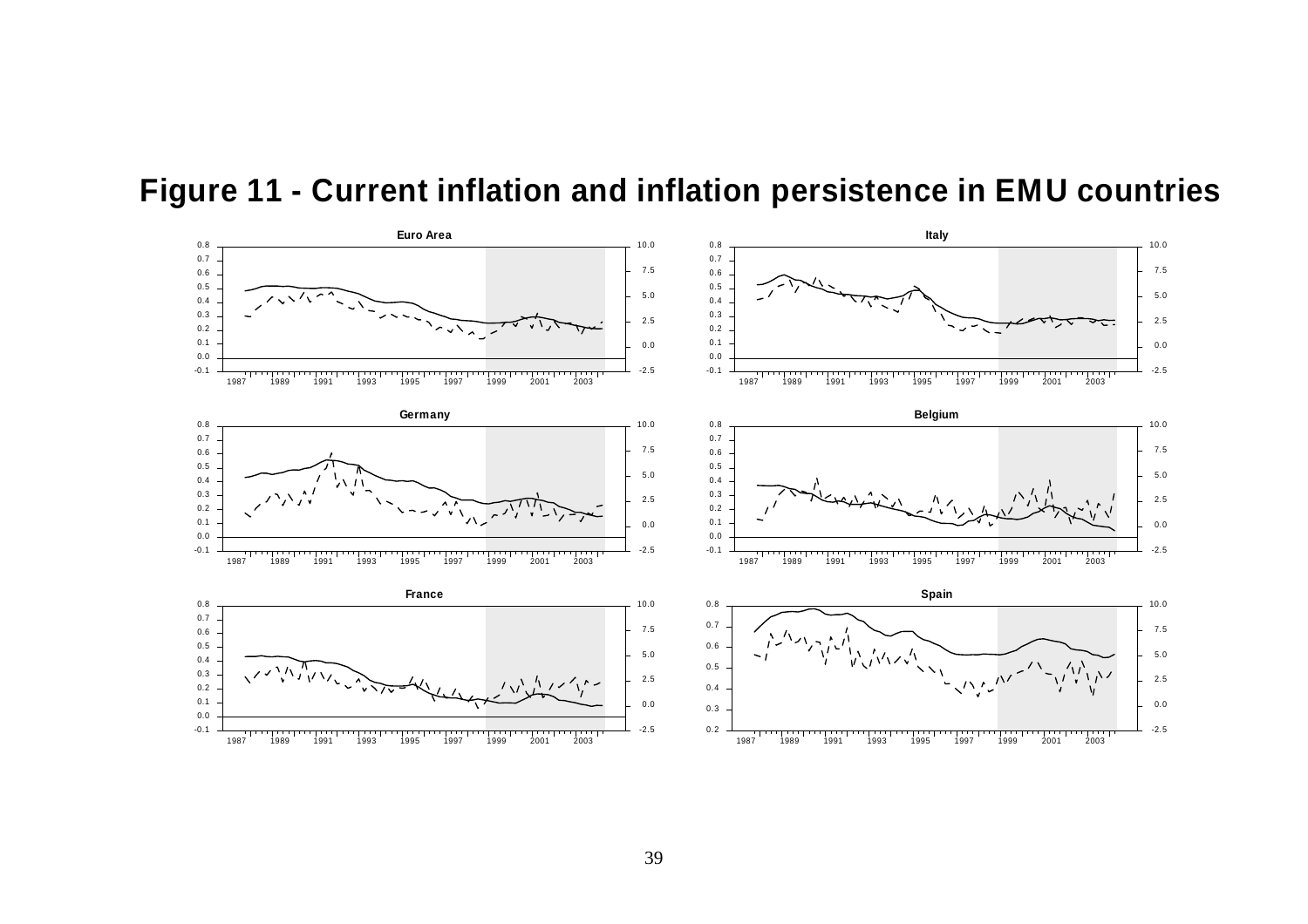

## **Figure 12 - Current Inflation and inflation persistence**

*Cross-correlation*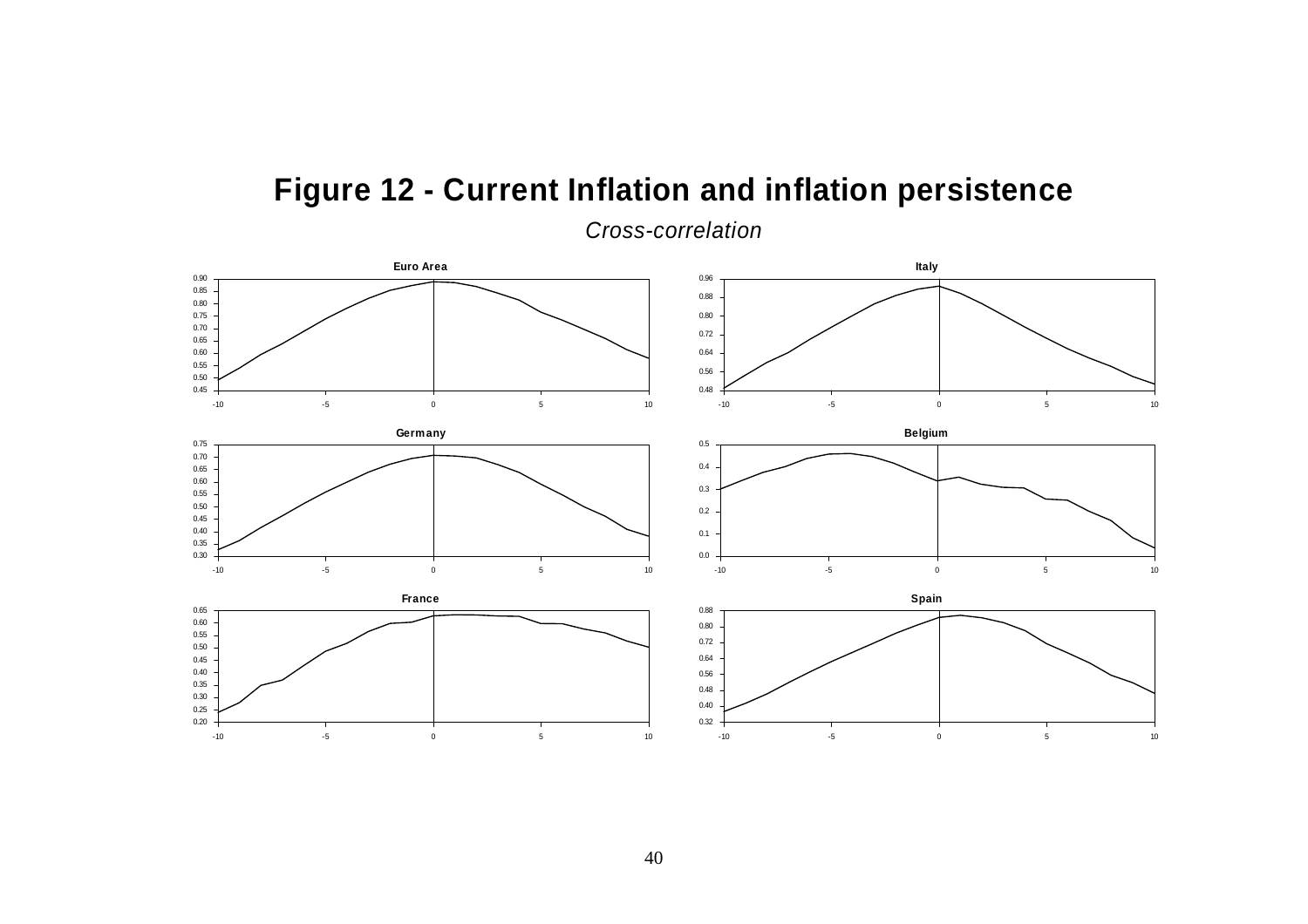

*Cross-correlation*

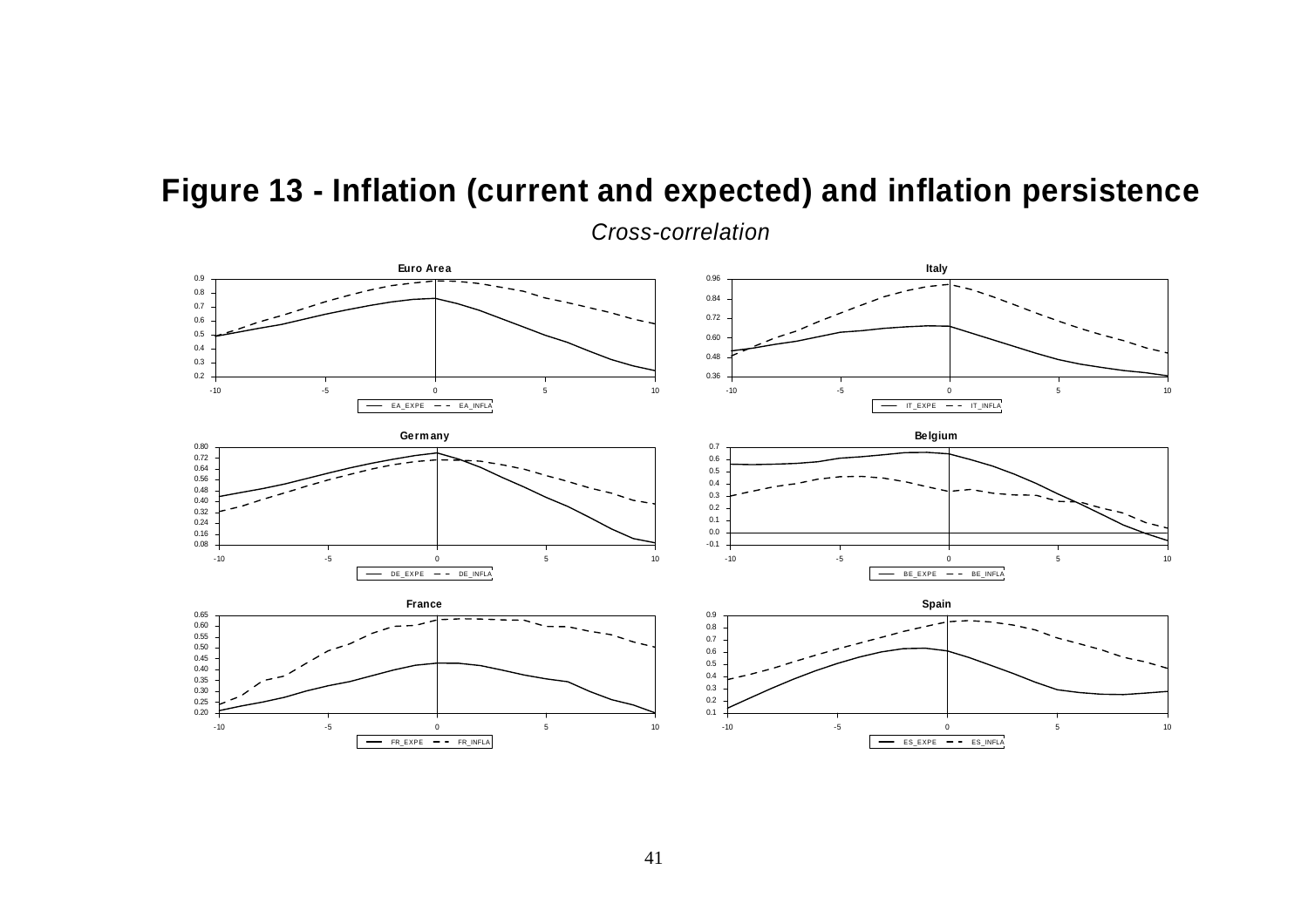### **Figure 14 - Time-varying persistence measure**

*US sectors*

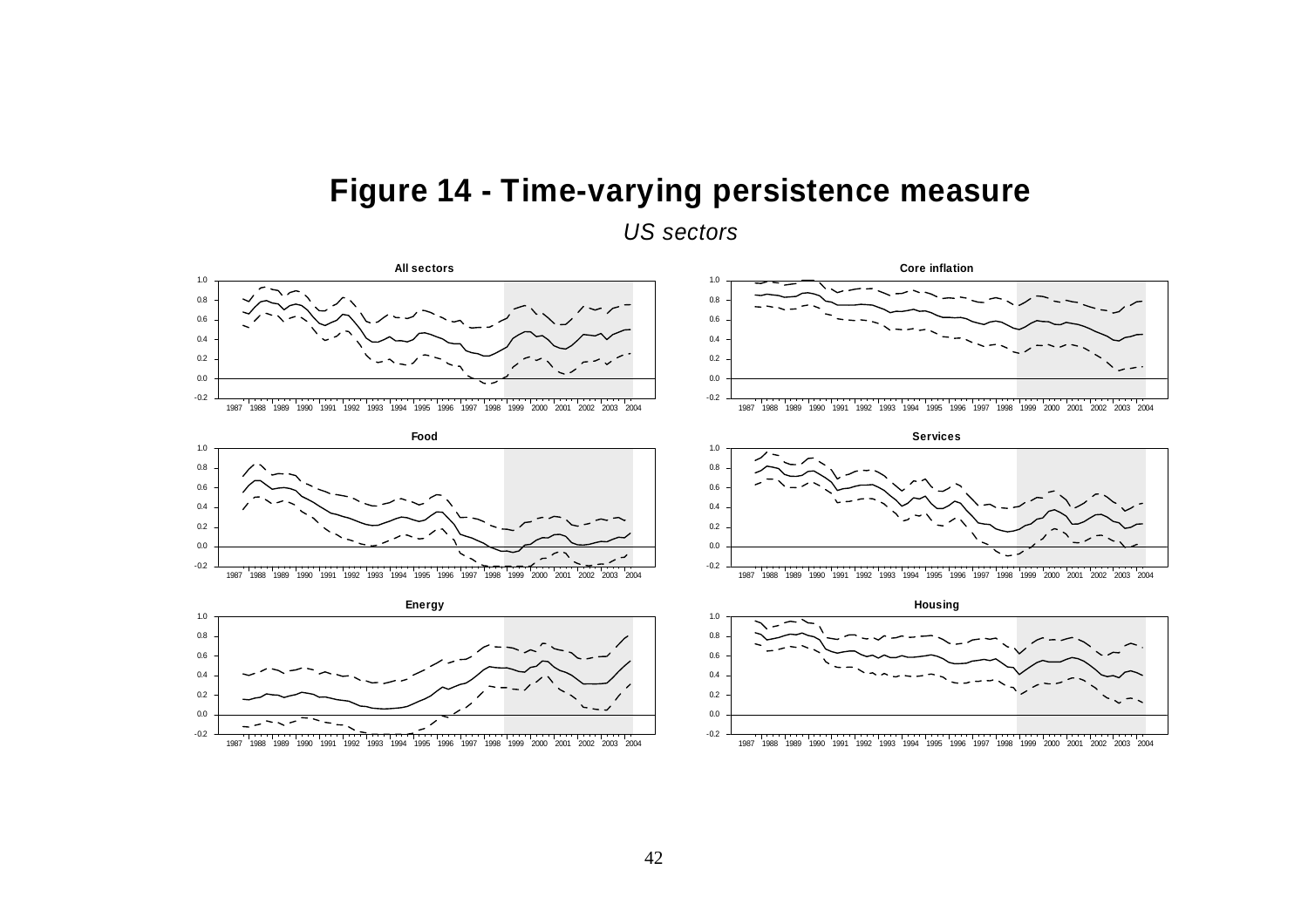### **Figure 15 - Time-varying persistence measure**

*EMU and US sectors*



1987 1988 1989 1990 1991 1992 1993 1994 1995 1996 1997 1998 1999 2000 2001 2002 2003 2004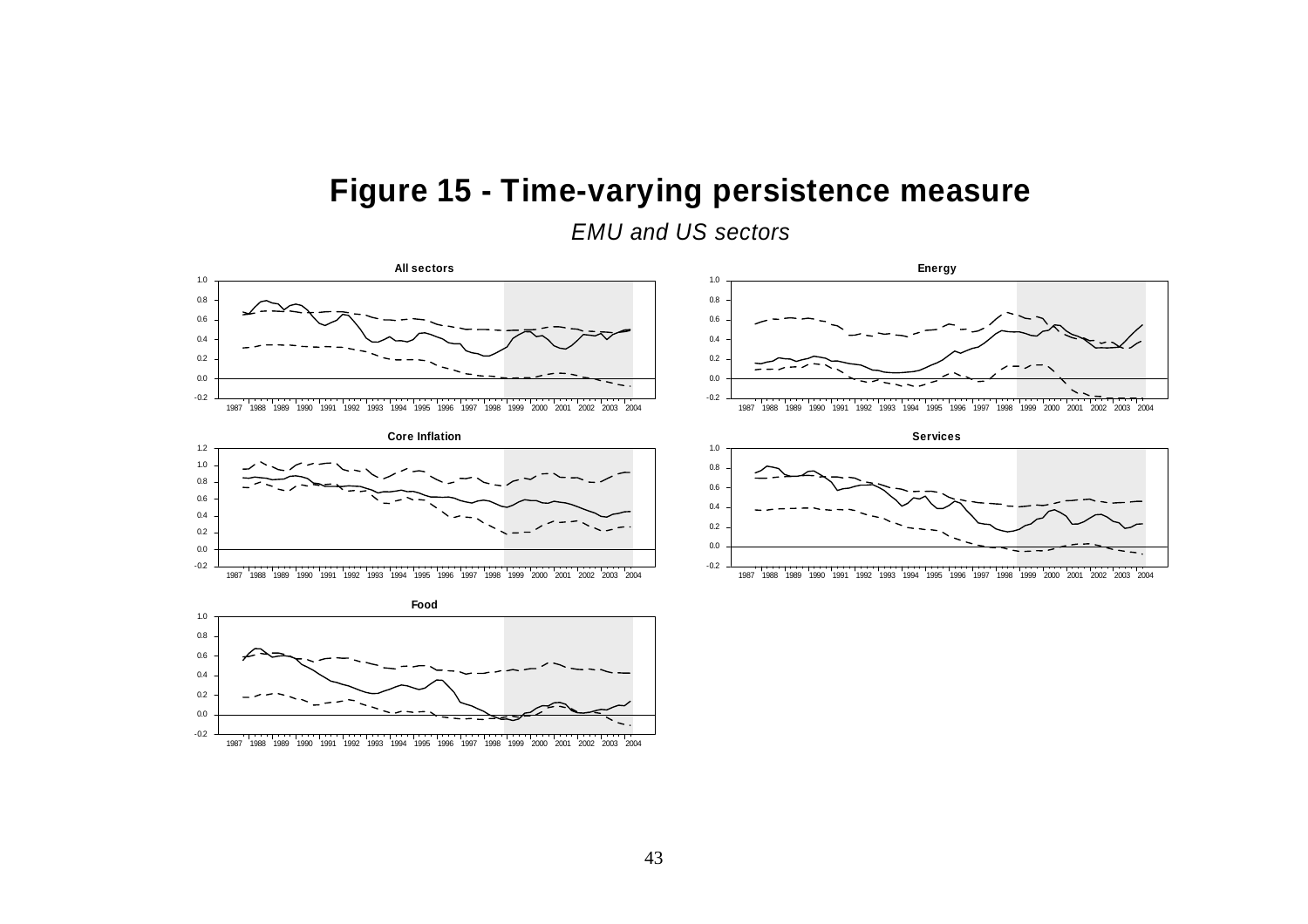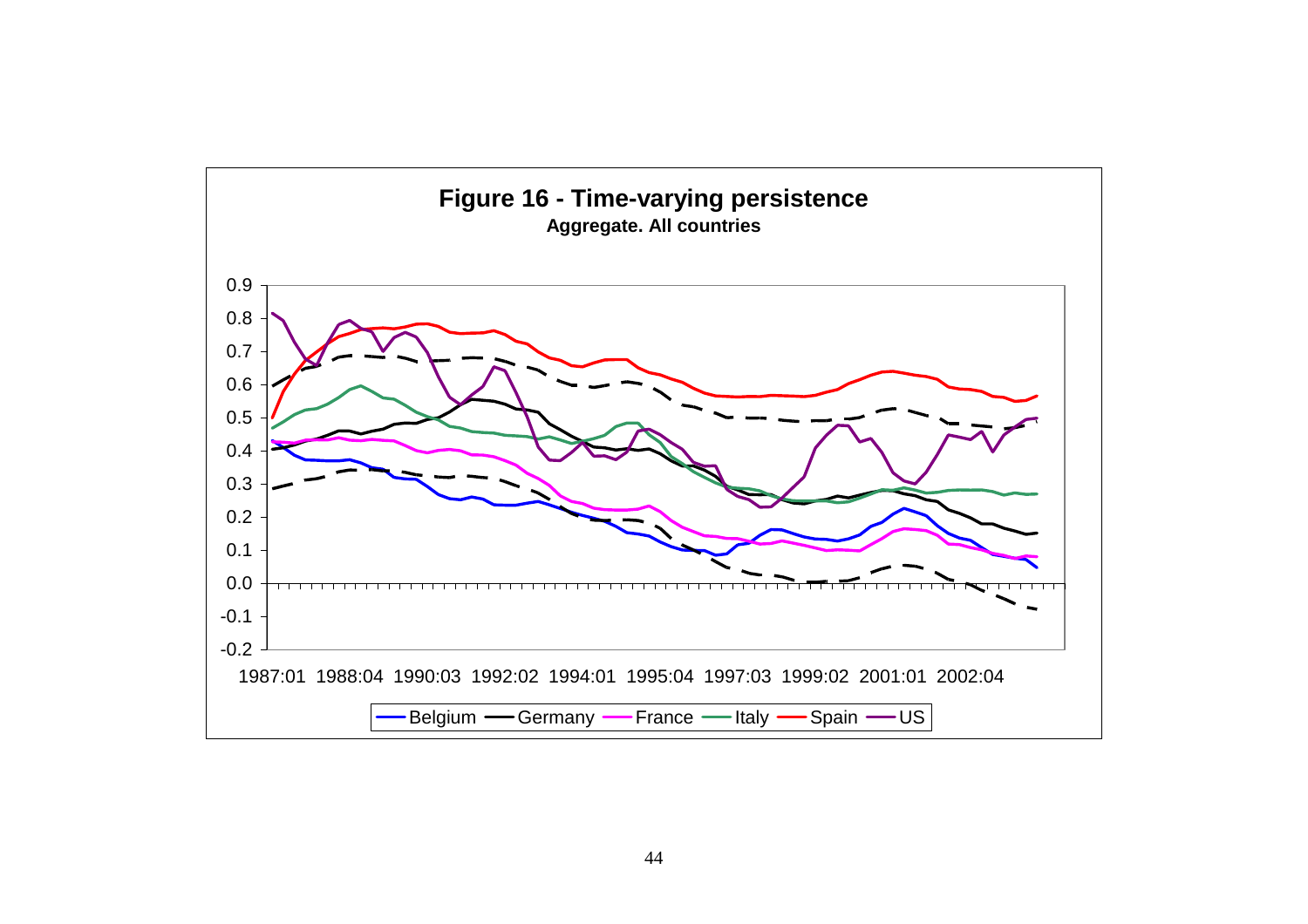|             | Euro Area 1<br>(1994-3 to 2001-4) | Euro Area 2<br>(1996-1 to 2001-4) | Euro Area 3<br>(1998-1 to 2001-4) | Euro Area 4<br>(1998-1 to 2003-4) |
|-------------|-----------------------------------|-----------------------------------|-----------------------------------|-----------------------------------|
|             |                                   |                                   |                                   |                                   |
| T           | 0.82                              | 0.89                              | 0.83                              | 0.68                              |
| IС          | 0.69                              | 0.64                              | 0.59                              | 0.48                              |
|             |                                   |                                   |                                   |                                   |
| <b>UPF</b>  | 0.63                              | 0.71                              | 0.82                              | 0.78                              |
| <b>EN</b>   | 0.97                              | 0.95                              | 0.95                              | 0.93                              |
| IPF         | 0.43                              | 0.68                              | 0.65                              | 0.68                              |
| <b>NEIG</b> | 0.49                              | 0.45                              | 0.43                              | 0.49                              |
| <b>Serv</b> | 0.59                              | 0.58                              | 0.45                              | 0.26                              |

**Table 1 - Correlation between inflation based on sample and HICP inflation**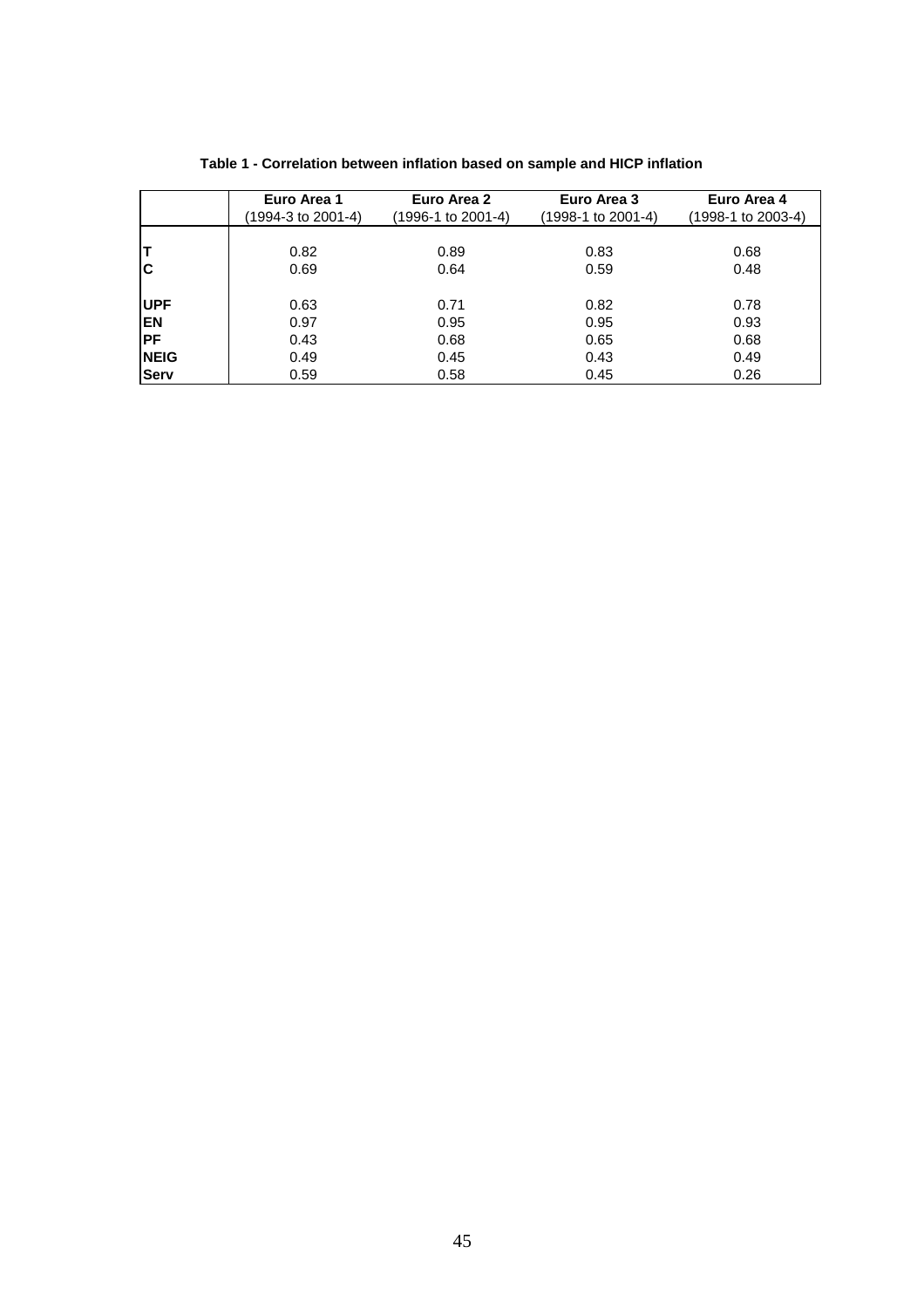|                                    |                   | Period 1994-1        |                      | Period 1996-1 Period 1999-1 Period 2001-3 Delta - second |                      |                      | Delta - third     | Delta - fourth       |
|------------------------------------|-------------------|----------------------|----------------------|----------------------------------------------------------|----------------------|----------------------|-------------------|----------------------|
|                                    |                   | to 1995-4            | to 1998-4            | to 2003-4,                                               | to 2002-2            | subperiod            | subperiod         | subperiod            |
|                                    |                   |                      |                      | excluding 2001.<br>3 to 2002-2                           |                      |                      |                   |                      |
|                                    |                   |                      |                      |                                                          |                      |                      |                   |                      |
|                                    |                   | (1)                  | (2)                  | (3)                                                      | (4)                  | $(2)-(1)$            | $(3)-(2)$         | $(4)-(3)$            |
| <b>Spain</b>                       | Total             |                      |                      |                                                          |                      |                      |                   |                      |
| $(94/01 - 01/12)$                  | Core              | 0.041                | 0.021                | 0.028                                                    | 0.036                | $-0.020$             | 0.007             | 0.008                |
|                                    | <b>UNP</b>        | 0.049                | 0.014                | 0.070                                                    | 0.035                | $-0.035$             | 0.056             | $-0.036$             |
|                                    | EN                |                      |                      |                                                          |                      |                      |                   |                      |
|                                    | PF                | 0.028                | 0.002                | 0.012                                                    | 0.060                | $-0.027$             | 0.011             | 0.048                |
|                                    | <b>NEIG</b>       | 0.030                | 0.014                | 0.019                                                    | 0.026                | $-0.016$             | 0.005             | 0.007                |
|                                    | <b>SER</b>        | 0.054                | 0.032                | 0.040                                                    | 0.042                | $-0.022$             | 0.008             | 0.003                |
| Germany                            | Total             |                      | 0.004                | 0.016                                                    | 0.011                |                      | 0.012             | $-0.005$             |
| $(98/02 - 04/01)$                  | Core              |                      | 0.009                | 0.007                                                    | 0.024                |                      | $-0.003$          | 0.017                |
|                                    | <b>UNP</b>        |                      | 0.007                | 0.029                                                    | $-0.106$             |                      | 0.022             | $-0.135$             |
|                                    | EN                |                      | $-0.053$             | 0.109                                                    | $-0.056$             |                      | 0.161             | $-0.165$             |
|                                    | PF                |                      | $-0.007$             | 0.005                                                    | $-0.003$             |                      | 0.012             | $-0.008$             |
|                                    | <b>NEIG</b>       |                      | 0.004                | $-0.001$                                                 | 0.012                |                      | $-0.005$          | 0.013                |
|                                    | <b>SER</b>        |                      | 0.016                | 0.012                                                    | 0.038                |                      | $-0.005$          | 0.026                |
|                                    |                   |                      |                      |                                                          |                      |                      |                   |                      |
| <b>France</b><br>$(94/08 - 03/02)$ | Total<br>Core     | 0.009<br>0.010       | $-0.010$<br>$-0.014$ | $-0.001$<br>$-0.017$                                     | $-0.015$<br>$-0.007$ | $-0.019$<br>$-0.024$ | 0.009<br>$-0.003$ | $-0.014$<br>0.010    |
|                                    |                   |                      |                      |                                                          |                      |                      |                   |                      |
|                                    | <b>UNP</b>        | $-0.006$             | 0.001                | 0.019                                                    | 0.002                | 0.007                | 0.018             | $-0.018$             |
|                                    | EN                | 0.020                | 0.009                | 0.125                                                    | $-0.099$             | $-0.011$             | 0.116             | $-0.225$             |
|                                    | PF                | 0.055                | 0.003                | 0.009                                                    | 0.006                | $-0.051$             | 0.006             | $-0.003$             |
|                                    | <b>NEIG</b>       | $-0.030$             | $-0.053$             | $-0.066$                                                 | $-0.062$             | $-0.023$             | $-0.013$          | 0.004                |
|                                    | <b>SER</b>        | 0.027                | 0.013                | 0.014                                                    | 0.034                | $-0.015$             | 0.001             | 0.020                |
| <b>Italy</b>                       | Total             |                      | 0.016                | 0.024                                                    | 0.024                |                      | 0.008             | 0.001                |
| $(96/02 - 03/12)$                  | Core              |                      | 0.019                | 0.022                                                    | 0.029                |                      | 0.003             | 0.008                |
|                                    | <b>UNP</b>        |                      | $-0.007$             | 0.021                                                    | 0.019                |                      | 0.028             | $-0.001$             |
|                                    | EN                |                      | $-0.007$             | 0.055                                                    | $-0.042$             |                      | 0.062             | -0.097               |
|                                    | PF                |                      | 0.013                | 0.019                                                    | 0.024                |                      | 0.006             | 0.005                |
|                                    | <b>NEIG</b>       |                      | 0.017                | 0.015                                                    | 0.022                |                      | $-0.002$          | 0.007                |
|                                    | <b>SER</b>        |                      | 0.022                | 0.028                                                    | 0.038                |                      | 0.006             | 0.010                |
| <b>Belgium</b>                     | Total             | $-0.011$             | $-0.012$             | 0.013                                                    | 0.004                | 0.000                | 0.024             | $-0.009$             |
| $(94/01 - 03/12)$                  | Core              | 0.010                | 0.000                | 0.009                                                    | 0.023                | $-0.009$             | 0.008             | 0.014                |
|                                    |                   |                      |                      |                                                          |                      |                      |                   |                      |
|                                    | <b>UNP</b><br>EN  | $-0.149$<br>$-0.027$ | $-0.097$<br>$-0.016$ | $-0.029$<br>0.083                                        | $-0.020$<br>$-0.106$ | 0.053<br>0.012       | 0.068<br>0.098    | 0.009<br>$-0.189$    |
|                                    | PF                | 0.003                | $-0.023$             | $-0.015$                                                 | 0.011                | $-0.026$             | 0.009             | 0.025                |
|                                    | <b>NEIG</b>       | $-0.001$             | $-0.006$             | 0.002                                                    | 0.006                | $-0.005$             | 0.008             | 0.004                |
|                                    | <b>SER</b>        | 0.024                | 0.020                | 0.028                                                    | 0.049                | $-0.005$             | 0.008             | 0.021                |
|                                    |                   |                      |                      |                                                          |                      |                      |                   |                      |
| Austria<br>$(96/02 - 03/12)$       | Total<br>Core     |                      | 0.004<br>0.004       | 0.006<br>$-0.001$                                        | $-0.018$<br>$-0.007$ |                      | 0.002<br>$-0.004$ | $-0.024$<br>$-0.006$ |
|                                    |                   |                      |                      |                                                          |                      |                      |                   |                      |
|                                    | <b>UNP</b>        |                      | 0.043                | 0.030                                                    | $-0.138$             |                      | $-0.013$          | $-0.168$             |
|                                    | EN                |                      | $-0.015$             | 0.067                                                    | $-0.077$             |                      | 0.082             | $-0.144$             |
|                                    | PF                |                      | 0.003                | $-0.006$                                                 | $-0.016$             |                      | $-0.010$          | $-0.010$             |
|                                    | <b>NEIG</b>       |                      | $-0.008$             | $-0.021$                                                 | $-0.024$             |                      | $-0.013$          | $-0.003$             |
|                                    | SER               |                      | 0.016                | 0.023                                                    | 0.014                |                      | 0.007             | $-0.010$             |
| Euro Area 1                        | Total             | 0.005                | $-0.010$             | $-0.002$                                                 | $-0.015$             | $-0.015$             | 0.009             | $-0.013$             |
| (1994-3 to 2001-4 Core             |                   | 0.041                | 0.021                | 0.028                                                    | 0.038                | $-0.020$             | 0.007             | 0.010                |
|                                    | <b>UNP</b>        |                      |                      |                                                          | $-0.001$             | 0.002                |                   | $-0.020$             |
|                                    | EN                | $-0.008$<br>0.007    | $-0.006$<br>0.006    | 0.019<br>0.102                                           | $-0.191$             | $-0.001$             | 0.025<br>0.097    | $-0.294$             |
|                                    | PF                | 0.049                | 0.000                | 0.005                                                    | 0.030                | $-0.049$             | 0.005             | 0.025                |
|                                    | <b>NEIG</b>       | $-0.011$             | $-0.030$             | $-0.034$                                                 | $-0.023$             | $-0.019$             | $-0.004$          | 0.011                |
|                                    | SER               | 0.034                | 0.019                | 0.021                                                    | 0.041                | -0.015               | 0.002             | 0.020                |
| Euro Area 4                        | Total             |                      | 0.003                | 0.018                                                    | 0.014                |                      | 0.015             | $-0.004$             |
| (1998-1 to 2003-4 Core             |                   |                      | $-0.016$             | 0.083                                                    | $-0.106$             |                      | 0.098             | $-0.189$             |
|                                    |                   |                      |                      |                                                          |                      |                      |                   |                      |
|                                    | <b>UNP</b>        |                      | $-0.009$             | 0.023                                                    | $-0.063$             |                      | 0.032             | $-0.086$             |
|                                    | EN                |                      | $-0.052$             | 0.088                                                    | $-0.056$             |                      | 0.141             | $-0.144$             |
|                                    | PF<br><b>NEIG</b> |                      | $-0.007$<br>0.005    | 0.007<br>0.003                                           | 0.005<br>0.013       |                      | 0.014<br>$-0.002$ | $-0.002$<br>0.010    |
|                                    | <b>SER</b>        |                      | 0.015                | 0.018                                                    | 0.037                |                      | 0.003             | 0.019                |
|                                    |                   |                      |                      |                                                          |                      |                      |                   |                      |

### **Table 2 - Inflation calculated on the basis of 50 common products**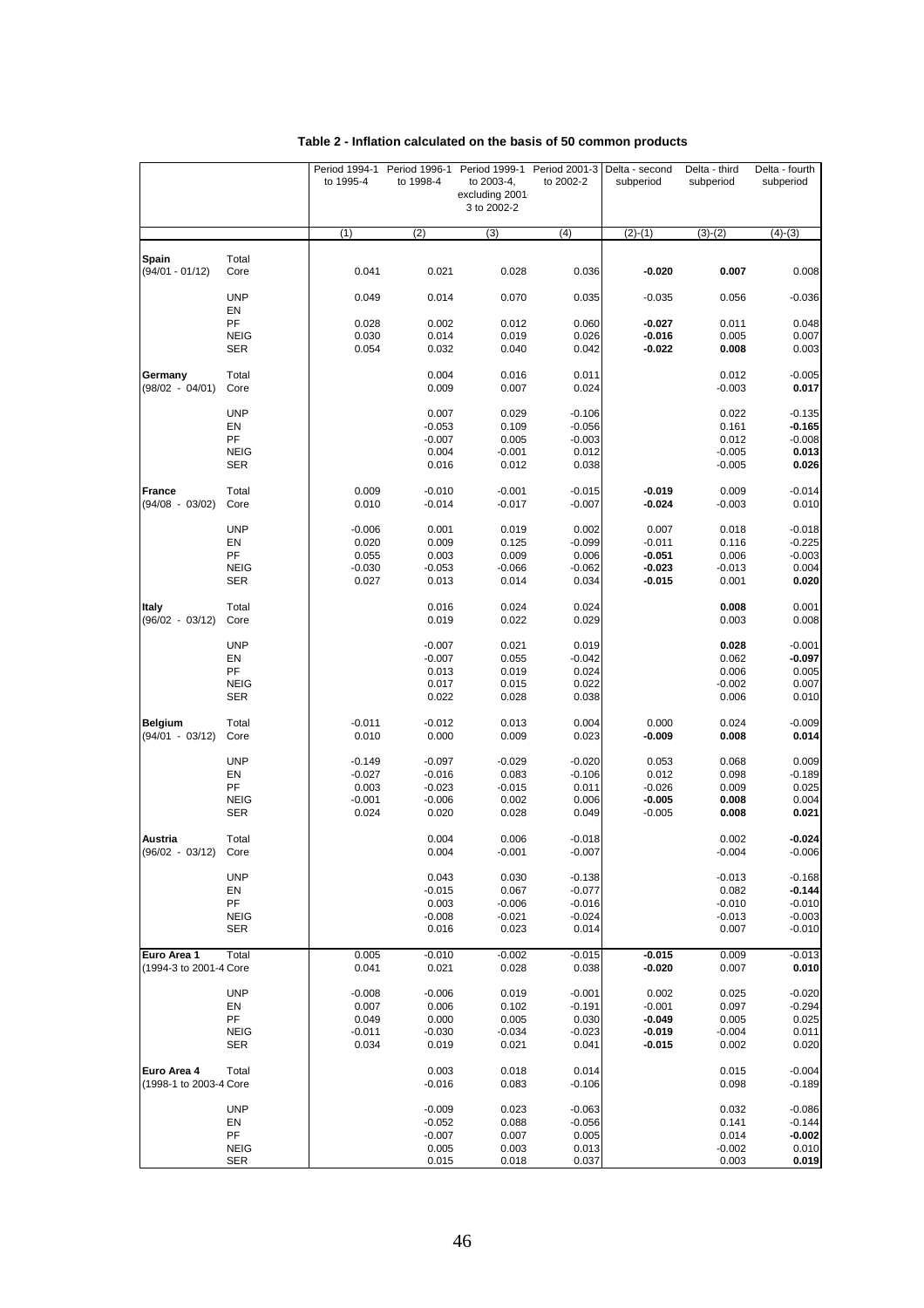| Table 3 - HICP Inflation based on complete basket |
|---------------------------------------------------|
|---------------------------------------------------|

|                                       |                           | Period 1994-1<br>to 1995-4 | Period 1996-1<br>to 1998-4 | Period 1999-1 Period 2001-3<br>to 2003-4, | to 2002-2            | Delta - second<br>subperiod | Delta - third<br>subperiod | Delta - fourth<br>subperiod |
|---------------------------------------|---------------------------|----------------------------|----------------------------|-------------------------------------------|----------------------|-----------------------------|----------------------------|-----------------------------|
|                                       |                           |                            |                            | excluding 2001.<br>3 to 2002-2            |                      |                             |                            |                             |
|                                       |                           | (1)                        | (2)                        | (3)                                       | (4)                  | $(2)-(1)$                   | $(3)-(2)$                  | $(4)-(3)$                   |
| Spain                                 | Total                     |                            |                            |                                           |                      |                             |                            |                             |
| $(94/01 - 01/12)$                     | Core                      | 0.041                      | 0.021                      | 0.028                                     | 0.036                | $-0.020$                    | 0.007                      | 0.008                       |
|                                       | <b>UNP</b><br>EN          | 0.049                      | 0.014                      | 0.070                                     | 0.035                | $-0.035$                    | 0.056                      | $-0.036$                    |
|                                       | PF                        | 0.028                      | 0.002                      | 0.012                                     | 0.060                | $-0.027$                    | 0.011                      | 0.048                       |
|                                       | <b>NEIG</b><br><b>SER</b> | 0.030<br>0.054             | 0.014<br>0.032             | 0.019<br>0.040                            | 0.026<br>0.042       | $-0.016$<br>$-0.022$        | 0.005<br>0.008             | 0.007<br>0.003              |
|                                       |                           |                            |                            |                                           |                      |                             |                            |                             |
| Germany<br>$(98/02 - 04/01)$          | Total<br>Core             |                            | 0.003<br>0.003             | 0.016<br>0.008                            | 0.008<br>0.015       |                             | 0.013<br>0.005             | $-0.007$<br>0.007           |
|                                       | <b>UNP</b>                |                            | $-0.008$                   | 0.022                                     | $-0.037$             |                             | 0.030                      | $-0.059$                    |
|                                       | EN                        |                            | $-0.036$                   | 0.080                                     | $-0.028$             |                             | 0.116                      | $-0.108$                    |
|                                       | PF                        |                            | 0.016                      | 0.012                                     | 0.022                |                             | $-0.003$                   | 0.009                       |
|                                       | <b>NEIG</b>               |                            | 0.008                      | $-0.002$                                  | 0.005                |                             | $-0.010$                   | 0.007                       |
|                                       | <b>SER</b>                |                            | $-0.004$                   | 0.014                                     | 0.021                |                             | 0.019                      | 0.007                       |
| <b>France</b><br>$(94/08 - 03/02)$    | Total<br>Core             | 0.017<br>0.019             | 0.011<br>0.011             | 0.020<br>0.012                            | 0.015<br>0.022       | $-0.007$<br>$-0.008$        | 0.009<br>0.002             | $-0.005$<br>0.009           |
|                                       | <b>UNP</b>                | 0.005                      | 0.018                      | 0.038                                     | 0.011                | 0.012                       | 0.021                      | $-0.027$                    |
|                                       | EN                        | 0.015                      | 0.003                      | 0.071                                     | $-0.054$             | $-0.012$                    | 0.067                      | $-0.125$                    |
|                                       | PF                        | 0.030                      | 0.018                      | 0.030                                     | 0.034                | $-0.013$                    | 0.012                      | 0.004                       |
|                                       | <b>NEIG</b>               | 0.006                      | 0.003                      | 0.004                                     | 0.009                | $-0.003$                    | 0.001                      | 0.005                       |
|                                       | <b>SER</b>                | 0.028                      | 0.015                      | 0.013                                     | 0.028                | $-0.013$                    | $-0.001$                   | 0.015                       |
| <b>Italy</b><br>$(96/02 - 03/12)$     | Total<br>Core             |                            | 0.020<br>0.023             | 0.026<br>0.022                            | 0.022<br>0.026       |                             | 0.005<br>$-0.001$          | $-0.004$<br>0.004           |
|                                       | <b>UNP</b>                |                            | 0.013                      | 0.036                                     | 0.041                |                             | 0.023                      | 0.005                       |
|                                       | EN                        |                            | $-0.005$                   | 0.051                                     | $-0.049$             |                             | 0.056                      | $-0.100$                    |
|                                       | PF                        |                            | 0.015                      | 0.023                                     | 0.020                |                             | 0.008                      | $-0.003$                    |
|                                       | <b>NEIG</b><br><b>SER</b> |                            | 0.019<br>0.030             | 0.017<br>0.026                            | 0.022<br>0.033       |                             | $-0.001$<br>$-0.004$       | 0.004<br>0.006              |
| <b>Belgium</b>                        | Total                     | 0.016                      | 0.012                      | 0.023                                     | 0.008                | $-0.004$                    | 0.011                      | $-0.015$                    |
| $(94/01 - 03/12)$                     | Core                      | 0.018                      | 0.013                      | 0.016                                     | 0.022                | $-0.006$                    | 0.003                      | 0.006                       |
|                                       | <b>UNP</b>                | 0.008                      | 0.019                      | 0.029                                     | $-0.004$             | 0.011                       | 0.010                      | $-0.033$                    |
|                                       | EN<br>PF                  | 0.006<br>0.017             | 0.002<br>0.014             | 0.065<br>0.017                            | $-0.083$<br>0.017    | $-0.004$<br>$-0.002$        | 0.063<br>0.003             | $-0.148$<br>0.000           |
|                                       | <b>NEIG</b>               | 0.012                      | 0.006                      | 0.011                                     | 0.016                | $-0.006$                    | 0.005                      | 0.005                       |
|                                       | <b>SER</b>                | 0.027                      | 0.020                      | 0.020                                     | 0.028                | $-0.007$                    | 0.001                      | 0.007                       |
| Austria<br>$(96/02 - 03/12)$          | Total<br>Core             |                            | 0.009<br>0.010             | 0.018<br>0.014                            | 0.015<br>0.022       |                             | 0.009<br>0.005             | $-0.003$<br>0.008           |
|                                       |                           |                            |                            |                                           |                      |                             |                            |                             |
|                                       | <b>UNP</b><br>EN          |                            | 0.015<br>0.001             | 0.041<br>0.047                            | $-0.018$<br>$-0.053$ |                             | 0.026<br>0.045             | $-0.059$<br>$-0.099$        |
|                                       | PF                        |                            | 0.010                      | 0.015                                     | 0.015                |                             | 0.006                      | 0.000                       |
|                                       | <b>NEIG</b>               |                            | $-0.003$                   | 0.006                                     | 0.010                |                             | 0.008                      | 0.004                       |
|                                       | SER                       |                            | 0.021                      | 0.020                                     | 0.035                |                             | $-0.001$                   | 0.015                       |
| Euro Area 1<br>(1994-3 to 2001-4 Core | Total                     | 0.016<br>0.045             | 0.011<br>0.023             | 0.018<br>0.027                            | 0.009<br>0.041       | $-0.005$<br>$-0.022$        | 0.007<br>0.004             | $-0.009$<br>0.014           |
|                                       | <b>UNP</b>                | 0.017                      | 0.019                      | 0.043                                     | 0.002                | 0.002                       | 0.025                      | $-0.041$                    |
|                                       | EN                        | 0.010                      | 0.003                      | 0.064                                     | $-0.101$             | $-0.007$                    | 0.060                      | $-0.165$                    |
|                                       | PF                        | 0.037                      | 0.015                      | 0.023                                     | 0.040                | $-0.021$                    | 0.008                      | 0.017                       |
|                                       | <b>NEIG</b><br>SER        | 0.014<br>0.033             | 0.007<br>0.021             | 0.008<br>0.017                            | 0.020<br>0.031       | $-0.007$<br>$-0.012$        | 0.001<br>$-0.004$          | 0.012<br>0.013              |
| Euro Area 4                           | Total                     |                            | 0.011                      | 0.018                                     | 0.009                |                             | 0.007                      | $-0.009$                    |
| (1998-1 to 2003-4 Core                |                           |                            | 0.014                      | 0.015                                     | 0.028                |                             | 0.001                      | 0.013                       |
|                                       | <b>UNP</b><br>EN          |                            | 0.019<br>0.003             | 0.043<br>0.064                            | 0.002<br>$-0.101$    |                             | 0.025<br>0.060             | $-0.041$<br>$-0.165$        |
|                                       | PF                        |                            | 0.015                      | 0.023                                     | 0.040                |                             | 0.008                      | 0.017                       |
|                                       | <b>NEIG</b>               |                            | 0.007                      | 0.008                                     | 0.020                |                             | 0.001                      | 0.012                       |
|                                       | <b>SER</b>                |                            | 0.021                      | 0.017                                     | 0.031                |                             | $-0.004$                   | 0.013                       |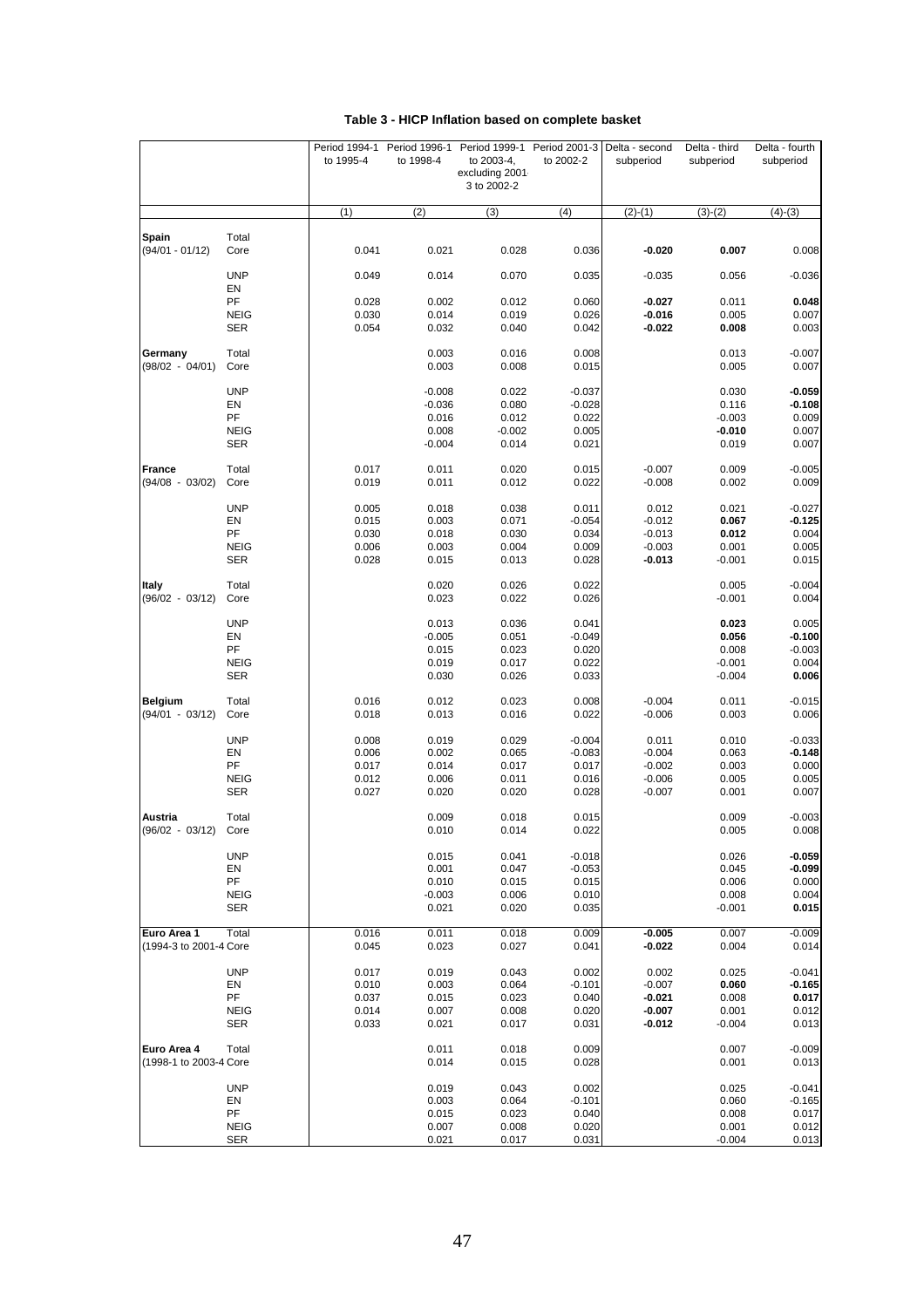|                                   |                           |                |                | Period 1994-1 Period 1996-1 Period 1999-1 Period 2001-3 Delta - second |                |                | Delta - third     | Delta - fourth |
|-----------------------------------|---------------------------|----------------|----------------|------------------------------------------------------------------------|----------------|----------------|-------------------|----------------|
|                                   |                           | to 1995-4      | to 1998-4      | to 2003-4,                                                             | to 2002-2      | subperiod      | subperiod         | subperiod      |
|                                   |                           |                |                | excluding 2001                                                         |                |                |                   |                |
|                                   |                           |                |                | 3 to 2002-2                                                            |                |                |                   |                |
|                                   |                           | (1)            | (2)            | (3)                                                                    | (4)            | $(2)-(1)$      | $(3)-(2)$         | $(4)-(3)$      |
|                                   |                           |                |                |                                                                        |                |                |                   |                |
| Spain                             | Total                     |                |                |                                                                        |                |                |                   |                |
| $(94/01 - 01/12)$                 | Core                      | 0.082          | 0.069          | 0.071                                                                  | 0.079          | $-0.013$       | 0.002             | 0.008          |
|                                   | <b>UNP</b>                | 0.508          | 0.493          | 0.489                                                                  | 0.498          | $-0.015$       | $-0.004$          | 0.009          |
|                                   | EN                        |                |                |                                                                        |                |                |                   |                |
|                                   | PF                        | 0.177          | 0.178          | 0.181                                                                  | 0.220          | 0.001          | 0.002             | 0.039          |
|                                   | <b>NEIG</b>               | 0.079          | 0.068          | 0.066                                                                  | 0.069          | $-0.012$       | $-0.002$          | 0.004          |
|                                   | <b>SER</b>                | 0.066          | 0.050          | 0.056                                                                  | 0.063          | $-0.017$       | 0.007             | 0.007          |
| Germany                           | Total                     |                | 0.130          | 0.137                                                                  | 0.183          |                | 0.007             | 0.045          |
| $(98/02 - 04/01)$                 | Core                      |                | 0.052          | 0.055                                                                  | 0.103          |                | 0.002             | 0.048          |
|                                   |                           |                |                |                                                                        |                |                |                   |                |
|                                   | <b>UNP</b><br>EN          |                | 0.258<br>0.872 | 0.290<br>0.916                                                         | 0.329<br>0.933 |                | 0.032<br>0.043    | 0.039<br>0.018 |
|                                   | PF                        |                | 0.071          | 0.104                                                                  | 0.127          |                | 0.033             | 0.024          |
|                                   | <b>NEIG</b>               |                | 0.054          | 0.064                                                                  | 0.113          |                | 0.009             | 0.049          |
|                                   | SER                       |                | 0.047          | 0.038                                                                  | 0.091          |                | $-0.009$          | 0.054          |
|                                   |                           |                |                |                                                                        |                |                |                   |                |
| <b>France</b>                     | Total                     | 0.196          | 0.205          | 0.233                                                                  | 0.262          | 0.009          | 0.027             | 0.029          |
| $(94/08 - 03/02)$                 | Core                      | 0.136          | 0.133          | 0.155                                                                  | 0.190          | $-0.003$       | 0.021             | 0.036          |
|                                   | <b>UNP</b>                | 0.227          | 0.279          | 0.260                                                                  | 0.300          | 0.052          | $-0.019$          | 0.040          |
|                                   | EN                        | 0.687          | 0.747          | 0.874                                                                  | 0.834          | 0.060          | 0.128             | $-0.040$       |
|                                   | PF                        | 0.205          | 0.196          | 0.217                                                                  | 0.216          | $-0.009$       | 0.021             | $-0.001$       |
|                                   | <b>NEIG</b>               | 0.153          | 0.177          | 0.209                                                                  | 0.241          | 0.024          | 0.032             | 0.032          |
|                                   | <b>SER</b>                | 0.096          | 0.074          | 0.086                                                                  | 0.138          | $-0.022$       | 0.012             | 0.052          |
| <b>Italy</b>                      | Total                     |                | 0.090          | 0.119                                                                  | 0.140          |                | 0.029             | 0.021          |
| $(96/02 - 03/12)$                 | Core                      |                | 0.058          | 0.064                                                                  | 0.086          |                | 0.006             | 0.022          |
|                                   |                           |                |                |                                                                        |                |                |                   |                |
|                                   | <b>UNP</b>                |                | 0.194          | 0.211                                                                  | 0.235          |                | 0.017             | 0.024          |
|                                   | EN                        |                | 0.440          | 0.819                                                                  | 0.815          |                | 0.379             | $-0.005$       |
|                                   | PF                        |                | 0.095          | 0.096                                                                  | 0.132          |                | 0.002             | 0.036          |
|                                   | <b>NEIG</b><br><b>SER</b> |                | 0.060<br>0.046 | 0.062<br>0.056                                                         | 0.077<br>0.081 |                | 0.002<br>0.010    | 0.014<br>0.025 |
|                                   |                           |                |                |                                                                        |                |                |                   |                |
| <b>Belgium</b>                    | Total                     | 0.164          | 0.174          | 0.196                                                                  | 0.218          | 0.010          | 0.022             | 0.022          |
| $(94/01 - 03/12)$                 | Core                      | 0.082          | 0.073          | 0.076                                                                  | 0.106          | $-0.010$       | 0.004             | 0.029          |
|                                   | <b>UNP</b>                | 0.301          | 0.327          | 0.346                                                                  | 0.347          | 0.026          | 0.019             | 0.002          |
|                                   | EN                        | 0.611          | 0.741          | 0.895                                                                  | 0.887          | 0.130          | 0.154             | $-0.008$       |
|                                   | PF                        | 0.202          | 0.190          | 0.190                                                                  | 0.209          | $-0.012$       | 0.000             | 0.019          |
|                                   | <b>NEIG</b>               | 0.063          | 0.058          | 0.061                                                                  | 0.090          | $-0.006$       | 0.004             | 0.029          |
|                                   | <b>SER</b>                | 0.045          | 0.031          | 0.037                                                                  | 0.071          | $-0.013$       | 0.006             | 0.034          |
| Austria                           |                           |                |                |                                                                        |                |                |                   | 0.023          |
| $(96/02 - 03/12)$                 | Total<br>Core             |                | 0.131<br>0.070 | 0.154<br>0.082                                                         | 0.178<br>0.108 |                | 0.024<br>0.012    | 0.026          |
|                                   |                           |                |                |                                                                        |                |                |                   |                |
|                                   | <b>UNP</b>                |                | 0.489          | 0.476                                                                  | 0.544          |                | $-0.013$          | 0.068          |
|                                   | EN                        |                | 0.622          | 0.798                                                                  | 0.765          |                | 0.177             | $-0.034$       |
|                                   | PF                        |                | 0.125          | 0.150                                                                  | 0.207          |                | 0.026             | 0.056          |
|                                   | <b>NEIG</b><br><b>SER</b> |                | 0.060<br>0.061 | 0.065<br>0.076                                                         | 0.077<br>0.105 |                | 0.005<br>0.015    | 0.012<br>0.029 |
|                                   |                           |                |                |                                                                        |                |                |                   |                |
| Euro Area 1                       | Total                     | 0.189          | 0.201          | 0.229                                                                  | 0.263          | 0.011          | 0.028             | 0.035          |
| (1994-3 to 2001-4)                | Core                      | 0.114          | 0.109          | 0.123                                                                  | 0.152          | $-0.005$       | 0.014             | 0.028          |
|                                   |                           |                |                |                                                                        |                |                |                   |                |
|                                   | <b>UNP</b><br>EN          | 0.311<br>0.672 | 0.343<br>0.746 | 0.333<br>0.888                                                         | 0.388<br>0.892 | 0.032<br>0.074 | $-0.010$<br>0.142 | 0.055<br>0.003 |
|                                   | PF                        | 0.198          | 0.191          | 0.207                                                                  | 0.252          | $-0.007$       | 0.017             | 0.044          |
|                                   | <b>NEIG</b>               | 0.123          | 0.135          | 0.153                                                                  | 0.176          | 0.012          | 0.018             | 0.023          |
|                                   | <b>SER</b>                | 0.080          | 0.063          | 0.072                                                                  | 0.102          | $-0.017$       | 0.010             | 0.030          |
|                                   |                           |                |                |                                                                        |                |                |                   |                |
| Euro Area 4<br>(1998-1 to 2003-4) | Total<br>Core             |                | 0.120<br>0.109 | 0.136<br>0.123                                                         | 0.171<br>0.152 |                | 0.017<br>0.014    | 0.035<br>0.028 |
|                                   |                           |                |                |                                                                        |                |                |                   |                |
|                                   | <b>UNP</b>                |                | 0.249          | 0.278                                                                  | 0.312          |                | 0.029             | 0.033          |
|                                   | EN                        |                | 0.724          | 0.878                                                                  | 0.884          |                | 0.154             | 0.006          |
|                                   | PF                        |                | 0.083          | 0.109                                                                  | 0.138          |                | 0.026             | 0.029          |
|                                   | <b>NEIG</b>               |                | 0.057          | 0.063                                                                  | 0.098          |                | 0.006             | 0.035          |
|                                   | <b>SER</b>                |                | 0.045          | 0.045                                                                  | 0.087          |                | 0.000             | 0.042          |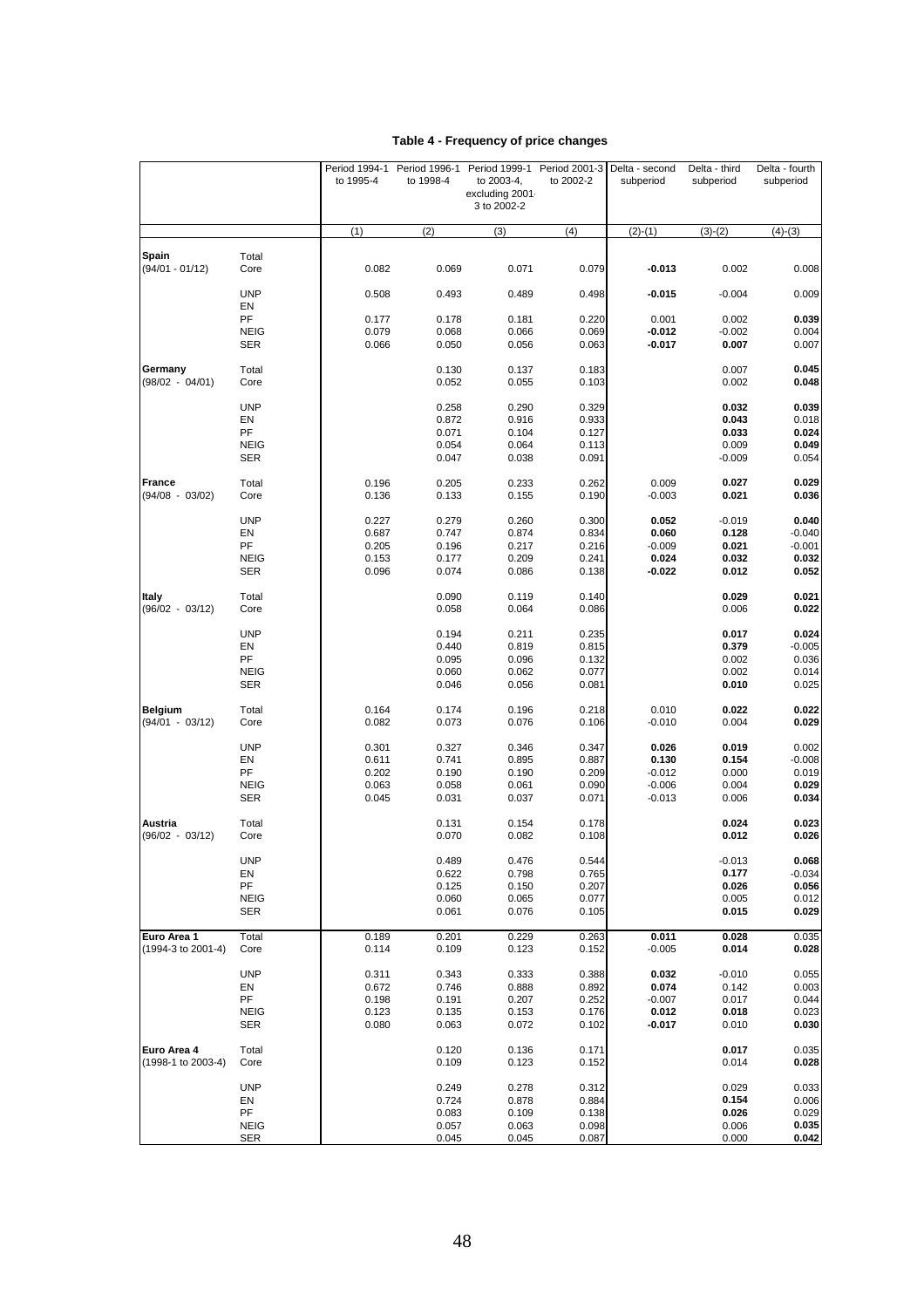### **Table 5 - Frequency of price increases**

|                                       |                           | to 1995-4      | to 1998-4      | Period 1994-1 Period 1996-1 Period 1999-1 Period 2001-3 Delta - second<br>to 2003-4, | to 2002-2      |                      | Delta - third<br>subperiod | Delta - fourth<br>subperiod |
|---------------------------------------|---------------------------|----------------|----------------|--------------------------------------------------------------------------------------|----------------|----------------------|----------------------------|-----------------------------|
|                                       |                           |                |                | excluding 2001<br>3 to 2002-2                                                        |                | subperiod            |                            |                             |
|                                       |                           | (1)            | (2)            | (3)                                                                                  | (4)            | $(2)-(1)$            | $(3)-(2)$                  | $(4)-(3)$                   |
| Spain                                 | Total                     |                |                |                                                                                      |                |                      |                            |                             |
| $(94/01 - 01/12)$                     | Core                      | 0.064          | 0.050          | 0.053                                                                                | 0.062          | $-0.014$             | 0.003                      | 0.008                       |
|                                       | <b>UNP</b>                | 0.272          | 0.255          | 0.269                                                                                | 0.254          | $-0.017$             | 0.014                      | $-0.014$                    |
|                                       | EN<br>PF                  | 0.110          | 0.096          | 0.105                                                                                | 0.153          | $-0.015$             | 0.009                      | 0.048                       |
|                                       | <b>NEIG</b>               | 0.062          | 0.049          | 0.048                                                                                | 0.055          | $-0.013$             | $-0.001$                   | 0.006                       |
|                                       | <b>SER</b>                | 0.059          | 0.042          | 0.049                                                                                | 0.053          | $-0.016$             | 0.006                      | 0.004                       |
| Germany                               | Total                     |                | 0.068          | 0.081                                                                                | 0.103          |                      | 0.013                      | 0.022                       |
| $(98/02 - 04/01)$                     | Core                      |                | 0.037          | 0.034                                                                                | 0.066          |                      | $-0.002$                   | 0.032                       |
|                                       | <b>UNP</b>                |                | 0.131          | 0.155                                                                                | 0.162          |                      | 0.024                      | 0.006                       |
|                                       | EN<br>PF                  |                | 0.360<br>0.034 | 0.524<br>0.054                                                                       | 0.446<br>0.055 |                      | 0.164<br>0.021             | $-0.078$<br>0.000           |
|                                       | <b>NEIG</b>               |                | 0.036          | 0.037                                                                                | 0.066          |                      | 0.001                      | 0.030                       |
|                                       | <b>SER</b>                |                | 0.038          | 0.028                                                                                | 0.069          |                      | $-0.010$                   | 0.041                       |
| <b>France</b>                         | Total                     | 0.104          | 0.095          | 0.125                                                                                | 0.118          | $-0.008$             | 0.030                      | $-0.007$                    |
| $(94/08 - 03/02)$                     | Core                      | 0.071          | 0.057          | 0.067                                                                                | 0.092          | -0.014               | 0.010                      | 0.024                       |
|                                       | <b>UNP</b>                | 0.118          | 0.149          | 0.144                                                                                | 0.155          | 0.031                | $-0.004$                   | 0.011                       |
|                                       | EN                        | 0.378          | 0.368          | 0.599                                                                                | 0.308          | $-0.010$             | 0.231                      | $-0.291$                    |
|                                       | PF                        | 0.112          | 0.098          | 0.122                                                                                | 0.114          | $-0.014$             | 0.024                      | $-0.008$                    |
|                                       | <b>NEIG</b>               | 0.051          | 0.052          | 0.064                                                                                | 0.079          | 0.000                | 0.013                      | 0.015                       |
|                                       | <b>SER</b>                | 0.072          | 0.047          | 0.050                                                                                | 0.093          | $-0.025$             | 0.003                      | 0.044                       |
| Italy<br>$(96/02 - 03/12)$            | Total<br>Core             |                | 0.046<br>0.032 | 0.072<br>0.039                                                                       | 0.074<br>0.052 |                      | 0.027<br>0.006             | 0.002<br>0.014              |
|                                       |                           |                |                |                                                                                      |                |                      |                            |                             |
|                                       | <b>UNP</b><br>EN          |                | 0.094<br>0.189 | 0.118<br>0.507                                                                       | 0.127<br>0.338 |                      | 0.024<br>0.318             | 0.009<br>$-0.169$           |
|                                       | PF                        |                | 0.046          | 0.056                                                                                | 0.058          |                      | 0.010                      | 0.001                       |
|                                       | <b>NEIG</b>               |                | 0.030          | 0.031                                                                                | 0.042          |                      | 0.001                      | 0.011                       |
|                                       | <b>SER</b>                |                | 0.030          | 0.040                                                                                | 0.060          |                      | 0.010                      | 0.020                       |
| Belgium                               | Total                     | 0.091          | 0.087          | 0.114                                                                                | 0.103          | $-0.004$             | 0.027                      | $-0.011$                    |
| (94/01 - 03/12)                       | Core                      | 0.055          | 0.044          | 0.048                                                                                | 0.071          | $-0.011$             | 0.004                      | 0.023                       |
|                                       | <b>UNP</b>                | 0.157          | 0.171          | 0.193                                                                                | 0.189          | 0.014                | 0.022                      | $-0.005$                    |
|                                       | EN                        | 0.313          | 0.338          | 0.546                                                                                | 0.288          | 0.025                | 0.209                      | $-0.259$                    |
|                                       | PF<br><b>NEIG</b>         | 0.115<br>0.040 | 0.101<br>0.032 | 0.100<br>0.037                                                                       | 0.111<br>0.058 | $-0.014$<br>$-0.008$ | $-0.001$<br>0.005          | 0.011<br>0.022              |
|                                       | <b>SER</b>                | 0.043          | 0.030          | 0.035                                                                                | 0.064          | $-0.013$             | 0.005                      | 0.030                       |
| Austria                               | Total                     |                | 0.069          | 0.092                                                                                | 0.085          |                      | 0.024                      | $-0.007$                    |
| (96/02 - 03/12)                       | Core                      |                | 0.043          | 0.051                                                                                | 0.062          |                      | 0.007                      | 0.011                       |
|                                       | <b>UNP</b>                |                | 0.256          | 0.252                                                                                | 0.264          |                      | $-0.004$                   | 0.012                       |
|                                       | EN                        |                | 0.248          | 0.476                                                                                | 0.255          |                      | 0.228                      | $-0.221$                    |
|                                       | PF                        |                | 0.065          | 0.075                                                                                | 0.093          |                      | 0.010                      | 0.018                       |
|                                       | <b>NEIG</b><br><b>SER</b> |                | 0.033<br>0.047 | 0.037<br>0.056                                                                       | 0.041<br>0.072 |                      | 0.005<br>0.009             | 0.003<br>0.016              |
| Euro Area 1                           | Total                     | 0.099          | 0.094          | 0.122                                                                                | 0.117          | $-0.004$             | 0.028                      | $-0.005$                    |
| (1994-3 to 2001-4 Core                |                           | 0.067          | 0.054          | 0.061                                                                                | 0.084          | $-0.013$             | 0.007                      | 0.023                       |
|                                       | <b>UNP</b>                | 0.163          | 0.180          | 0.184                                                                                | 0.201          | 0.017                | 0.003                      | 0.017                       |
|                                       | EN                        | 0.355          | 0.364          | 0.584                                                                                | 0.251          | 0.008                | 0.220                      | $-0.333$                    |
|                                       | PF                        | 0.113          | 0.098          | 0.116                                                                                | 0.147          | $-0.015$             | 0.018                      | 0.031                       |
|                                       | <b>NEIG</b><br>SER        | 0.052<br>0.063 | 0.049<br>0.044 | 0.057<br>0.047                                                                       | 0.073<br>0.076 | $-0.003$<br>-0.019   | 0.009<br>0.003             | 0.016<br>0.029              |
|                                       |                           |                |                |                                                                                      |                |                      |                            |                             |
| Euro Area 4<br>(1998-1 to 2003-4 Core | Total                     |                | 0.057<br>0.054 | 0.081<br>0.061                                                                       | 0.093<br>0.084 |                      | 0.024<br>0.007             | 0.012<br>0.023              |
|                                       | <b>UNP</b>                |                | 0.128          | 0.151                                                                                | 0.158          |                      | 0.023                      | 0.007                       |
|                                       | EN                        |                | 0.245          | 0.518                                                                                | 0.392          |                      | 0.273                      | $-0.126$                    |
|                                       | PF                        |                | 0.039          | 0.059                                                                                | 0.061          |                      | 0.020                      | 0.002                       |
|                                       | <b>NEIG</b>               |                | 0.033          | 0.035                                                                                | 0.057          |                      | 0.002                      | 0.022                       |
|                                       | <b>SER</b>                |                | 0.034          | 0.034                                                                                | 0.066          |                      | 0.000                      | 0.033                       |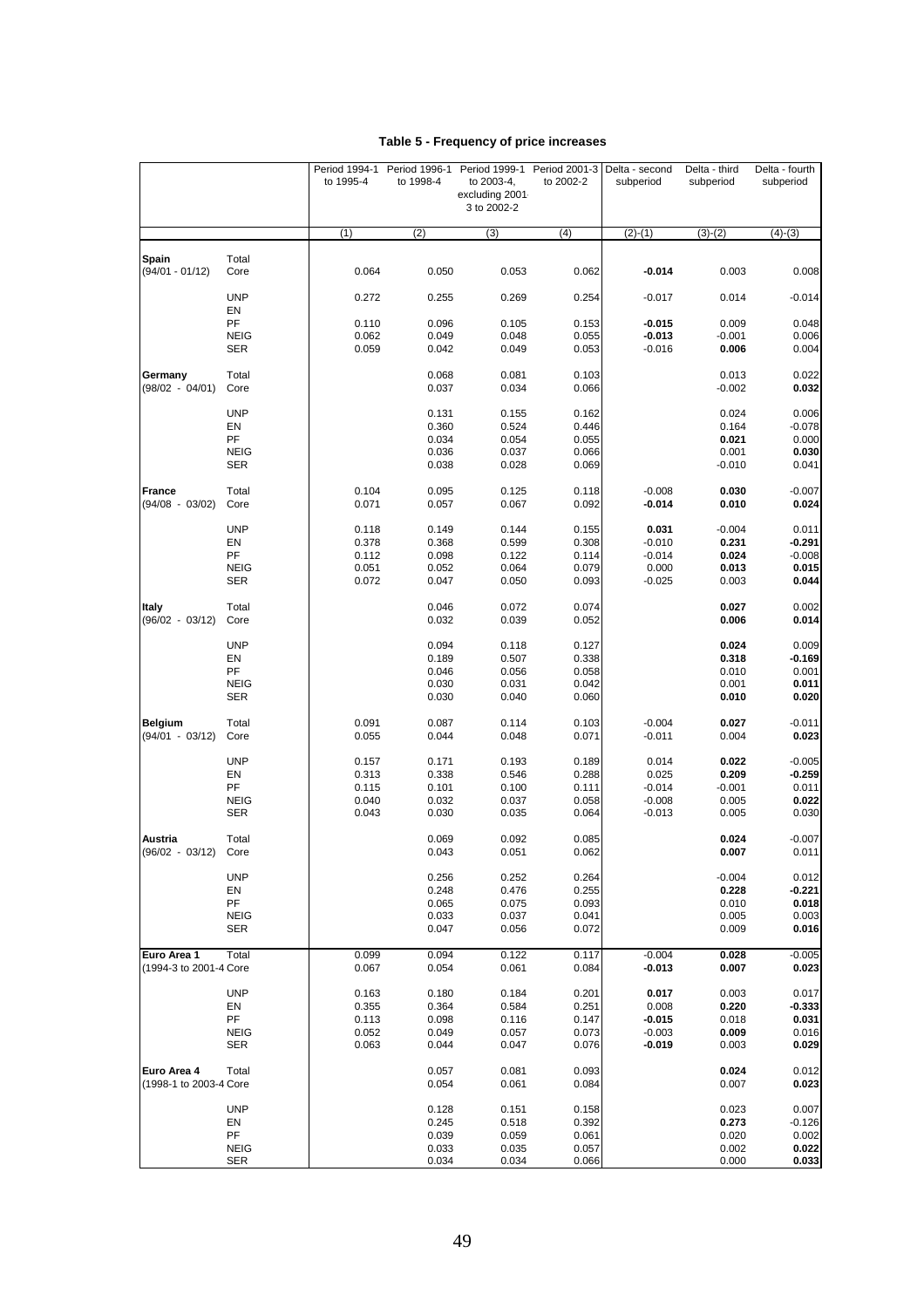### **Table 6 - Frequency of price decreases**

|                                       |                           | to 1995-4      | to 1998-4      | Period 1994-1 Period 1996-1 Period 1999-1 Period 2001-3 Delta - second<br>to 2003-4, | to 2002-2      |                | Delta - third     | Delta - fourth<br>subperiod |
|---------------------------------------|---------------------------|----------------|----------------|--------------------------------------------------------------------------------------|----------------|----------------|-------------------|-----------------------------|
|                                       |                           |                |                | excluding 2001.<br>3 to 2002-2                                                       |                | subperiod      | subperiod         |                             |
|                                       |                           | (1)            | (2)            | (3)                                                                                  | (4)            | $(2)-(1)$      | $(3)-(2)$         | $(4)-(3)$                   |
| Spain                                 | Total                     |                |                |                                                                                      |                |                |                   |                             |
| $(94/01 - 01/12)$                     | Core                      | 0.017          | 0.019          | 0.018                                                                                | 0.017          | 0.002          | $-0.001$          | $-0.001$                    |
|                                       | <b>UNP</b><br>EN          | 0.235          | 0.238          | 0.220                                                                                | 0.242          | 0.002          | $-0.017$          | 0.022                       |
|                                       | PF                        | 0.067          | 0.082          | 0.076                                                                                | 0.069          | 0.016          | $-0.007$          | $-0.007$                    |
|                                       | <b>NEIG</b>               | 0.018          | 0.019          | 0.017                                                                                | 0.015          | 0.001          | $-0.001$          | $-0.003$                    |
|                                       | <b>SER</b>                | 0.008          | 0.007          | 0.007                                                                                | 0.010          | $-0.001$       | 0.000             | 0.003                       |
| Germany<br>$(98/02 - 04/01)$          | Total<br>Core             |                | 0.062<br>0.016 | 0.057<br>0.020                                                                       | 0.080<br>0.036 |                | $-0.006$<br>0.005 | 0.023<br>0.016              |
|                                       | <b>UNP</b>                |                | 0.127          | 0.134                                                                                | 0.167          |                | 0.008             | 0.032                       |
|                                       | EN                        |                | 0.512          | 0.391                                                                                | 0.487          |                | $-0.121$          | 0.096                       |
|                                       | PF                        |                | 0.037          | 0.050                                                                                | 0.073          |                | 0.013             | 0.023                       |
|                                       | <b>NEIG</b>               |                | 0.019          | 0.027                                                                                | 0.047          |                | 0.009             | 0.020                       |
|                                       | <b>SER</b>                |                | 0.009          | 0.010                                                                                | 0.022          |                | 0.001             | 0.012                       |
| France                                | Total                     | 0.067          | 0.084          | 0.078                                                                                | 0.112          | 0.017          | $-0.005$          | 0.034                       |
| $(94/08 - 03/02)$                     | Core                      | 0.035          | 0.045          | 0.052                                                                                | 0.061          | 0.010          | 0.007             | 0.009                       |
|                                       | <b>UNP</b>                | 0.105          | 0.124          | 0.107                                                                                | 0.139          | 0.019          | $-0.016$          | 0.032                       |
|                                       | EN                        | 0.302          | 0.378          | 0.277                                                                                | 0.524          | 0.077          | $-0.101$          | 0.247                       |
|                                       | PF                        | 0.080          | 0.086          | 0.086                                                                                | 0.092          | 0.006          | 0.000             | 0.007                       |
|                                       | <b>NEIG</b>               | 0.047          | 0.068          | 0.082                                                                                | 0.098          | 0.021          | 0.014             | 0.016                       |
|                                       | <b>SER</b>                | 0.008          | 0.011          | 0.016                                                                                | 0.019          | 0.003          | 0.005             | 0.004                       |
| Italy<br>$(96/02 - 03/12)$            | Total<br>Core             |                | 0.030<br>0.011 | 0.035<br>0.012                                                                       | 0.051<br>0.018 |                | 0.005<br>0.002    | 0.016<br>0.006              |
|                                       | <b>UNP</b>                |                | 0.095          | 0.088                                                                                | 0.104          |                | $-0.007$          | 0.016                       |
|                                       | EN                        |                | 0.239          | 0.305                                                                                | 0.470          |                | 0.066             | 0.164                       |
|                                       | PF                        |                | 0.032          | 0.028                                                                                | 0.036          |                | $-0.004$          | 0.008                       |
|                                       | <b>NEIG</b><br><b>SER</b> |                | 0.008<br>0.006 | 0.010<br>0.010                                                                       | 0.015<br>0.016 |                | 0.002<br>0.003    | 0.004<br>0.006              |
| Belgium                               | Total                     | 0.067          | 0.080          | 0.074                                                                                | 0.106          | 0.013          | $-0.006$          | 0.032                       |
| $(94/01 - 03/12)$                     | Core                      | 0.027          | 0.028          | 0.029                                                                                | 0.035          | 0.001          | 0.000             | 0.007                       |
|                                       | <b>UNP</b>                | 0.144          | 0.156          | 0.152                                                                                | 0.159          | 0.012          | $-0.004$          | 0.007                       |
|                                       | EN<br>PF                  | 0.298          | 0.404          | 0.352                                                                                | 0.596          | 0.105          | $-0.051$          | 0.244                       |
|                                       | <b>NEIG</b>               | 0.088<br>0.024 | 0.089<br>0.026 | 0.090<br>0.025                                                                       | 0.098<br>0.032 | 0.002<br>0.002 | 0.001<br>$-0.001$ | 0.008<br>0.007              |
|                                       | <b>SER</b>                | 0.001          | 0.001          | 0.002                                                                                | 0.007          | 0.000          | 0.001             | 0.005                       |
| Austria                               | Total                     |                | 0.062          | 0.063                                                                                | 0.092          |                | 0.001             | 0.029                       |
| $(96/02 - 03/12)$                     | Core                      |                | 0.026          | 0.031                                                                                | 0.046          |                | 0.005             | 0.015                       |
|                                       | <b>UNP</b>                |                | 0.232          | 0.225                                                                                | 0.280          |                | $-0.008$          | 0.055                       |
|                                       | EN                        |                | 0.372          | 0.323                                                                                | 0.510          |                | $-0.050$          | 0.187                       |
|                                       | PF                        |                | 0.060          | 0.075                                                                                | 0.114          |                | 0.015             | 0.039                       |
|                                       | <b>NEIG</b>               |                | 0.027          | 0.028                                                                                | 0.036          |                | 0.001             | 0.008                       |
|                                       | <b>SER</b>                |                | 0.014          | 0.020                                                                                | 0.033          |                | 0.006             | 0.013                       |
| Euro Area 1<br>(1994-3 to 2001-4 Core | Total                     | 0.068<br>0.029 | 0.083<br>0.036 | 0.080<br>0.041                                                                       | 0.121<br>0.044 | 0.016<br>0.007 | $-0.003$<br>0.004 | 0.041<br>0.004              |
|                                       |                           |                |                |                                                                                      |                |                |                   |                             |
|                                       | <b>UNP</b>                | 0.145          | 0.158          | 0.144                                                                                | 0.181          | 0.013          | $-0.014$          | 0.037                       |
|                                       | EN<br>PF                  | 0.308          | 0.382          | 0.303                                                                                | 0.648          | 0.074          | $-0.079$          | 0.345                       |
|                                       | <b>NEIG</b>               | 0.077<br>0.036 | 0.085<br>0.050 | 0.085<br>0.057                                                                       | 0.096<br>0.062 | 0.008<br>0.013 | 0.000<br>0.007    | 0.011<br>0.006              |
|                                       | <b>SER</b>                | 0.007          | 0.009          | 0.013                                                                                | 0.012          | 0.002          | 0.004             | $-0.001$                    |
|                                       |                           |                | 0.058          | 0.051                                                                                | 0.073          |                | $-0.007$          | 0.022                       |
|                                       | Total                     |                |                |                                                                                      |                |                |                   |                             |
|                                       |                           |                | 0.036          | 0.041                                                                                | 0.044          |                | 0.004             |                             |
| Euro Area 4<br>(1998-1 to 2003-4 Core | <b>UNP</b>                |                | 0.120          | 0.126                                                                                | 0.152          |                | 0.006             | 0.004<br>0.027              |
|                                       | EN                        |                | 0.473          | 0.358                                                                                | 0.490          |                | $-0.115$          | 0.132                       |
|                                       | PF<br><b>NEIG</b>         |                | 0.040<br>0.017 | 0.047<br>0.022                                                                       | 0.065<br>0.035 |                | 0.006<br>0.005    | 0.018<br>0.013              |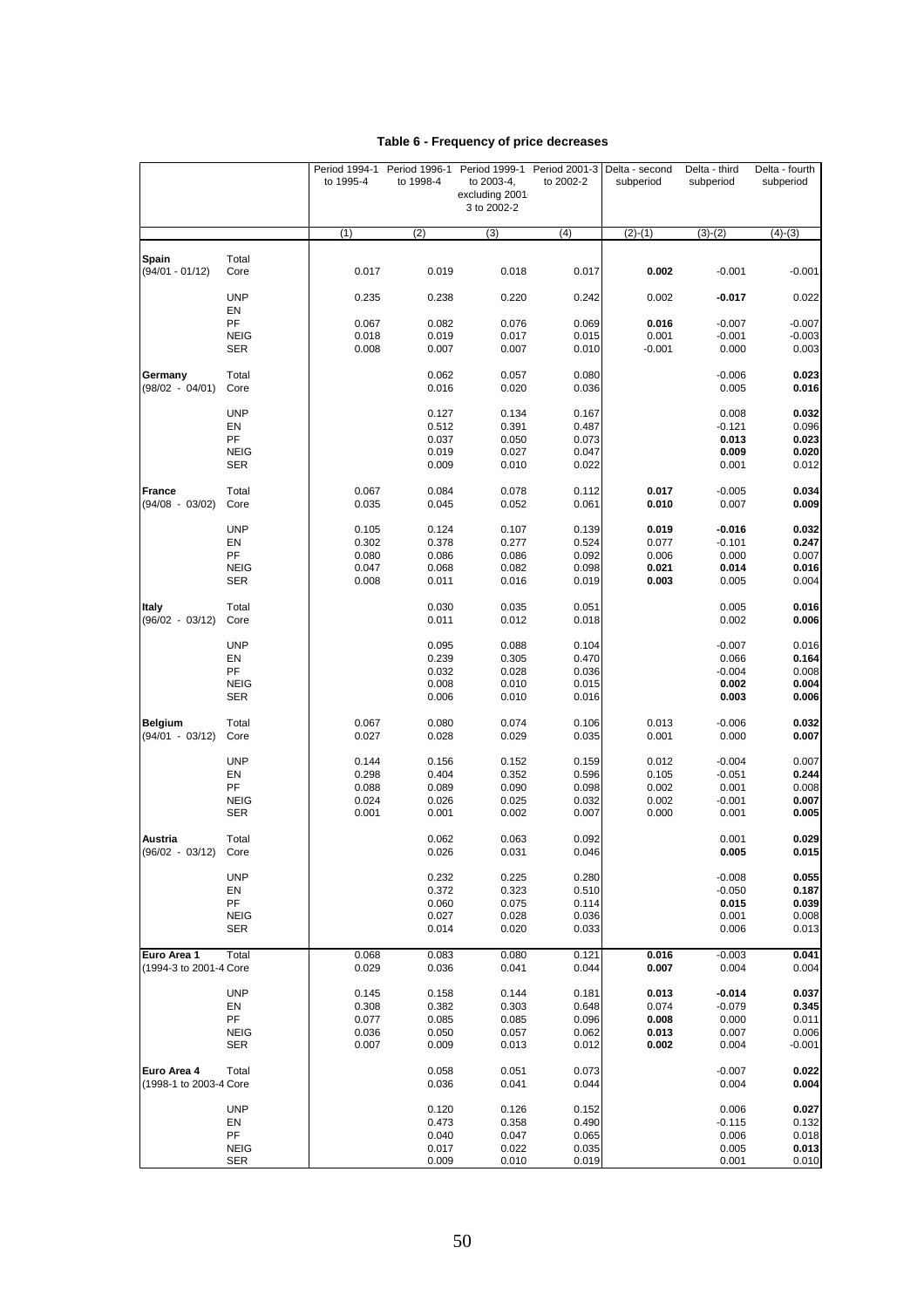| Table 7 - Size of price changes |  |
|---------------------------------|--|
|---------------------------------|--|

|                                       |                           | to 1995-4      | to 1998-4      | Period 1994-1 Period 1996-1 Period 1999-1 Period 2001-3 | to 2002-2      | Delta - second       | Delta - third        | Delta - fourth       |
|---------------------------------------|---------------------------|----------------|----------------|---------------------------------------------------------|----------------|----------------------|----------------------|----------------------|
|                                       |                           |                |                | to 2003-4,<br>excluding 2001.                           |                | subperiod            | subperiod            | subperiod            |
|                                       |                           |                |                | 3 to 2002-2                                             |                |                      |                      |                      |
|                                       |                           | (1)            | (2)            | (3)                                                     | (4)            | $(2)-(1)$            | $(3)-(2)$            | $(4)-(3)$            |
| Spain                                 | Total                     |                |                |                                                         |                |                      |                      |                      |
| $(94/01 - 01/12)$                     | Core                      | 0.083          | 0.075          | 0.075                                                   | 0.086          | $-0.008$             | 0.000                | 0.011                |
|                                       | <b>UNP</b><br>EN          | 0.152          | 0.145          | 0.151                                                   | 0.152          | $-0.007$             | 0.006                | 0.001                |
|                                       | PF                        | 0.080          | 0.070          | 0.071                                                   | 0.059          | $-0.010$             | 0.001                | $-0.013$             |
|                                       | <b>NEIG</b><br><b>SER</b> | 0.073<br>0.093 | 0.065<br>0.086 | 0.065<br>0.086                                          | 0.061<br>0.118 | $-0.008$<br>$-0.007$ | $-0.001$<br>0.000    | $-0.004$<br>0.031    |
|                                       |                           |                |                |                                                         |                |                      |                      |                      |
| Germany<br>$(98/02 - 04/01)$          | Total<br>Core             |                | 0.094<br>0.097 | 0.096<br>0.098                                          | 0.084<br>0.085 |                      | 0.002<br>0.001       | $-0.012$<br>$-0.013$ |
|                                       | <b>UNP</b>                |                | 0.158          | 0.164                                                   | 0.154          |                      | 0.006                | $-0.010$             |
|                                       | EN                        |                | 0.024          | 0.038                                                   | 0.038          |                      | 0.014                | 0.001                |
|                                       | PF                        |                | 0.105          | 0.104                                                   | 0.089          |                      | $-0.001$             | $-0.015$             |
|                                       | <b>NEIG</b>               |                | 0.116          | 0.129                                                   | 0.096          |                      | 0.013                | $-0.033$             |
|                                       | <b>SER</b>                |                | 0.084          | 0.079                                                   | 0.078          |                      | $-0.005$             | $-0.002$             |
| <b>France</b><br>$(94/08 - 03/02)$    | Total<br>Core             | 0.083<br>0.082 | 0.092<br>0.093 | 0.092<br>0.090                                          | 0.078<br>0.074 | 0.009<br>0.011       | 0.000<br>$-0.003$    | $-0.014$<br>$-0.016$ |
|                                       | <b>UNP</b>                |                | 0.161          |                                                         | 0.158          | 0.002                | 0.008                | $-0.012$             |
|                                       | EN                        | 0.160<br>0.017 | 0.020          | 0.170<br>0.032                                          | 0.032          | 0.003                | 0.012                | $-0.001$             |
|                                       | PF                        | 0.073          | 0.066          | 0.053                                                   | 0.046          | $-0.007$             | $-0.013$             | $-0.007$             |
|                                       | <b>NEIG</b>               | 0.114          | 0.133          | 0.133                                                   | 0.107          | 0.018                | 0.000                | $-0.025$             |
|                                       | <b>SER</b>                | 0.059          | 0.070          | 0.068                                                   | 0.057          | 0.010                | $-0.001$             | $-0.011$             |
| Italy                                 | Total                     |                | 0.079          | 0.074                                                   | 0.069          |                      | $-0.005$             | $-0.005$             |
| $(96/02 - 03/12)$                     | Core                      |                | 0.082          | 0.076                                                   | 0.069          |                      | $-0.007$             | $-0.007$             |
|                                       | <b>UNP</b>                |                | 0.076          | 0.075                                                   | 0.082          |                      | $-0.001$             | 0.006                |
|                                       | EN                        |                | 0.014          | 0.021                                                   | 0.020          |                      | 0.007                | $-0.001$             |
|                                       | PF                        |                | 0.064          | 0.056                                                   | 0.048          |                      | -0.009               | $-0.007$             |
|                                       | <b>NEIG</b><br><b>SER</b> |                | 0.072<br>0.096 | 0.062<br>0.094                                          | 0.057<br>0.084 |                      | $-0.009$<br>$-0.002$ | $-0.006$<br>$-0.010$ |
| <b>Belgium</b>                        | Total                     | 0.058          | 0.058          | 0.068                                                   | 0.061          | 0.000                | 0.009                | $-0.006$             |
| $(94/01 - 03/12)$                     | Core                      | 0.059          | 0.058          | 0.067                                                   | 0.057          | $-0.002$             | 0.009                | $-0.010$             |
|                                       | <b>UNP</b>                | 0.112          | 0.124          | 0.135                                                   | 0.147          | 0.013                | 0.011                | 0.012                |
|                                       | EN                        | 0.024          | 0.023          | 0.034                                                   | 0.034          | $-0.001$             | 0.011                | 0.000                |
|                                       | PF                        | 0.070          | 0.061          | 0.062                                                   | 0.063          | $-0.009$             | 0.001                | 0.000                |
|                                       | <b>NEIG</b><br><b>SER</b> | 0.049<br>0.066 | 0.049<br>0.065 | 0.066<br>0.071                                          | 0.049<br>0.064 | 0.001<br>$-0.001$    | 0.016<br>0.006       | $-0.017$<br>$-0.007$ |
| Austria                               | Total                     |                | 0.090          | 0.096                                                   | 0.092          |                      | 0.006                | $-0.004$             |
| $(96/02 - 03/12)$                     | Core                      |                | 0.092          | 0.096                                                   | 0.090          |                      | 0.005                | $-0.006$             |
|                                       | <b>UNP</b>                |                | 0.199          | 0.218                                                   | 0.241          |                      | 0.019                | 0.024                |
|                                       | EN                        |                | 0.022          | 0.037                                                   | 0.042          |                      | 0.015                | 0.004                |
|                                       | PF                        |                | 0.142          | 0.149                                                   | 0.115          |                      | 0.007                | $-0.034$             |
|                                       | <b>NEIG</b><br><b>SER</b> |                | 0.111<br>0.056 | 0.117<br>0.058                                          | 0.122<br>0.051 |                      | 0.007<br>0.002       | 0.005<br>$-0.008$    |
|                                       |                           |                |                |                                                         |                |                      |                      |                      |
| Euro Area 1<br>(1994-3 to 2001-4 Core | Total                     | 0.080<br>0.080 | 0.087<br>0.084 | 0.087<br>0.083                                          | 0.078<br>0.076 | 0.008<br>0.005       | 0.000<br>$-0.001$    | $-0.010$<br>$-0.007$ |
|                                       | <b>UNP</b>                | 0.152          | 0.153          | 0.157                                                   | 0.149          | 0.001                | 0.004                | $-0.008$             |
|                                       | EN                        | 0.018          | 0.020          | 0.033                                                   | 0.034          | 0.002                | 0.012                | 0.001                |
|                                       | PF                        | 0.076          | 0.067          | 0.059                                                   | 0.048          | $-0.009$             | $-0.008$             | $-0.010$             |
|                                       | <b>NEIG</b><br>SER        | 0.096<br>0.069 | 0.105<br>0.074 | 0.106<br>0.074                                          | 0.095<br>0.070 | 0.009<br>0.005       | 0.000<br>0.000       | $-0.011$<br>$-0.003$ |
| Euro Area 4                           | Total                     |                | 0.086          | 0.088                                                   | 0.078          |                      | 0.002                | $-0.009$             |
| (1998-1 to 2003-4 Core                |                           |                | 0.084          | 0.083                                                   | 0.076          |                      | $-0.001$             | $-0.007$             |
|                                       | <b>UNP</b>                |                | 0.128          | 0.139                                                   | 0.134          |                      | 0.011                | $-0.004$             |
|                                       | EN                        |                | 0.021          | 0.032                                                   | 0.033          |                      | 0.012                | 0.000                |
|                                       | PF                        |                | 0.090          | 0.088                                                   | 0.076          |                      | $-0.001$             | $-0.013$             |
|                                       | <b>NEIG</b>               |                | 0.098          | 0.103                                                   | 0.082          |                      | 0.006                | $-0.021$             |
|                                       | <b>SER</b>                |                | 0.084          | 0.082                                                   | 0.077          |                      | $-0.002$             | $-0.005$             |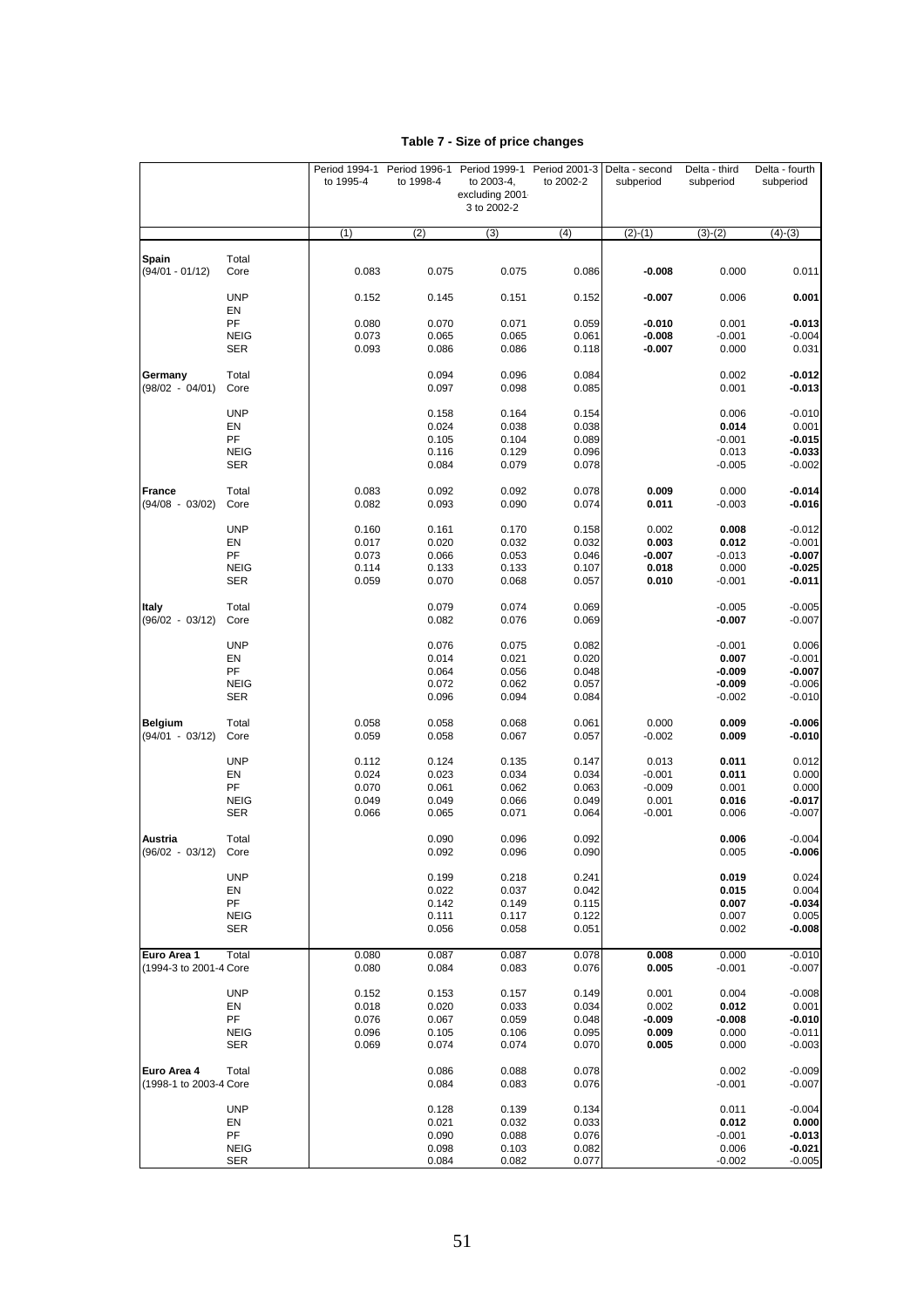### **Table 8 - Size of price increases**

|                                     |                           | Period 1994-1  | Period 1996-1  | Period 1999-1  | Period 2001-3  | Delta - second    | Delta - third     | Delta - fourth       |
|-------------------------------------|---------------------------|----------------|----------------|----------------|----------------|-------------------|-------------------|----------------------|
|                                     |                           | to 1995-4      | to 1998-4      | to 2003-4,     | to 2002-2      | subperiod         | subperiod         | subperiod            |
|                                     |                           |                |                | excluding 2001 |                |                   |                   |                      |
|                                     |                           |                |                | 3 to 2002-2    |                |                   |                   |                      |
|                                     |                           | (1)            | (2)            | (3)            | (4)            | $(2)-(1)$         | $(3)-(2)$         | $(4)-(3)$            |
|                                     |                           |                |                |                |                |                   |                   |                      |
| <b>Spain</b>                        | Total                     |                |                |                |                |                   |                   |                      |
| $(94/01 - 01/12)$                   | Core                      | 0.079          | 0.070          | 0.071          | 0.085          | $-0.009$          | 0.002             | 0.014                |
|                                     |                           |                |                |                |                |                   |                   |                      |
|                                     | <b>UNP</b>                | 0.144          | 0.137          | 0.145          | 0.151          | $-0.007$          | 0.008             | 0.005                |
|                                     | EN                        |                |                |                |                | $-0.009$          |                   |                      |
|                                     | PF<br><b>NEIG</b>         | 0.075<br>0.066 | 0.066<br>0.058 | 0.066<br>0.061 | 0.055<br>0.058 | $-0.008$          | 0.000<br>0.003    | $-0.011$<br>$-0.002$ |
|                                     | <b>SER</b>                | 0.092          | 0.083          | 0.084          | 0.120          | $-0.010$          | 0.001             | 0.037                |
|                                     |                           |                |                |                |                |                   |                   |                      |
| Germany                             | Total                     |                | 0.081          | 0.084          | 0.078          |                   | 0.003             | $-0.005$             |
| $(98/02 - 04/01)$                   | Core                      |                | 0.083          | 0.085          | 0.081          |                   | 0.002             | $-0.004$             |
|                                     |                           |                |                |                |                |                   |                   |                      |
|                                     | <b>UNP</b>                |                | 0.147          | 0.152          | 0.132          |                   | 0.005             | $-0.020$             |
|                                     | EN                        |                | 0.020          | 0.032          | 0.026          |                   | 0.012             | $-0.006$             |
|                                     | PF                        |                | 0.100          | 0.104          | 0.094          |                   | 0.004             | $-0.010$             |
|                                     | <b>NEIG</b><br><b>SER</b> |                | 0.097<br>0.071 | 0.108<br>0.067 | 0.090<br>0.072 |                   | 0.011<br>$-0.004$ | $-0.017$<br>0.005    |
|                                     |                           |                |                |                |                |                   |                   |                      |
| France                              | Total                     | 0.072          | 0.081          | 0.079          | 0.068          | 0.009             | $-0.002$          | $-0.011$             |
| $(94/08 - 03/02)$                   | Core                      | 0.069          | 0.080          | 0.076          | 0.064          | 0.011             | $-0.004$          | $-0.012$             |
|                                     |                           |                |                |                |                |                   |                   |                      |
|                                     | <b>UNP</b>                | 0.152          | 0.153          | 0.156          | 0.144          | 0.001             | 0.003             | $-0.012$             |
|                                     | EN                        | 0.015          | 0.017          | 0.029          | 0.023          | 0.002             | 0.011             | $-0.005$             |
|                                     | PF                        | 0.070          | 0.062          | 0.047          | 0.043          | $-0.009$          | $-0.015$          | $-0.003$             |
|                                     | <b>NEIG</b>               | 0.089          | 0.114          | 0.108          | 0.092          | 0.025             | $-0.006$          | $-0.016$             |
|                                     | <b>SER</b>                | 0.053          | 0.059          | 0.061          | 0.050          | 0.006             | 0.001             | $-0.011$             |
| <b>Italy</b>                        | Total                     |                | 0.075          | 0.069          | 0.066          |                   | $-0.006$          | $-0.003$             |
| $(96/02 - 03/12)$                   | Core                      |                | 0.079          | 0.072          | 0.068          |                   | $-0.007$          | $-0.004$             |
|                                     |                           |                |                |                |                |                   |                   |                      |
|                                     | <b>UNP</b>                |                | 0.072          | 0.072          | 0.078          |                   | 0.000             | 0.006                |
|                                     | EN                        |                | 0.015          | 0.019          | 0.018          |                   | 0.004             | $-0.001$             |
|                                     | PF                        |                | 0.065          | 0.055          | 0.054          |                   | $-0.010$          | $-0.001$             |
|                                     | <b>NEIG</b>               |                | 0.070          | 0.061          | 0.059          |                   | $-0.009$          | $-0.003$             |
|                                     | <b>SER</b>                |                | 0.091          | 0.086          | 0.080          |                   | $-0.005$          | $-0.006$             |
|                                     |                           |                |                |                |                |                   |                   |                      |
| <b>Belgium</b><br>$(94/01 - 03/12)$ | Total<br>Core             | 0.042<br>0.046 | 0.043<br>0.045 | 0.062<br>0.063 | 0.058<br>0.056 | 0.000<br>$-0.001$ | 0.019<br>0.018    | $-0.004$<br>$-0.006$ |
|                                     |                           |                |                |                |                |                   |                   |                      |
|                                     | <b>UNP</b>                | 0.066          | 0.077          | 0.106          | 0.129          | 0.010             | 0.029             | 0.023                |
|                                     | EN                        | 0.010          | 0.012          | 0.038          | 0.022          | 0.002             | 0.026             | $-0.016$             |
|                                     | PF                        | 0.043          | 0.037          | 0.052          | 0.063          | $-0.006$          | 0.015             | 0.011                |
|                                     | <b>NEIG</b>               | 0.035          | 0.033          | 0.061          | 0.046          | $-0.002$          | 0.029             | $-0.016$             |
|                                     | <b>SER</b>                | 0.060          | 0.062          | 0.069          | 0.066          | 0.002             | 0.007             | $-0.004$             |
|                                     |                           |                |                |                |                |                   |                   |                      |
| <b>Austria</b>                      | Total                     |                | 0.075          | 0.080          | 0.073          |                   | 0.005             | $-0.007$             |
| $(96/02 - 03/12)$                   | Core                      |                | 0.075          | 0.079          | 0.070          |                   | 0.004             | $-0.009$             |
|                                     | <b>UNP</b>                |                | 0.187          | 0.208          | 0.219          |                   | 0.021             | 0.012                |
|                                     | EN                        |                | 0.024          | 0.032          | 0.037          |                   | 0.009             | 0.005                |
|                                     | PF                        |                | 0.134          | 0.144          | 0.119          |                   | 0.009             | $-0.025$             |
|                                     | <b>NEIG</b>               |                | 0.082          | 0.082          | 0.074          |                   | 0.000             | $-0.008$             |
|                                     | SER                       |                | 0.049          | 0.054          | 0.050          |                   | 0.005             | $-0.004$             |
|                                     |                           |                |                |                |                |                   |                   |                      |
| Euro Area 1                         | Total                     | 0.068          | 0.076          | 0.074          | 0.069          | 0.008             | $-0.002$          | $-0.005$             |
| (1994-3 to 2001-4 Core              |                           | 0.069          | 0.073          | 0.071          | 0.070          | 0.004             | $-0.002$          | $-0.002$             |
|                                     | <b>UNP</b>                | 0.141          | 0.141          | 0.142          | 0.140          | 0.000             | 0.002             | $-0.003$             |
|                                     | EN                        | 0.014          | 0.017          | 0.027          | 0.021          | 0.002             | 0.011             | $-0.006$             |
|                                     | PF                        | 0.069          | 0.060          | 0.051          | 0.047          | $-0.009$          | $-0.009$          | $-0.004$             |
|                                     | <b>NEIG</b>               | 0.077          | 0.090          | 0.087          | 0.084          | 0.013             | $-0.003$          | $-0.003$             |
|                                     | SER                       | 0.064          | 0.066          | 0.067          | 0.066          | 0.002             | 0.001             | $-0.001$             |
|                                     |                           |                |                |                |                |                   |                   |                      |
| Euro Area 4                         | Total                     |                | 0.075          | 0.077          | 0.073          |                   | 0.002             | $-0.005$             |
| (1998-1 to 2003-4 Core              |                           |                | 0.073          | 0.071          | 0.070          |                   | $-0.002$          | $-0.002$             |
|                                     |                           |                |                |                |                |                   |                   |                      |
|                                     | <b>UNP</b>                |                | 0.119          | 0.127          | 0.119          |                   | 0.008             | $-0.007$             |
|                                     | EN<br>PF                  |                | 0.019<br>0.085 | 0.029          | 0.024<br>0.081 |                   | 0.010             | $-0.005$<br>$-0.007$ |
|                                     | <b>NEIG</b>               |                | 0.084          | 0.087<br>0.089 | 0.077          |                   | 0.003<br>0.005    | $-0.012$             |
|                                     | <b>SER</b>                |                | 0.074          | 0.072          | 0.073          |                   | $-0.001$          | 0.000                |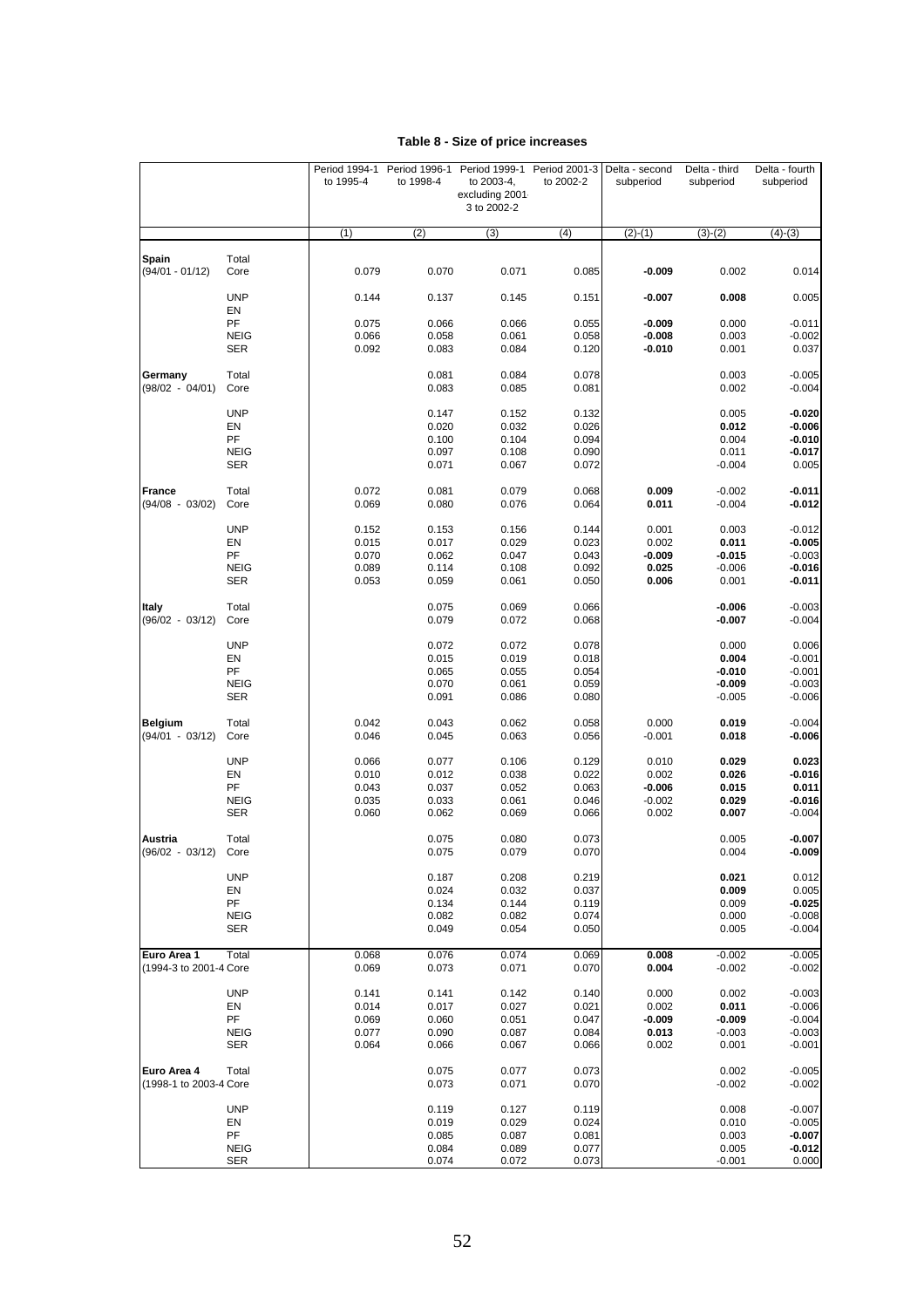### **Table 9 - Size of price decreases**

|                                       |                           | to 1995-4      | to 1998-4      | Period 1994-1 Period 1996-1 Period 1999-1 Period 2001-3 Delta - second | to 2002-2      |                      | Delta - third        | Delta - fourth       |
|---------------------------------------|---------------------------|----------------|----------------|------------------------------------------------------------------------|----------------|----------------------|----------------------|----------------------|
|                                       |                           |                |                | to 2003-4,<br>excluding 2001.<br>3 to 2002-2                           |                | subperiod            | subperiod            | subperiod            |
|                                       |                           | (1)            | (2)            | (3)                                                                    | (4)            | $(2)-(1)$            | $(3)-(2)$            | $(4)-(3)$            |
| Spain                                 | Total                     |                |                |                                                                        |                |                      |                      |                      |
| $(94/01 - 01/12)$                     | Core                      | 0.097          | 0.099          | 0.085                                                                  | 0.084          | 0.002                | $-0.014$             | 0.000                |
|                                       | <b>UNP</b><br>EN          | 0.150          | 0.143          | 0.151                                                                  | 0.152          | -0.007               | 0.009                | 0.001                |
|                                       | PF<br><b>NEIG</b>         | 0.087<br>0.090 | 0.075<br>0.089 | 0.078<br>0.077                                                         | 0.062<br>0.065 | $-0.012$<br>$-0.002$ | 0.003<br>$-0.012$    | $-0.016$<br>$-0.012$ |
|                                       | <b>SER</b>                | 0.106          | 0.114          | 0.093                                                                  | 0.106          | 0.008                | $-0.021$             | 0.013                |
| Germany<br>$(98/02 - 04/01)$          | Total<br>Core             |                | 0.094<br>0.098 | 0.097<br>0.101                                                         | 0.075<br>0.076 |                      | 0.003<br>0.003       | $-0.022$<br>$-0.025$ |
|                                       | <b>UNP</b>                |                | 0.152          | 0.167                                                                  | 0.152          |                      | 0.014                | $-0.015$             |
|                                       | EN                        |                | 0.024          | 0.026                                                                  | 0.030          |                      | 0.001                | 0.004                |
|                                       | PF                        |                | 0.109          | 0.106                                                                  | 0.088          |                      | $-0.003$             | $-0.018$             |
|                                       | <b>NEIG</b>               |                | 0.137          | 0.144                                                                  | 0.107          |                      | 0.007                | $-0.038$             |
|                                       | <b>SER</b>                |                | 0.072          | 0.074                                                                  | 0.054          |                      | 0.002                | $-0.020$             |
| <b>France</b><br>$(94/08 - 03/02)$    | Total<br>Core             | 0.093<br>0.093 | 0.095<br>0.095 | 0.094<br>0.091                                                         | 0.076<br>0.069 | 0.002<br>0.001       | $-0.001$<br>$-0.004$ | $-0.018$<br>$-0.021$ |
|                                       | <b>UNP</b>                | 0.172          | 0.175          | 0.188                                                                  | 0.178          | 0.003                | 0.013                | $-0.010$             |
|                                       | EN                        | 0.015          | 0.018          | 0.024                                                                  | 0.029          | 0.003                | 0.006                | 0.006                |
|                                       | PF                        | 0.073          | 0.071          | 0.063                                                                  | 0.049          | $-0.002$             | $-0.008$             | $-0.014$             |
|                                       | <b>NEIG</b>               | 0.133          | 0.136          | 0.138                                                                  | 0.110          | 0.004                | 0.002                | $-0.028$             |
|                                       | <b>SER</b>                | 0.069          | 0.069          | 0.062                                                                  | 0.044          | 0.000                | $-0.007$             | $-0.018$             |
| <b>Italy</b><br>$(96/02 - 03/12)$     | Total<br>Core             |                | 0.084<br>0.089 | 0.083<br>0.088                                                         | 0.069<br>0.071 |                      | 0.000<br>$-0.001$    | $-0.014$<br>$-0.017$ |
|                                       | <b>UNP</b>                |                | 0.077          | 0.077                                                                  | 0.080          |                      | 0.001                | 0.003                |
|                                       | EN                        |                | 0.014          | 0.017                                                                  | 0.019          |                      | 0.003                | 0.003                |
|                                       | PF                        |                | 0.063          | 0.056                                                                  | 0.040          |                      | $-0.007$             | $-0.016$             |
|                                       | <b>NEIG</b><br><b>SER</b> |                | 0.072<br>0.111 | 0.068<br>0.115                                                         | 0.054<br>0.097 |                      | $-0.003$<br>0.004    | $-0.015$<br>$-0.018$ |
| <b>Belgium</b>                        | Total                     | 0.059          | 0.050          | 0.054                                                                  | 0.046          | $-0.009$             | 0.004                | $-0.009$             |
| $(94/01 - 03/12)$                     | Core                      | 0.051          | 0.043          | 0.046                                                                  | 0.037          | $-0.008$             | 0.003                | $-0.010$             |
|                                       | <b>UNP</b>                | 0.144          | 0.151          | 0.155                                                                  | 0.149          | 0.007                | 0.004                | $-0.005$             |
|                                       | EN<br>PF                  | 0.052<br>0.088 | 0.020<br>0.079 | 0.034<br>0.071                                                         | 0.026<br>0.064 | $-0.032$<br>$-0.008$ | 0.014<br>$-0.008$    | $-0.007$<br>$-0.007$ |
|                                       | <b>NEIG</b>               | 0.050          | 0.050          | 0.061                                                                  | 0.047          | 0.000                | 0.011                | $-0.014$             |
|                                       | <b>SER</b>                | 0.034          | 0.018          | 0.018                                                                  | 0.011          | $-0.017$             | 0.000                | $-0.006$             |
| <b>Austria</b><br>$(96/02 - 03/12)$   | Total<br>Core             |                | 0.077<br>0.077 | 0.082<br>0.081                                                         | 0.079<br>0.076 |                      | 0.006<br>0.005       | $-0.003$<br>$-0.006$ |
|                                       | <b>UNP</b>                |                | 0.193          | 0.212                                                                  | 0.235          |                      | 0.019                | 0.023                |
|                                       | EN                        |                | 0.021          | 0.029                                                                  | 0.037          |                      | 0.008                | 0.008                |
|                                       | PF                        |                | 0.141          | 0.144                                                                  | 0.112          |                      | 0.003                | $-0.032$             |
|                                       | <b>NEIG</b>               |                | 0.101          | 0.113                                                                  | 0.116          |                      | 0.012                | 0.003                |
|                                       | SER                       |                | 0.032          | 0.030                                                                  | 0.024          |                      | $-0.002$             | $-0.005$             |
| Euro Area 1<br>(1994-3 to 2001-4 Core | Total                     | 0.089<br>0.092 | 0.088<br>0.090 | 0.087<br>0.085                                                         | 0.074<br>0.071 | 0.000<br>$-0.002$    | $-0.001$<br>$-0.005$ | $-0.013$<br>$-0.014$ |
|                                       |                           |                |                |                                                                        |                |                      |                      |                      |
|                                       | <b>UNP</b><br>EN          | 0.163<br>0.023 | 0.164<br>0.018 | 0.170<br>0.023                                                         | 0.161<br>0.033 | 0.001<br>$-0.005$    | 0.006<br>0.005       | $-0.009$<br>0.010    |
|                                       | PF                        | 0.080          | 0.073          | 0.068                                                                  | 0.054          | $-0.007$             | $-0.005$             | $-0.015$             |
|                                       | <b>NEIG</b>               | 0.112          | 0.114          | 0.114                                                                  | 0.099          | 0.002                | 0.000                | $-0.015$             |
|                                       | SER                       | 0.079          | 0.076          | 0.067                                                                  | 0.051          | $-0.004$             | $-0.009$             | $-0.016$             |
| Euro Area 4<br>(1998-1 to 2003-4 Core | Total                     |                | 0.087<br>0.090 | 0.089<br>0.085                                                         | 0.072<br>0.071 |                      | 0.003<br>$-0.005$    | $-0.018$<br>$-0.014$ |
|                                       | <b>UNP</b>                |                | 0.129          | 0.140                                                                  | 0.134          |                      | 0.011                | $-0.006$             |
|                                       | EN                        |                | 0.021          | 0.024                                                                  | 0.027          |                      | 0.002                | 0.003                |
|                                       | PF                        |                | 0.093          | 0.090                                                                  | 0.073          |                      | $-0.003$             | $-0.017$             |
|                                       | <b>NEIG</b>               |                | 0.111          | 0.114                                                                  | 0.087          |                      | 0.003                | $-0.027$             |
|                                       | <b>SER</b>                |                | 0.076          | 0.081                                                                  | 0.063          |                      | 0.005                | $-0.018$             |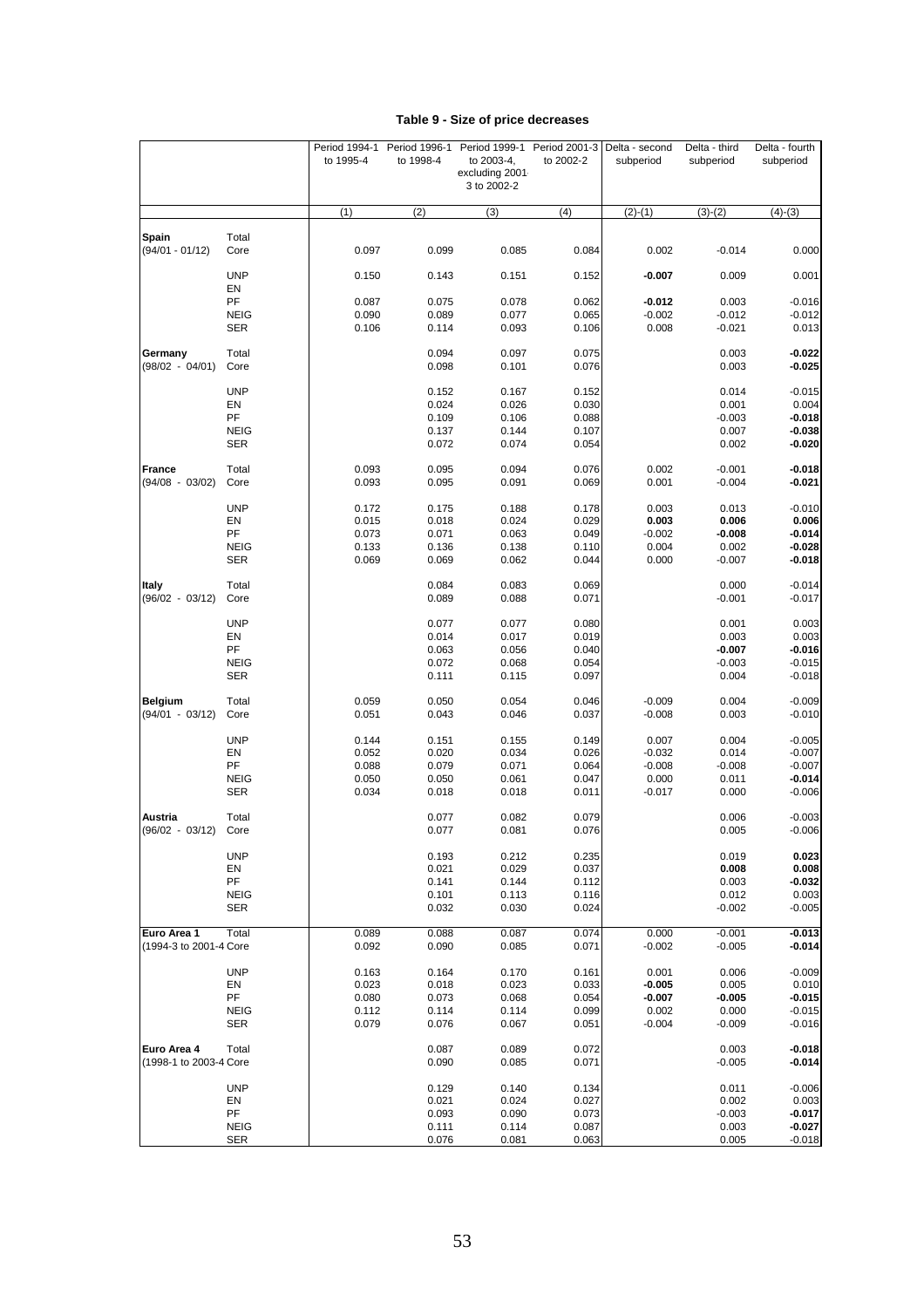|                | sample         | $\rho$ |      | 68% hpdi | γ       | $p + \gamma$ |         |      |
|----------------|----------------|--------|------|----------|---------|--------------|---------|------|
| ALL SECTORS    | 552            | 0.58   | 0.53 | 0.64     | $-0.13$ | $-0.23$      | $-0.04$ | 0.45 |
| A              | 97             | 0.59   | 0.54 | 0.63     | 0.00    | $-0.07$      | 0.08    | 0.59 |
| B              | 62             | 0.51   | 0.45 | 0.57     | $-0.10$ | $-0.19$      | 0.00    | 0.41 |
| $\mathsf C$    | 200            | 0.62   | 0.57 | 0.68     | $-0.16$ | $-0.26$      | $-0.06$ | 0.46 |
| D              | 22             | 0.32   | 0.24 | 0.38     | 0.12    | 0.01         | 0.23    | 0.44 |
| E              | 171            | 0.60   | 0.54 | 0.67     | $-0.21$ | $-0.31$      | $-0.11$ | 0.40 |
| <b>GERMANY</b> | 87             | 0.63   | 0.57 | 0.69     | $-0.19$ | $-0.29$      | $-0.10$ | 0.44 |
| Α              | 10             | 0.73   | 0.68 | 0.77     | $-0.10$ | $-0.18$      | $-0.03$ | 0.62 |
| B              | 4              | 0.56   | 0.51 | 0.62     | $-0.21$ | $-0.31$      | $-0.10$ | 0.36 |
| $\mathsf C$    | 30             | 0.64   | 0.58 | 0.70     | $-0.09$ | $-0.19$      | 0.00    | 0.54 |
| D              | 4              | 0.21   | 0.14 | 0.25     | 0.17    | 0.07         | 0.27    | 0.38 |
| E              | 39             | 0.67   | 0.59 | 0.73     | $-0.29$ | $-0.39$      | $-0.19$ | 0.38 |
| <b>FRANCE</b>  | 147            | 0.53   | 0.47 | 0.59     | $-0.19$ | $-0.29$      | $-0.08$ | 0.35 |
| A              | 12             | 0.41   | 0.35 | 0.48     | $-0.12$ | $-0.21$      | $-0.03$ | 0.29 |
| B              | 27             | 0.57   | 0.51 | 0.62     | $-0.13$ | $-0.22$      | $-0.04$ | 0.44 |
| $\mathsf C$    | 60             | 0.57   | 0.50 | 0.62     | $-0.31$ | $-0.43$      | $-0.19$ | 0.25 |
| D              | $\overline{7}$ | 0.27   | 0.17 | 0.37     | 0.22    | 0.09         | 0.35    | 0.49 |
| E              | 41             | 0.59   | 0.53 | 0.64     | $-0.21$ | $-0.31$      | $-0.11$ | 0.38 |
| <b>ITALY</b>   | 170            | 0.51   | 0.46 | 0.56     | $-0.05$ | $-0.15$      | 0.05    | 0.46 |
| Α              | 43             | 0.54   | 0.50 | 0.58     | 0.11    | 0.04         | 0.18    | 0.65 |
| B              | 11             | 0.43   | 0.36 | 0.49     | $-0.06$ | $-0.15$      | 0.03    | 0.37 |
| $\mathsf C$    | 65             | 0.55   | 0.50 | 0.61     | $-0.15$ | $-0.25$      | $-0.05$ | 0.41 |
| D              | 3              | 0.29   | 0.22 | 0.33     | 0.22    | 0.10         | 0.34    | 0.51 |
| E              | 48             | 0.43   | 0.38 | 0.50     | $-0.07$ | $-0.19$      | 0.05    | 0.37 |
| <b>BELGIUM</b> | 60             | 0.46   | 0.40 | 0.53     | $-0.09$ | $-0.20$      | 0.02    | 0.38 |
| Α              | 10             | 0.35   | 0.28 | 0.41     | $-0.14$ | $-0.25$      | $-0.03$ | 0.21 |
| B              | 6              | 0.48   | 0.41 | 0.57     | $-0.25$ | $-0.37$      | $-0.14$ | 0.23 |
| $\mathsf C$    | 18             | 0.63   | 0.57 | 0.68     | $-0.15$ | $-0.27$      | $-0.03$ | 0.48 |
| D              | 5              | 0.37   | 0.30 | 0.45     | $-0.01$ | $-0.12$      | 0.11    | 0.36 |
| Е              | 21             | 0.40   | 0.34 | 0.45     | 0.00    | $-0.11$      | 0.09    | 0.40 |
| <b>SPAIN</b>   | 88             | 0.73   | 0.69 | 0.77     | $-0.04$ | $-0.12$      | 0.03    | 0.69 |
| Α              | 22             | 0.74   | 0.70 | 0.78     | 0.02    | $-0.04$      | 0.08    | 0.76 |
| $\sf B$        | 14             | 0.44   | 0.38 | 0.50     | 0.04    | $-0.06$      | 0.13    | 0.48 |
| $\mathsf C$    | 27             | 0.83   | 0.80 | 0.86     | $-0.05$ | $-0.11$      | 0.01    | 0.78 |
| D              | 3              | 0.73   | 0.68 | 0.78     | $-0.21$ | $-0.29$      | $-0.13$ | 0.52 |
| E              | 22             | 0.77   | 0.73 | 0.81     | $-0.10$ | $-0.19$      | $-0.01$ | 0.67 |

**Table 10a. Persistence in EMU sectors. Dt = 1 as of 1996:1**

B = Unprocessed food

C = Non-energy ind. goods

D = Energy goods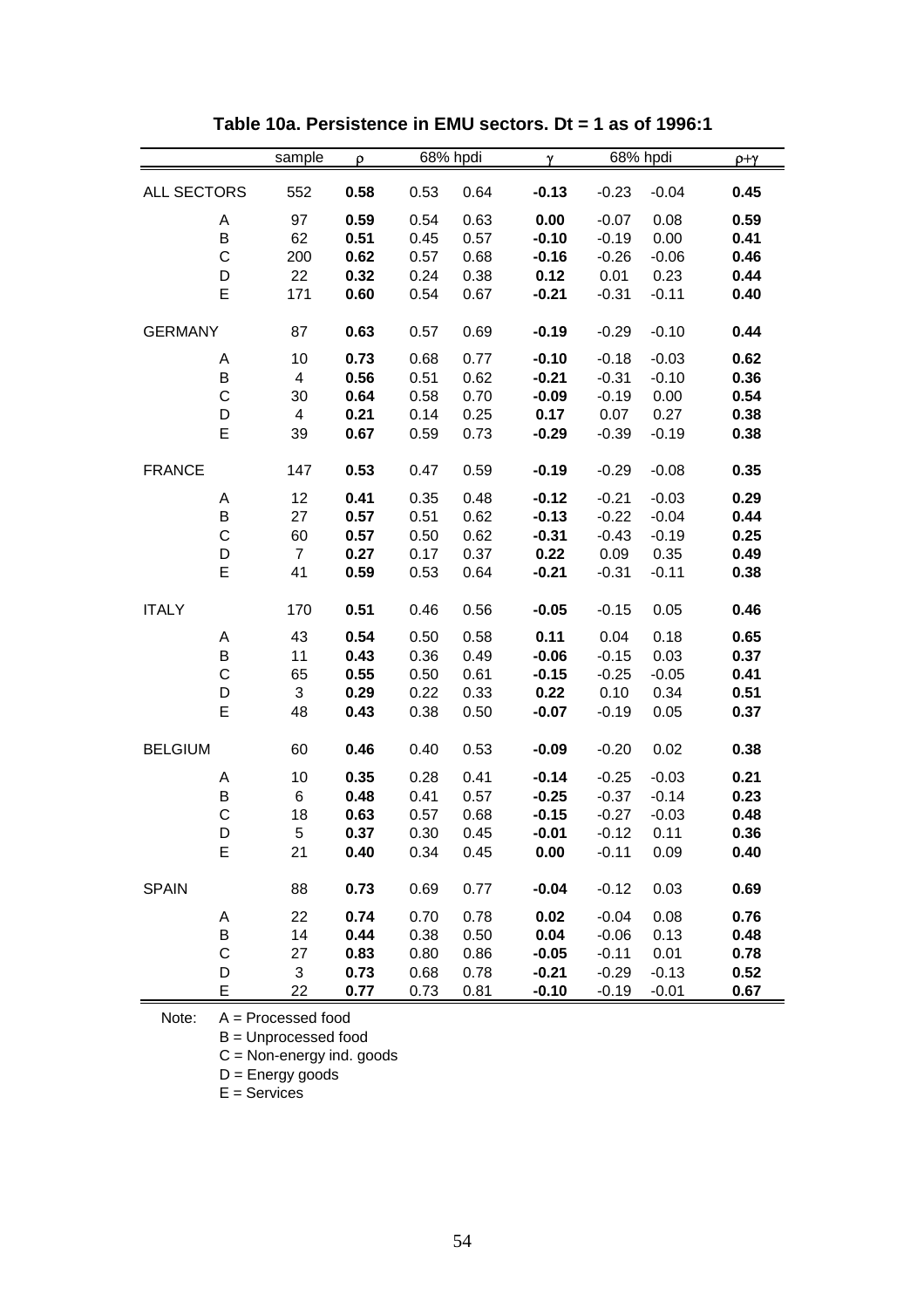|                | sample         | ρ    | 68% hpdi | γ    | 68% hpdi | p+y     |         |      |
|----------------|----------------|------|----------|------|----------|---------|---------|------|
| ALL SECTORS    | 552            | 0.61 | 0.57     | 0.66 | $-0.20$  | $-0.32$ | $-0.07$ | 0.42 |
| Α              | 97             | 0.62 | 0.59     | 0.67 | $-0.02$  | $-0.11$ | 0.07    | 0.61 |
| B              | 62             | 0.49 | 0.44     | 0.54 | $-0.03$  | $-0.13$ | 0.07    | 0.46 |
| $\mathsf C$    | 200            | 0.66 | 0.62     | 0.70 | $-0.22$  | $-0.34$ | $-0.10$ | 0.44 |
| D              | 22             | 0.45 | 0.36     | 0.54 | $-0.03$  | $-0.16$ | 0.09    | 0.42 |
| E              | 171            | 0.63 | 0.58     | 0.67 | $-0.30$  | $-0.44$ | $-0.17$ | 0.33 |
| <b>GERMANY</b> | 87             | 0.65 | 0.60     | 0.70 | $-0.30$  | $-0.43$ | $-0.17$ | 0.36 |
| Α              | 10             | 0.73 | 0.69     | 0.78 | $-0.13$  | $-0.21$ | $-0.04$ | 0.61 |
| B              | 4              | 0.48 | 0.42     | 0.54 | 0.04     | $-0.06$ | 0.14    | 0.52 |
| $\mathsf C$    | 30             | 0.65 | 0.61     | 0.70 | $-0.11$  | $-0.21$ | $-0.01$ | 0.55 |
| D              | 4              | 0.47 | 0.34     | 0.60 | $-0.16$  | $-0.29$ | $-0.03$ | 0.32 |
| E              | 39             | 0.67 | 0.62     | 0.72 | $-0.45$  | $-0.61$ | $-0.30$ | 0.22 |
| <b>FRANCE</b>  | 147            | 0.56 | 0.51     | 0.61 | $-0.23$  | $-0.35$ | $-0.11$ | 0.33 |
| A              | 12             | 0.38 | 0.32     | 0.44 | $-0.07$  | $-0.17$ | 0.03    | 0.31 |
| B              | 27             | 0.54 | 0.49     | 0.58 | $-0.05$  | $-0.15$ | 0.05    | 0.49 |
| $\mathsf C$    | 60             | 0.61 | 0.56     | 0.66 | $-0.41$  | $-0.55$ | $-0.26$ | 0.20 |
| D              | $\overline{7}$ | 0.35 | 0.28     | 0.44 | 0.14     | 0.01    | 0.28    | 0.50 |
| E              | 41             | 0.62 | 0.57     | 0.66 | $-0.25$  | $-0.36$ | $-0.14$ | 0.37 |
| <b>ITALY</b>   | 170            | 0.55 | 0.51     | 0.59 | $-0.06$  | $-0.18$ | 0.07    | 0.49 |
| Α              | 43             | 0.62 | 0.59     | 0.66 | 0.10     | 0.01    | 0.19    | 0.72 |
| B              | 11             | 0.46 | 0.41     | 0.51 | $-0.09$  | $-0.19$ | 0.01    | 0.37 |
| $\mathsf C$    | 65             | 0.60 | 0.55     | 0.64 | $-0.21$  | $-0.37$ | $-0.07$ | 0.39 |
| D              | 3              | 0.28 | 0.24     | 0.31 | 0.30     | 0.21    | 0.38    | 0.58 |
| E              | 48             | 0.45 | 0.41     | 0.50 | 0.00     | $-0.13$ | 0.13    | 0.45 |
| <b>BELGIUM</b> | 60             | 0.50 | 0.45     | 0.55 | $-0.11$  | $-0.23$ | 0.02    | 0.39 |
| Α              | 10             | 0.38 | 0.32     | 0.44 | $-0.20$  | $-0.32$ | $-0.09$ | 0.18 |
| B              | 6              | 0.44 | 0.38     | 0.51 | $-0.18$  | $-0.31$ | $-0.06$ | 0.26 |
| $\mathsf{C}$   | 18             | 0.67 | 0.63     | 0.71 | $-0.24$  | $-0.39$ | $-0.09$ | 0.43 |
| D              | 5              | 0.39 | 0.32     | 0.46 | $-0.03$  | $-0.14$ | 0.09    | 0.36 |
| E              | 21             | 0.45 | 0.40     | 0.50 | 0.03     | $-0.08$ | 0.15    | 0.48 |
| <b>SPAIN</b>   | 88             | 0.77 | 0.74     | 0.80 | $-0.14$  | $-0.23$ | $-0.06$ | 0.63 |
| А              | 22             | 0.78 | 0.75     | 0.81 | $-0.09$  | $-0.16$ | $-0.01$ | 0.69 |
| B              | 14             | 0.47 | 0.42     | 0.52 | 0.01     | $-0.09$ | 0.12    | 0.48 |
| $\mathsf C$    | 27             | 0.87 | 0.84     | 0.89 | $-0.10$  | $-0.18$ | $-0.03$ | 0.76 |
| D              | 3              | 0.76 | 0.72     | 0.80 | $-0.32$  | $-0.42$ | $-0.23$ | 0.44 |
| E              | 22             | 0.85 | 0.82     | 0.88 | $-0.33$  | $-0.45$ | $-0.22$ | 0.51 |

**Table 10b. Persistence in EMU sectors. Dt = 1 as of 1998:3**

B = Unprocessed food

C = Non-energy ind. goods

D = Energy goods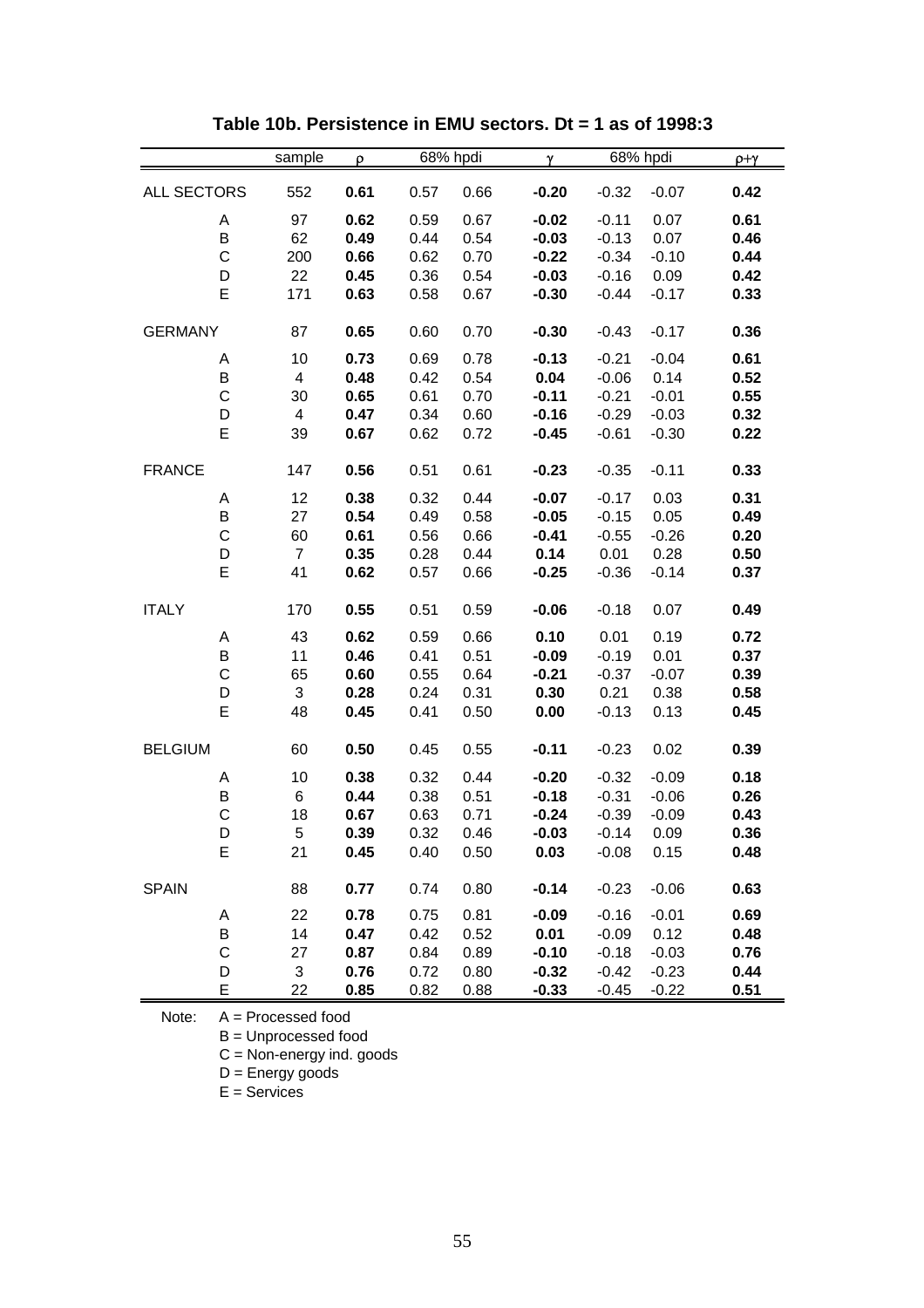|                  | sample                    | ρ    |      | 68% hpdi | $\pmb{\gamma}_1$   |         | 68% hpdi | $\gamma_2$   | 68% hpdi |         | $\gamma_1+\gamma_2$ | $p + \gamma_1 + \gamma_2$ |
|------------------|---------------------------|------|------|----------|--------------------|---------|----------|--------------|----------|---------|---------------------|---------------------------|
| ALL SECTORS      | 552                       | 0.58 | 0.53 | 0.64     | $-0.30$            | $-0.49$ | $-0.11$  | 0.13         | $-0.09$  | 0.35    | $-0.17$             | 0.41                      |
| A                | 97                        | 0.58 | 0.54 | 0.63     | $-0.20$            | $-0.37$ | $-0.03$  | 0.22         | 0.04     | 0.41    | 0.02                | 0.61                      |
| $\sf B$          | 62                        | 0.51 | 0.45 | 0.57     | $-0.42$            | $-0.61$ | $-0.24$  | 0.37         | 0.18     | 0.57    | $-0.05$             | 0.46                      |
| $\mathsf C$      | 200                       | 0.62 | 0.57 | 0.68     | $-0.29$            | $-0.50$ | $-0.07$  | 0.10         | $-0.15$  | 0.34    | $-0.19$             | 0.43                      |
| D                | 22                        | 0.32 | 0.25 | 0.39     | 0.20               | $-0.01$ | 0.40     | $-0.10$      | $-0.31$  | 0.11    | 0.09                | 0.41                      |
| E                | 171                       | 0.61 | 0.55 | 0.67     | $-0.39$            | $-0.58$ | $-0.22$  | 0.10         | $-0.12$  | 0.31    | $-0.30$             | 0.31                      |
| <b>GERMANY</b>   | 87                        | 0.64 | 0.58 | 0.70     | $-0.35$            | $-0.55$ | $-0.15$  | 0.06         | $-0.17$  | 0.28    | $-0.29$             | 0.35                      |
| A                | 10                        | 0.72 | 0.68 | 0.77     | $-0.33$            | $-0.63$ | $-0.05$  | 0.21         | $-0.08$  | 0.52    | $-0.12$             | 0.61                      |
| B                | $\overline{\mathbf{4}}$   | 0.56 | 0.50 | 0.62     | $-0.69$            | $-0.88$ | $-0.51$  | 0.64         | 0.45     | 0.86    | $-0.04$             | 0.52                      |
| $\mathsf{C}$     | 30                        | 0.64 | 0.58 | 0.70     | $-0.31$            | $-0.59$ | $-0.05$  | 0.23         | -0.04    | 0.50    | $-0.09$             | 0.55                      |
| D                | $\overline{\mathbf{4}}$   | 0.21 | 0.15 | 0.25     | 0.38               | 0.24    | 0.53     | $-0.29$      | $-0.43$  | $-0.15$ | 0.09                | 0.31                      |
| E                | 39                        | 0.68 | 0.61 | 0.74     | $-0.42$            | $-0.58$ | $-0.26$  | $-0.06$      | $-0.27$  | 0.14    | $-0.48$             | 0.20                      |
| <b>FRANCE</b>    | 147                       | 0.53 | 0.47 | 0.59     | $-0.35$            | $-0.57$ | $-0.13$  | 0.14         | $-0.09$  | 0.38    | $-0.21$             | 0.33                      |
| A                | 12                        | 0.42 | 0.35 | 0.48     | $-0.17$            | $-0.34$ | $-0.01$  | 0.06         | $-0.11$  | 0.24    | $-0.11$             | 0.31                      |
| B                | 27                        | 0.56 | 0.51 | 0.62     | $-0.59$            | $-0.78$ | $-0.41$  | 0.51         | 0.31     | 0.71    | $-0.08$             | 0.48                      |
| $\mathbf C$      | 60                        | 0.56 | 0.50 | 0.62     | $-0.36$            | $-0.58$ | $-0.13$  | $-0.02$      | $-0.27$  | 0.24    | $-0.38$             | 0.19                      |
| D                | $\overline{7}$            | 0.28 | 0.18 | 0.37     | 0.23               | $-0.04$ | 0.48     | 0.00         | $-0.26$  | 0.27    | 0.22                | 0.50                      |
| E                | 41                        | 0.59 | 0.53 | 0.64     | $-0.45$            | $-0.66$ | $-0.22$  | 0.22         | $-0.01$  | 0.45    | $-0.22$             | 0.36                      |
| <b>ITALY</b>     | 170                       | 0.50 | 0.45 | 0.56     | $-0.23$            | $-0.37$ | $-0.08$  | 0.15         | 0.03     | 0.39    | $-0.08$             | 0.42                      |
|                  | 43                        | 0.54 | 0.50 | 0.58     | $-0.09$            | $-0.20$ | 0.03     | 0.28         | 0.14     | 0.41    | 0.19                | 0.73                      |
| A                |                           | 0.43 |      | 0.49     |                    | $-0.32$ | $-0.03$  |              | $-0.03$  | 0.27    | $-0.06$             | 0.37                      |
| B<br>$\mathbf C$ | 11                        | 0.55 | 0.36 |          | $-0.17$<br>$-0.27$ |         |          | 0.12<br>0.08 |          | 0.27    |                     | 0.37                      |
|                  | 65                        |      | 0.50 | 0.61     |                    | $-0.40$ | $-0.11$  |              | $-0.12$  |         | $-0.18$             |                           |
| D                | $\ensuremath{\mathsf{3}}$ | 0.29 | 0.23 | 0.33     | $-0.01$            | $-0.17$ | 0.12     | 0.30         | 0.17     | 0.47    | 0.30                | 0.59                      |
| E                | 48                        | 0.43 | 0.38 | 0.49     | $-0.32$            | $-0.51$ | $-0.15$  | 0.33         | 0.13     | 0.54    | 0.01                | 0.44                      |
| <b>BELGIUM</b>   | 60                        | 0.46 | 0.40 | 0.53     | $-0.23$            | $-0.47$ | 0.01     | 0.16         | $-0.10$  | 0.41    | $-0.07$             | 0.39                      |
| Α                | 10                        | 0.35 | 0.28 | 0.42     | $-0.19$            | $-0.39$ | 0.02     | 0.01         | $-0.20$  | 0.22    | $-0.18$             | 0.18                      |
| B                | 6                         | 0.49 | 0.41 | 0.57     | $-0.28$            | $-0.46$ | $-0.10$  | 0.04         | $-0.15$  | 0.22    | $-0.24$             | 0.24                      |
| $\mathsf{C}$     | 18                        | 0.63 | 0.58 | 0.68     | $-0.11$            | $-0.41$ | 0.17     | $-0.08$      | $-0.40$  | 0.23    | $-0.20$             | 0.43                      |
| D                | 5                         | 0.37 | 0.30 | 0.45     | $-0.08$            | $-0.37$ | 0.21     | 0.07         | $-0.23$  | 0.37    | $-0.01$             | 0.37                      |
| E                | 21                        | 0.39 | 0.34 | 0.45     | $-0.36$            | $-0.57$ | $-0.15$  | 0.45         | 0.22     | 0.68    | 0.09                | 0.48                      |
| <b>SPAIN</b>     | 88                        | 0.73 | 0.69 | 0.76     | $-0.24$            | $-0.44$ | $-0.03$  | 0.13         | $-0.09$  | 0.34    | $-0.11$             | 0.62                      |
| A                | 22                        | 0.74 | 0.70 | 0.77     | $-0.34$            | $-0.51$ | $-0.18$  | 0.30         | 0.13     | 0.48    | $-0.05$             | 0.69                      |
| $\sf B$          | 14                        | 0.44 | 0.39 | 0.50     | $-0.16$            | $-0.38$ | 0.05     | 0.19         | $-0.03$  | 0.41    | 0.03                | 0.47                      |
| $\mathsf{C}$     | 27                        | 0.83 | 0.80 | 0.86     | $-0.21$            | $-0.43$ | 0.01     | 0.14         | $-0.10$  | 0.37    | $-0.07$             | 0.76                      |
| D                | $\ensuremath{\mathsf{3}}$ | 0.74 | 0.69 | 0.78     | $-0.13$            | $-0.33$ | 0.07     | $-0.17$      | $-0.38$  | 0.04    | $-0.29$             | 0.44                      |
| E                | 22                        | 0.76 | 0.72 | 0.81     | $-0.28$            | $-0.47$ | $-0.09$  | 0.00         | $-0.21$  | 0.21    | $-0.27$             | 0.49                      |

**Table 11. Persistence in EMU sectors. Two dummies.**

B = Unprocessed food

C = Non-energy ind. goods

D = Energy goods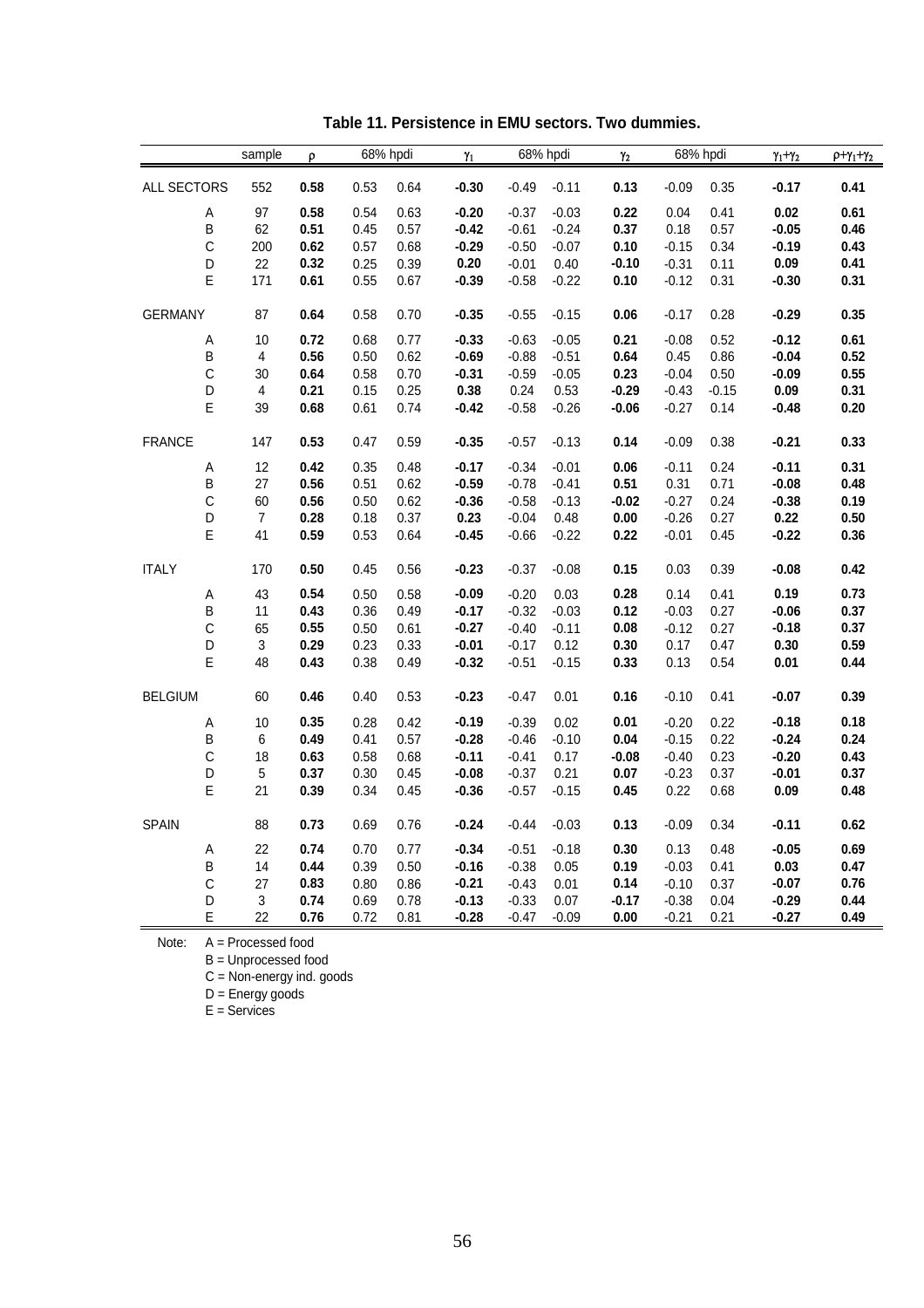|                    |   | sample | λ     | $\sigma_{\lambda}$ |
|--------------------|---|--------|-------|--------------------|
| <b>ALL SECTORS</b> |   | 552    | 0.626 | 0.204              |
|                    | Α | 97     | 0.655 | 0.223              |
|                    | B | 62     | 0.646 | 0.214              |
|                    | C | 200    | 0.619 | 0.202              |
|                    | D | 22     | 0.657 | 0.217              |
|                    | E | 171    | 0.611 | 0.196              |
| <b>GERMANY</b>     |   | 87     | 0.612 | 0.194              |
|                    | Α | 10     | 0.707 | 0.247              |
|                    | B | 4      | 0.732 | 0.255              |
|                    | C | 30     | 0.597 | 0.187              |
|                    | D | 4      | 0.605 | 0.190              |
|                    | E | 39     | 0.595 | 0.184              |
| <b>FRANCE</b>      |   | 147    | 0.662 | 0.227              |
|                    | Α | 12     | 0.673 | 0.232              |
|                    | B | 27     | 0.645 | 0.220              |
|                    | C | 60     | 0.653 | 0.220              |
|                    | D | 7      | 0.680 | 0.228              |
|                    | E | 41     | 0.668 | 0.233              |
| <b>ITALY</b>       |   | 170    | 0.605 | 0.194              |
|                    | Α | 43     | 0.650 | 0.224              |
|                    | B | 11     | 0.660 | 0.222              |
|                    | C | 65     | 0.593 | 0.184              |
|                    | D | 3      | 0.585 | 0.183              |
|                    | Ė | 48     | 0.574 | 0.175              |
| <b>BELGIUM</b>     |   | 60     | 0.604 | 0.192              |
|                    | Α | 10     | 0.609 | 0.192              |
|                    | B | 6      | 0.563 | 0.164              |
|                    | С | 18     | 0.599 | 0.194              |
|                    | D | 5      | 0.642 | 0.208              |
|                    | Ė | 21     | 0.606 | 0.194              |
| <b>SPAIN</b>       |   | 88     | 0.639 | 0.216              |
|                    | Α | 22     | 0.597 | 0.192              |
|                    | B | 14     | 0.587 | 0.180              |
|                    | Ċ | 27     | 0.661 | 0.236              |
|                    | D | 3      | 0.785 | 0.284              |
|                    | E | 22     | 0.639 | 0.214              |

|  |  | Table 12. Structural instability |  |  |
|--|--|----------------------------------|--|--|
|--|--|----------------------------------|--|--|

B = Unprocessed food

C = Non-energy ind. goods

D = Energy goods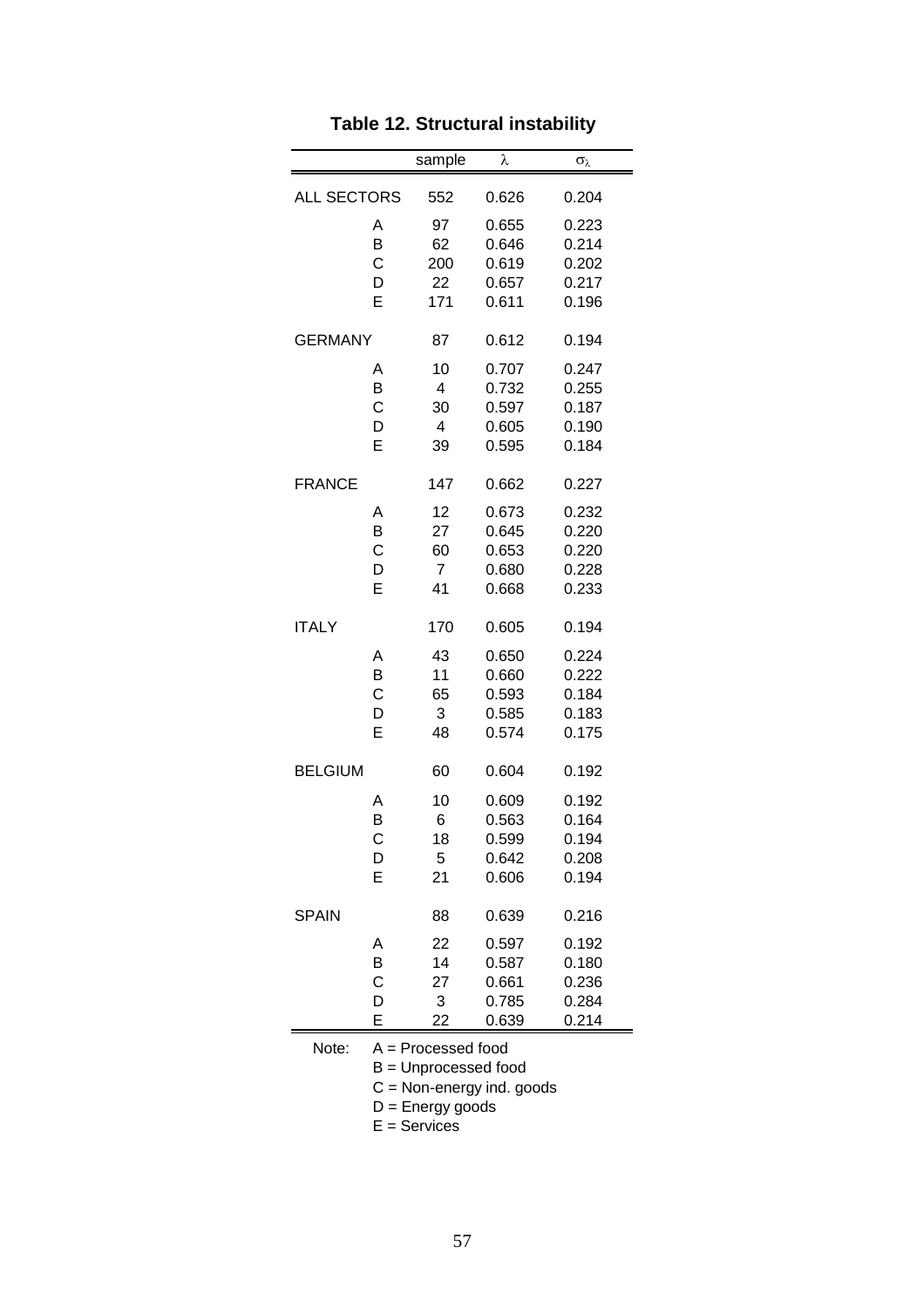|                                | ρ    | 68% hpdi |      | $\sim$  | 68% hpdi |         | $\rho + \gamma$ |
|--------------------------------|------|----------|------|---------|----------|---------|-----------------|
| all items                      | 0.66 | 0.60     | 0.71 | $-0.03$ | $-0.16$  | 0.10    | 0.63            |
| food and beverages             | 0.55 | 0.50     | 0.60 | $-0.26$ | $-0.36$  | $-0.16$ | 0.29            |
| energy                         | 0.03 | $-0.06$  | 0.15 | 0.53    | 0.39     | 0.65    | 0.56            |
| all items less food and energy | 0.83 | 0.79     | 0.87 | $-0.10$ | $-0.17$  | $-0.02$ | 0.73            |
| service                        | 0.64 | 0.58     | 0.71 | $-0.29$ | $-0.38$  | $-0.20$ | 0.35            |
| housing                        | 0.84 | 0.80     | 0.88 | $-0.35$ | $-0.44$  | $-0.26$ | 0.49            |
| median                         | 0.65 | 0.59     | 0.71 | $-0.18$ | $-0.27$  | $-0.09$ | 0.53            |
| average                        | 0.59 | 0.53     | 0.65 | $-0.08$ | $-0.19$  | 0.02    | 0.51            |

**Table 13a. Persistence in US sectors. Dt = 1 as of 1996:1** 

**Table 13b. Persistence in US sectors. Dt = 1 as of 1998:3** 

|                                           | o            |              | 68% hpdi     | $\mathbf v$        |                    | 68% hpdi           | $p + y$      |
|-------------------------------------------|--------------|--------------|--------------|--------------------|--------------------|--------------------|--------------|
|                                           |              |              |              |                    |                    |                    |              |
| all items                                 | 0.79<br>0.50 | 0.74         | 0.83         | $-0.18$<br>$-0.24$ | $-0.31$<br>$-0.36$ | $-0.05$<br>$-0.12$ | 0.61<br>0.26 |
| food and beverages                        | 0.15         | 0.45         | 0.55<br>0.24 |                    |                    | 0.47               | 0.51         |
| energy                                    | 0.92         | 0.07<br>0.89 | 0.95         | 0.36<br>$-0.28$    | 0.25<br>$-0.38$    | $-0.19$            | 0.64         |
| all items less food and energy<br>service | 0.84         | 0.79         | 0.89         | $-0.50$            | $-0.59$            | $-0.42$            | 0.34         |
| housing                                   | 0.88         | 0.85         | 0.92         | $-0.36$            | $-0.45$            | $-0.26$            | 0.53         |
|                                           |              |              |              |                    |                    |                    |              |
| median                                    | 0.81         | 0.77         | 0.86         | $-0.26$            | $-0.37$            | $-0.15$            | 0.52         |
| average                                   | 0.68         | 0.63         | 0.73         | $-0.20$            | $-0.31$            | $-0.09$            | 0.48         |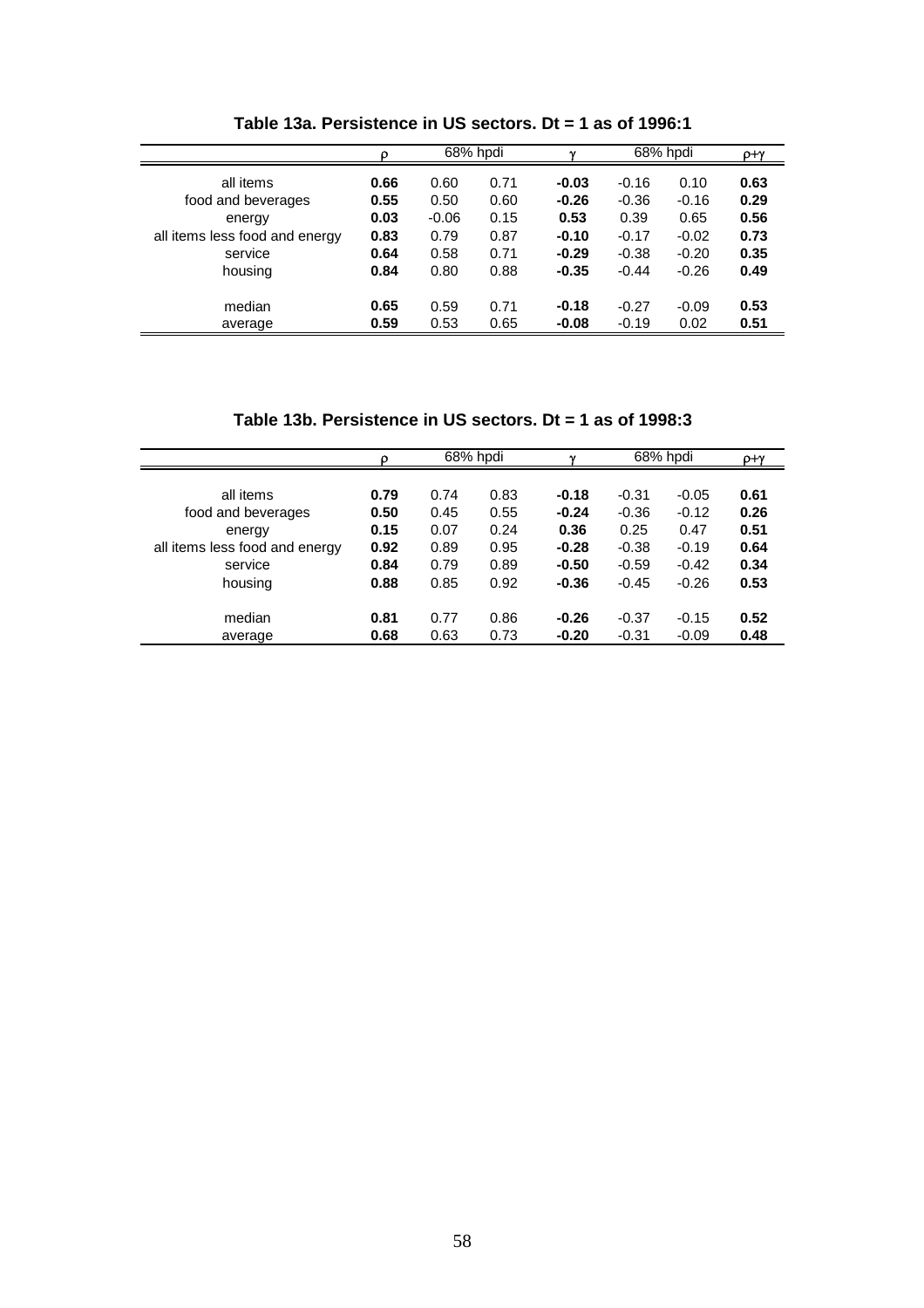|                                | Ω    | 68% hpdi |      | $\gamma_1$ | 68% hpdi |         | $\gamma_2$ | 68% hpdi |         | $\gamma_1+\gamma_2$ |
|--------------------------------|------|----------|------|------------|----------|---------|------------|----------|---------|---------------------|
| all items                      | 0.65 | 0.59     | 0.71 | $-0.17$    | $-0.44$  | 0.10    | 0.09       | $-0.17$  | 0.35    | $-0.07$             |
| food and beverages             | 0.55 | 0.50     | 0.60 | $-0.28$    | $-0.46$  | $-0.10$ | $-0.02$    | $-0.22$  | 0.18    | $-0.30$             |
| energy                         | 0.04 | $-0.05$  | 0.16 | 0.41       | 0.15     | 0.69    | 0.21       | $-0.06$  | 0.47    | 0.62                |
| all items less food and energy | 0.83 | 0.78     | 0.87 | $-0.24$    | $-0.46$  | $-0.01$ | $-0.01$    | $-0.24$  | 0.23    | $-0.25$             |
| service                        | 0.65 | 0.59     | 0.72 | $-0.16$    | $-0.38$  | 0.06    | $-0.24$    | $-0.46$  | $-0.02$ | $-0.40$             |
| housing                        | 0.85 | 0.81     | 0.89 | $-0.40$    | $-0.67$  | $-0.13$ | 0.05       | $-0.22$  | 0.34    | $-0.35$             |
| median                         | 0.65 | 0.59     | 0.71 | $-0.20$    | $-0.45$  | 0.02    | 0.02       | $-0.22$  | 0.28    | $-0.18$             |
| average                        | 0.60 | 0.54     | 0.66 | $-0.14$    | $-0.38$  | 0.10    | 0.01       | $-0.23$  | 0.26    | $-0.12$             |

**Table 14. Persistence in US sectors. Two dummies**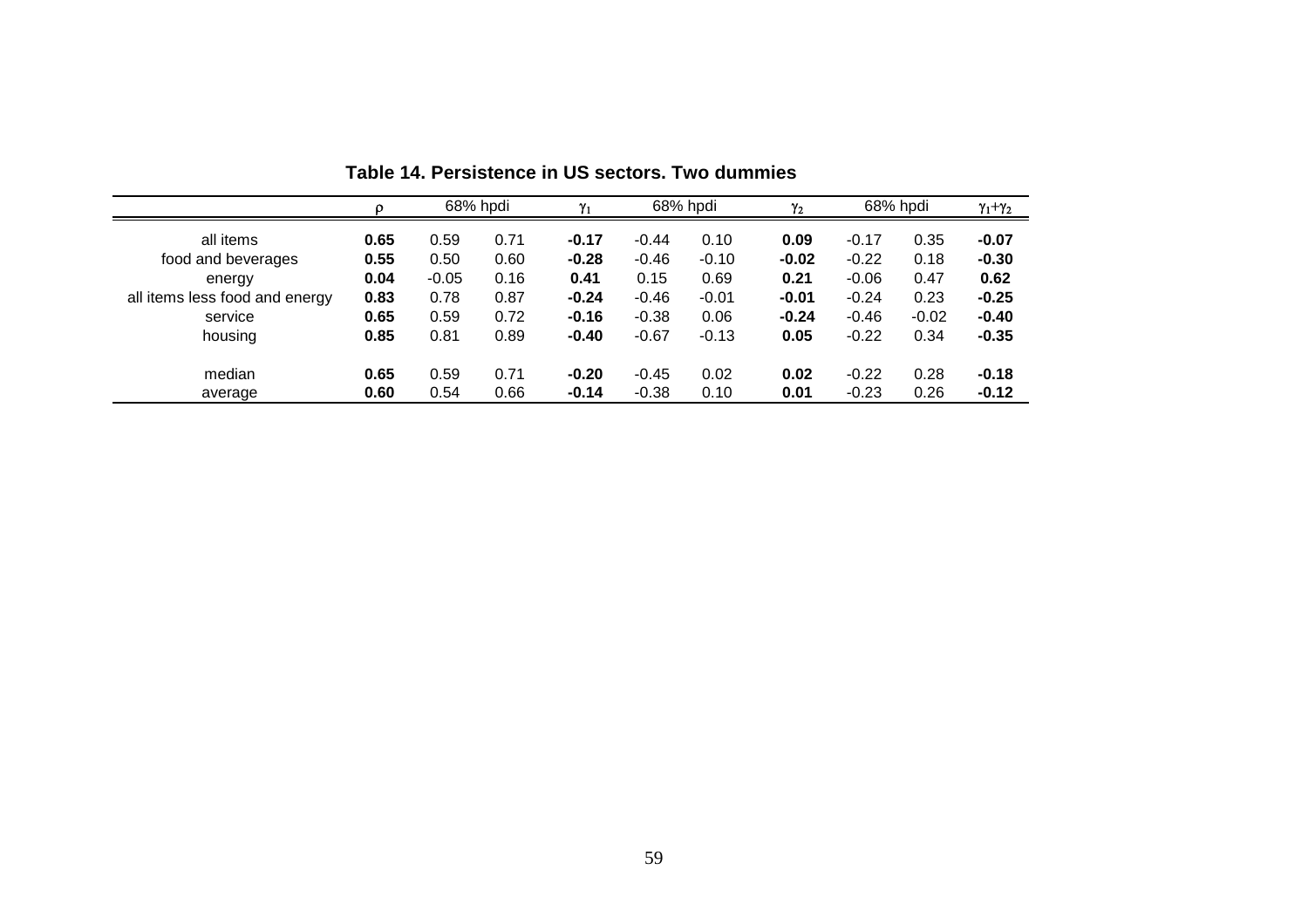### **References**

- Altissimo, F., B. Mojon and P. Zaffaroni (2004), "Fast micro and slow macro: can aggregation explain the persistence of inflation?" IPN conference<sup>[17](#page-59-0)</sup>
- Álvarez L. and I. Hernando (2004), "Price setting behaviour in Spain. Stylized facts using consumer price micro data", *ECB WPS 416,* November;
- Angeloni, I. and L. Dedola (1999) "From the ERM to the euro: new evidence on economic and policy convergence among EU countries",
- Angeloni, I. and M. Ehrmann (2003) "Monetary transmission in the Euro area: early evidence", *Economic Policy n. 37,* October;
- Angeloni, I., L. Aucremanne, M. Ehrmann, J. Gali, A. Levin and F. Smets (2004), "Inflation persistence in the euro area: preliminary summary of findings", IPN conference
- Angeloni, I. and R. Violi (1997), "Long-term interest rate convergence in Europe and the probability of EMU", *Banca d'Italia, Temi di Discussione No. 322*;
- Aucremanne, L., Brys, G., Hubert, M., Rousseeuw, P. and Struyf, A. (2002), "Inflation, relative prices and nominal rigidities", National Bank of Belgium Working Paper Series, N° 20;
- Aucremanne, L. and E. Dhyne (2004), "How frequently do price change? Evidence based on the micro data underlying the Belgian CPI", *ECB WPS 331,* April;
- Aucremanne, L. and M. Collin (2005), "Has inflation persistence changed over time? Evidence from aggregate and sectoral Belgian CPI data", National Bank of Belgium, mimeo;
- Baudry, L., H. Le Bihan, P. Sevestre and S. Tarrieu (2004), "Price rigidity. Evidence from the French micro CPI data", *ECB WPS 384,* August;
- Baumgartner, J., E. Glatzer, F. Rumler, A. Stiglbauer (2004), "How frequently do consumer prices change in Austria? Evidence from micro CPI data" , IPN conference;
- Bilke, L. (March 2005), "Break in the mean and persistence of inflation: a sectoral analysis of French CPI", *ECB WPS 463*;
- Bils, M. and P. Klenow (2004), "Some evidence on the importance of sticky prices", *Journal of Political Economy 112*, pp 947-985;
- Ciccarelli, M. and B. Mojon (2004), "Global inflation"; ECB, mimeo
- Corvoisier, S. and B. Mojon (March 2005), "Breaks in the mean of inflation: how they happen and what to do with them", *ECB WPS 451*;
- Dedola, L. and F. Lippi (2005), "The monetary transmission mechanism: evidence from the industries of five OECD countries", *European Economic Review,* 49:1543-1569.

<span id="page-59-0"></span> $17$  All paper presented at the IPN conference are available at

http://www.ecb.int/events/conferences/html/inflationpersistence.en.html